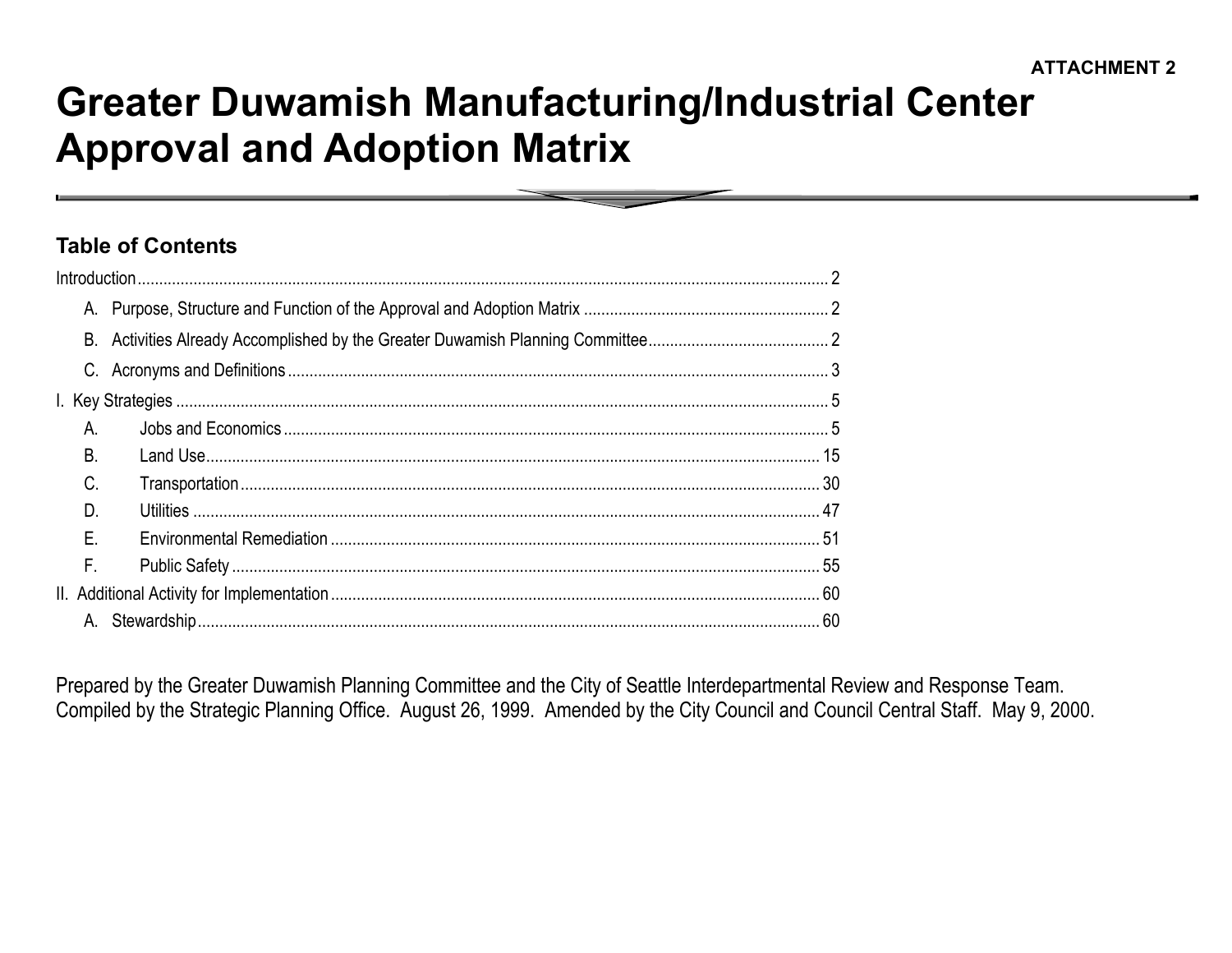# **A. PURPOSE, STRUCTURE AND FUNCTION OF THE APPROVAL AND ADOPTION MATRIX**

Through the City of Seattle's Neighborhood Planning Program, 37 neighborhoods all over Seattle are preparing neighborhood plans. These plans enable people in neighborhoods to articulate a collective vision for growth and change over the next 20 years and identify activities to help them achieve that vision. The plans are also intended to flesh out the City's Comprehensive Plan. Because each plan is unique, this Approval and Adoption Matrix has been designed as a standard format for the City to establish its work program in response to the recommended activities proposed in the specific neighborhood plan and to identify implementation actions to be factored into future work plans and tracked over time. The development of the sector work programs and a central database will be the primary tools to track implementation of the activities in all the neighborhood plan matrices over time.

The matrix has two sections:

- I. *Key Strategies*: usually complex projects or related activities that the neighborhood considers critical to the successful implementation of the neighborhood plan.
- II. *Additional Activity for Implementation*: an activity not directly associated with any one Key Strategy.

The neighborhood planning group or its consultant generally fill in the Activity, Priority, Time Frame, Cost Estimate and Implementor columns. The City Response column reflects City department comments as compiled by the Strategic Planning Office. The City Action column in Section II and the narrative response to each Key Strategy are initially filled in by City departments and then reviewed, changed if appropriate, and finalized by City Council. Staff from almost every City department have participated in these planning efforts and in the preparation of this Matrix. Ultimately, the City Council will approve the Matrix and recognize the neighborhood plan by resolution.

Some neighborhood recommendations may need to be examined on a city-wide basis before the City can provide an appropriate response. This is usually because similar recommendations are being pursued in many neighborhoods and the City will need clear policy direction to ensure a consistent citywide response. Such recommendations are being referred to the "Policy Docket", a list of policy issues that will be presented to City Council, for further discussion and action.

# **B. ACTIVITIES ALREADY ACCOMPLISHED BY THE GREATER DUWAMISH PLANNING COMMITTEE**

#### *South Downtown Investment Strategy*

The Greater Duwamish Manufacturing/Industrial Center planning effort had a significant influence on the Industrial Development element of the City of Seattle's South Downtown Investment Strategy in 1998. The South Downtown Investment Strategy created a shared vision and strategy for the area that includes the northern portion of the Greater Duwamish M&I Center as well as the Pioneer Square and Chinatown/International District neighborhoods.

#### *Additional Planning Funds*

The Greater Duwamish Planning Committee received additional funds for M&I Center planning from key stakeholders in the planning area. Additional funds included \$6,000 from the Boeing Company and \$10,000 from the Port of Seattle.

#### *Safeco Field Neighborhood Impact Funds*

As a result of conditions on the Safeco Field street vacation permit, the north Duwamish area became eligible to receive approximately \$120,000 in Neighborhood Impact Funds from the Ballpark PFD and the Seattle Mariners. The funds are being disbursed to nonprofit organizations in the area as grants for improvement projects.

#### *Football Stadium Mitigation Funds*

Through the environmental impact review process for the proposed football stadium, the north Duwamish area became eligible to receive approximately \$125,000 in mitigation funds. The funds will be used for various improvement projects in the north Duwamish area.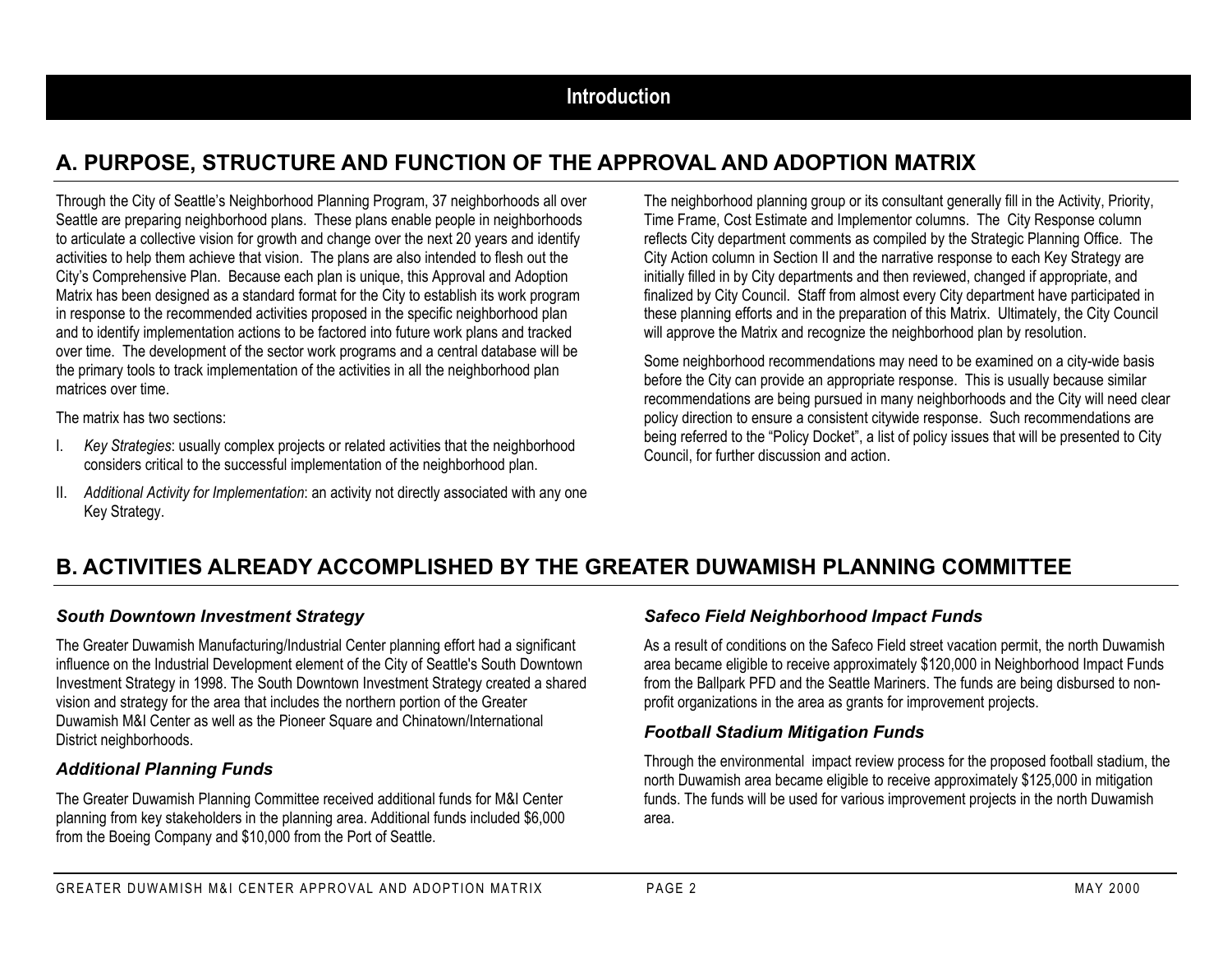#### *South Downtown Foundation*

Greater Duwamish, Pioneer Square and Chinatown/International District planning participants and stakeholders formed the South Downtown Foundation as a non-profit organization to manage stadium mitigation funding for the three neighborhoods.

### **C. ACRONYMS AND DEFINITIONS**

| <b>BIA</b> Business Improvement Association                                                                                     | <b>LID</b> Local Improvement District                                                                                                        |
|---------------------------------------------------------------------------------------------------------------------------------|----------------------------------------------------------------------------------------------------------------------------------------------|
| <b>BINMIC</b> Ballard Interbay Northend Manufacturing and Industrial Center                                                     | <b>Mariners</b> Seattle Mariners Baseball Team                                                                                               |
| <b>BNSF</b> Burlington Northern Santa Fe Railroad                                                                               | <b>Metro</b> King County Metro Transit Division                                                                                              |
| C1/C2 Commercial 1/Commercial 2 zones                                                                                           | <b>MIC</b> Manufacturing and Industrial Council                                                                                              |
| <b>CCAB</b> Construction Code Advisory Board                                                                                    | <b>NATS</b> Neighborhood Action Team Seattle (City of Seattle)                                                                               |
| <b>CCTV</b> Closed Circuit Television                                                                                           | NPO Neighborhood Planning Office (City of Seattle, dissolved)                                                                                |
| <b>CIP</b> Capital Improvement Program                                                                                          | O and M Operations and Management of Transportation Systems (general term for                                                                |
| <b>Corps</b> United States Army Corps of Engineers                                                                              | operations and management of any transportation systems - as opposed to capital<br>projects)                                                 |
| <b>DCLU</b> Department of Design, Construction and Land Use (City of Seattle)                                                   | <b>OED</b> Office of Economic Development (City of Seattle)                                                                                  |
| <b>DON</b> Department of Neighborhoods (City of Seattle)                                                                        | <b>OFE</b> Office for Education, SPO (City of Seattle)                                                                                       |
| <b>DPR</b> Department of Parks and Recreation (City of Seattle)<br>Duwamish M&I Center Duwamish Manufacturing/Industrial Center | OH Office of Housing (Formerly part of Department of Housing and Human Services<br>[DHHS]) (City of Seattle)                                 |
| <b>Ecology</b> Department of Ecology (Washington State)                                                                         | <b>OIR</b> Office of Intergovernmental Relations (City of Seattle)                                                                           |
| <b>EIF</b> Early Implementation Fund                                                                                            | PFD Washington State Major League Baseball Stadium Public Facilities District                                                                |
| <b>ESD</b> Executive Services Department (City of Seattle)                                                                      | Plan Greater Duwamish Manufacturing/Industrial Center Plan                                                                                   |
| <b>FAR Floor Area Ratio</b><br><b>FAST</b> "Freight Action Strategy for Seattle-Tacoma" plan                                    | Policy Docket A list of issues for discussion and action by City Council to establish city-<br>wide policy in response to neighborhood plans |
| <b>FGI</b> First and Goal, Inc. (Seattle Seahawks)                                                                              | Port Port of Seattle                                                                                                                         |
| <b>GDPC</b> Greater Duwamish Planning Committee                                                                                 | PSA Washington State Public Stadium Authority (for Seahawks Stadium/Exhibition Hall)                                                         |
| HSD Human Services Department (Formerly part of Department of Housing and Human<br>Services [DHHS]) (City of Seattle)           | <b>ROW</b> Right-of-Way                                                                                                                      |
| <b>IB</b> Industrial Buffer zone                                                                                                | <b>SAC</b> Seattle Arts Commission (City of Seattle)                                                                                         |
| <b>IC</b> Industrial Commercial zone                                                                                            | <b>SCL</b> Seattle City Light (City of Seattle)                                                                                              |
| <b>IG1</b> General Industrial 1 zone                                                                                            | <b>SEATRAN</b> Seattle Transportation Department (Formerly part of Seattle Engineering<br>Department [SED]) (City of Seattle)                |
| <b>IG2</b> General Industrial 2 zone                                                                                            | <b>SEPA</b> State Environmental Policy Act                                                                                                   |
| <b>IRB</b> Industrial Revenue Bond                                                                                              | <b>SFD</b> Seattle Fire Department (City of Seattle)                                                                                         |
|                                                                                                                                 | <b>SJI</b> Seattle Jobs Initiative (City of Seattle)                                                                                         |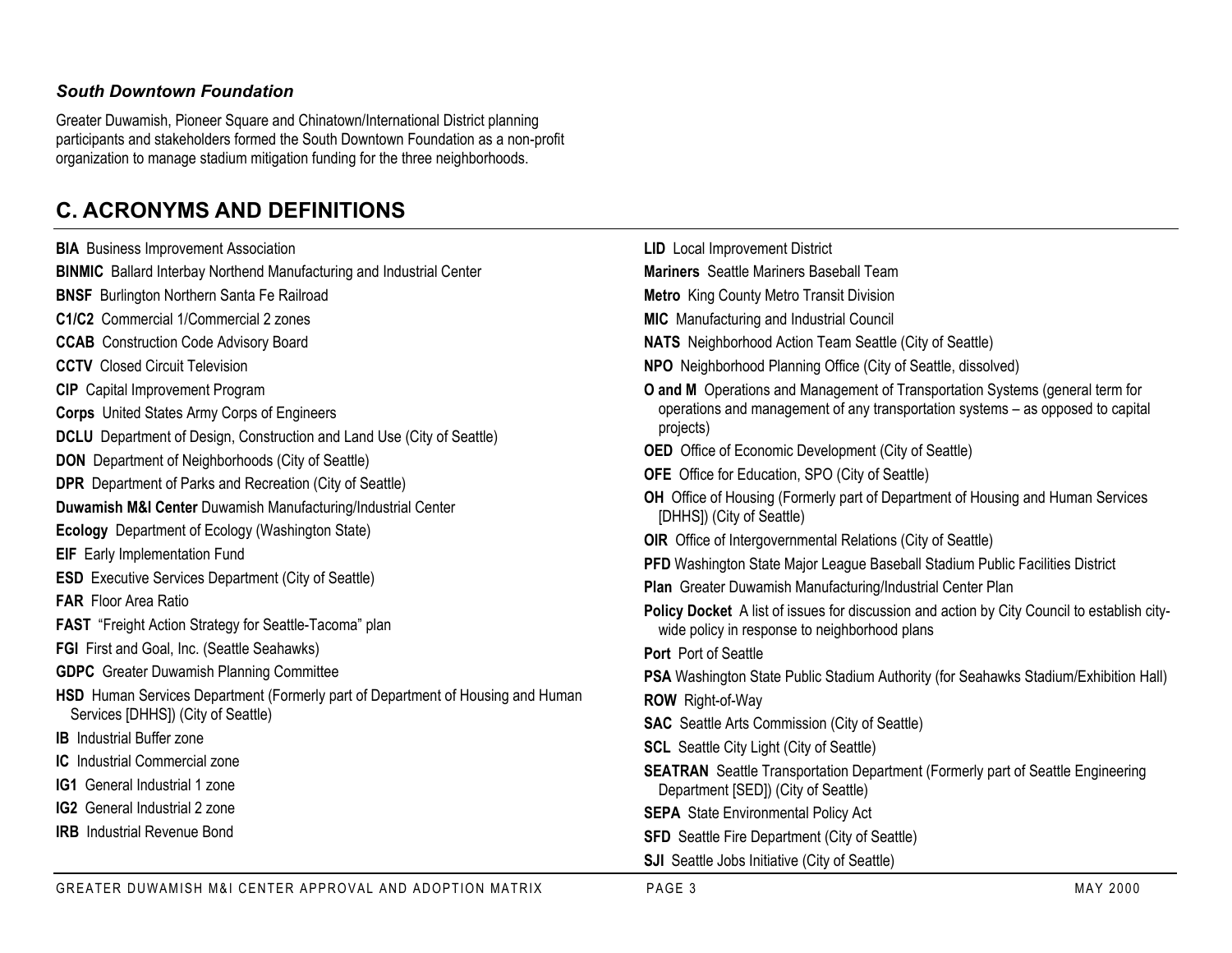**SMC** Seattle Municipal Code **SPD** Seattle Police Department (City of Seattle) **SPL** Seattle Public Library (City of Seattle) **SPO** Strategic Planning Office (Formerly part of the Office of Management and Planning [OMP]) (City of Seattle) **SPU** Seattle Public Utilities (City of Seattle) **SR** State Route**SSD** Seattle School District **ST** Sound Transit (Formerly Regional Transit Authority [RTA])

**TSM** Transportation Systems Management **UATA** Urban Arterial Trust Account (Washington State) **UI Environment** Urban Industrial Environment (shoreline designation) **UP** Union Pacific Railroad**VMS** Variable Message Sign **WDFW** Washington Department of Fish and Wildlife (Washington State) **WOSCA** Washington-Oregon Shippers Cooperative Association **WSDOT** Washington State Department of Transportation **WSHFC** Washington State Housing Finance Commission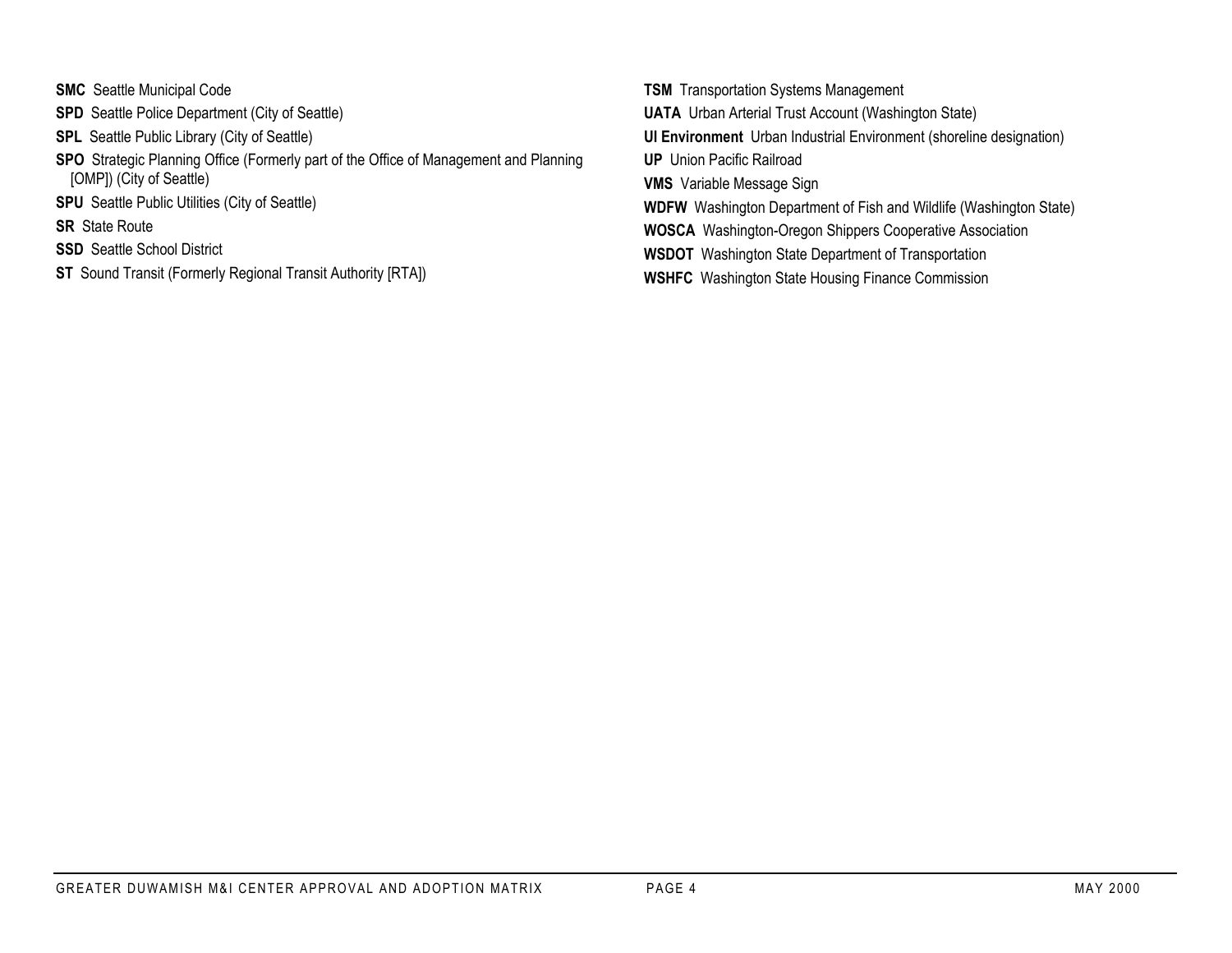# **I. Key Strategies**

Each Key Strategy consists of activities for a single complex project or theme that the neighborhood considers critical to achieving its vision for the future. While the Key Strategies are high priorities for the neighborhood, they are also part of a twenty-year plan, so the specific activities within each Key Strategy may be implemented over the span of many years.

The Executive recognizes the importance of the Key Strategies to the neighborhood that developed them. Given the number of Key Strategies that will be proposed from the 37 planning areas, priorities will have to be set and projects phased over time. The Executive will coordinate efforts to sort through the Key Strategies. During this sorting process, the departments will work together to create a sector work program that includes evaluation of Key Strategy elements. This may include developing rough cost estimates

for the activities within each Key Strategy; identifying potential funding sources and mechanisms; establishing priorities for the Key Strategies within each plan, as well as priorities among plans; and developing phased implementation and funding strategies. The City will involve neighborhoods in a public process so that neighborhoods can help to establish citywide priorities. Activities identified in this section will be included in the City's tracking database for monitoring neighborhood plan implementation.

The department most involved with the activities for a Key Strategy is designated as the lead. Otherwise, DON is designated as the lead. Other participating departments are also identified.

The City Response lists activities already underway, and other tasks that the City has committed to commence during 1999-2000.

# **A. JOBS AND ECONOMICS**

# **Description**

The Duwamish M&I Center provides the largest concentration of family wage jobs in the Puget Sound region, generating enormous tax and export revenues. In 1997, there were 3,300 businesses providing more than 60,000 jobs within its boundaries. These jobs pay wages that are substantially higher than the King County average, yet many are accessible to people with lower levels of formal education and to those who speak English as a second language. This valuable employment base must be preserved.

# **Integrated City Response**

The City strongly supports the goals of this Key Strategy. It is consistent with Comprehensive Plan goals to: a) promote a diversified employment base and sustain Seattle's role in supporting high-wage job growth; b) increase sectors of the economy that pay higher-than-average wage levels; and c) support growth in the industrial and manufacturing employment base. A number of activities are currently underway to implement this activity. OED has a number of programs to support existing industrial businesses. They are currently exploring new tools to reduce the costs of environmental remediation as a means of ensuring that the Duwamish M&I Center remains an attractive area for businesses to locate. The Seattle Jobs Initiative is working with the industrial community to match job training programs with the needs of industrial businesses. The Department of Design, Construction and Land Use is making ongoing process improvements in an effort to reduce the time and increase the efficiency of getting

permits which will benefit all applicants for permits. The City will continue to monitor employment growth and demand for land in the Duwamish M&I Center to ensure that regulations remain appropriate and support industrial uses over time.

The Executive does not support moving the proposed definition for "Industry" into the Land Use Code due to difficulty in administering such a definition in the context of reviewing an individual project, but does support the definition itself and has submitted Comprehensive Plan policies that incorporate this definition. Proposed Land Use Code amendments to prohibit specific non-industrial uses, as described in Key Strategy B, should address the concerns that led to the proposal for a new definition of "Industry."

A number of these activities are also included in Key Strategy B and are addressed there.

#### **Lead Department: OED**

**Participating Departments: DCLU, SPO, DON, OIR, SEATRAN**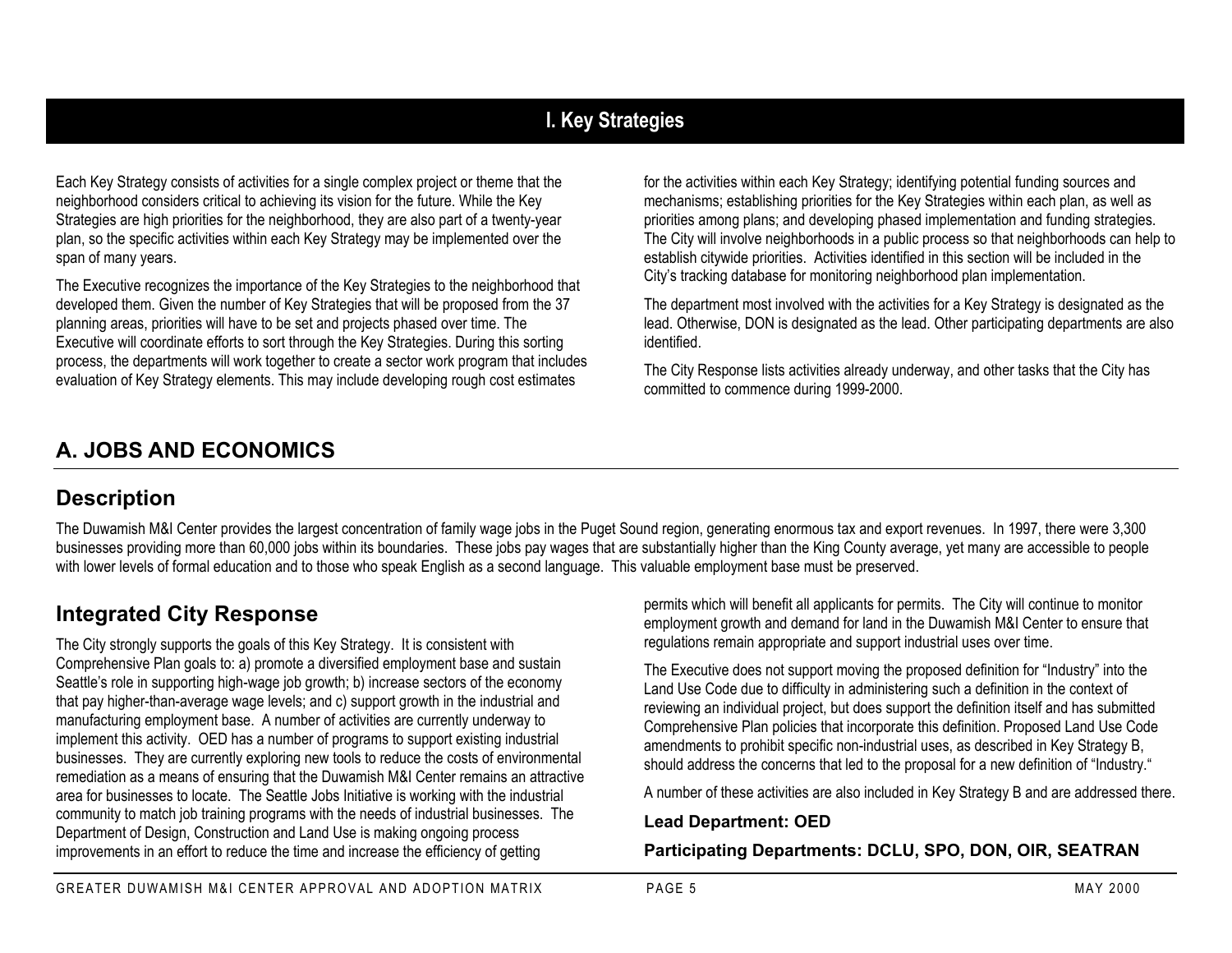#### *Activities Already Underway*

- 1. OED is actively marketing its Industrial Revenue Bonds (IRBs) to the financial and business communities. IRBs provide low cost financing to qualifying manufacturers. Financing is also available from Community Capital, a non-profit lender targeted to small business development, for start-ups and other small businesses that are not yet bankable.
- 2. OED is working with King County and a volunteer advisory committee from the private sector to explore the creation of a revolving fund for financing environmental assessments and cleanups.
- 3. OED will continue to provide information on available financing tools to the industrial business community and will continue to seek other financial tools such as federal grants as they become available.
- 4. DCLU is making ongoing improvements to the permitting process which will benefit all applicants.
- 5. The Seattle Jobs Initiative (SJI) is working closely with members of the Manufacturing and Industrial Council of Seattle to expand their already significant participation in the curriculum, training, mentoring and job placement of students in

the industrial occupations class taught at South Seattle Community College and funded by SJI. OED and SJI are continuing to work with the manufacturing and industrial communities to identify skills and training needs for specific job openings and to develop better paths to employment in industrial sectors for Seattle residents.

#### *Tasks to be Undertaken in 1999-2000*

- 1. The City will track the changing market for industry, particularly technology and research/development activities, to assure that regulations remain appropriate over time.
- 2. DCLU will work with stakeholder groups to identify priority issues related to dock and pier improvement, education and assistance. Based on information from stakeholders, DCLU will develop appropriate Client Assistance Memos and other documents to assist waterfront property owners.
- 3. Identify those activities in this Key Strategy that are good candidates for next steps for implementation considering priorities, funding sources, and departmental staffing concerns through the southwest sector work program.
- 4. Identify next steps for continued implementation.

|        | A. Jobs and Economics                                                                                                                                                                                                                                                                                                                                                 |                 |                   |                      |                    |                                                                                                                                                                                                                                                                                                                                                                                                                                 |  |  |  |
|--------|-----------------------------------------------------------------------------------------------------------------------------------------------------------------------------------------------------------------------------------------------------------------------------------------------------------------------------------------------------------------------|-----------------|-------------------|----------------------|--------------------|---------------------------------------------------------------------------------------------------------------------------------------------------------------------------------------------------------------------------------------------------------------------------------------------------------------------------------------------------------------------------------------------------------------------------------|--|--|--|
| #      | <b>Activity</b>                                                                                                                                                                                                                                                                                                                                                       | <b>Priority</b> | <b>Time Frame</b> | <b>Cost Estimate</b> | <b>Implementor</b> | <b>City Response</b>                                                                                                                                                                                                                                                                                                                                                                                                            |  |  |  |
|        | <b>Code Amendments and Regulatory Changes</b>                                                                                                                                                                                                                                                                                                                         |                 |                   |                      |                    |                                                                                                                                                                                                                                                                                                                                                                                                                                 |  |  |  |
| $EC-1$ | <b>Protect Industrial Uses from Encroachment.</b><br>Strengthen the City's zoning policies to protect<br>industrial uses from encroachment by non-industrial<br>uses. As noted by the MIC, this is especially needed<br>in and along the shoreline of the Duwamish River,<br>along freight and goods access routes and where<br>freight rail access currently exists. | High            |                   |                      | DCLU, SPO          | The City supports this general recommendation. See Key<br>Strategy B on specific activities and responses to implement<br>this activity.                                                                                                                                                                                                                                                                                        |  |  |  |
| $EC-2$ | New Definition of Industry. Adopt the GDPC's<br>definition of industry and incorporate it into City of<br>Seattle Land Use Code:<br>"For the purpose of land use code interpretation, the<br>intent of industrial zoning is to affirm the compatibility<br>of infrastructure requirements, services, and<br>regulatory support necessary to sustain industrial        | High            |                   |                      | <b>DCLU</b>        | The Executive considers this type of definition to be most<br>appropriate as a Comprehensive Plan policy, rather than a<br>definition within the Land Use Code. The Executive has<br>proposed a new Comprehensive Plan policy L115 to more<br>clearly describe industry. This policy would read as follows:<br>"Industrial zones are intended primarily for industrial and<br>heavy commercial uses, including the manufacture, |  |  |  |

GREATER DUWAMISH M&I CENTER APPROVAL AND ADOPTION MATRIX PAGE 6 PAGE 6 MAY 2000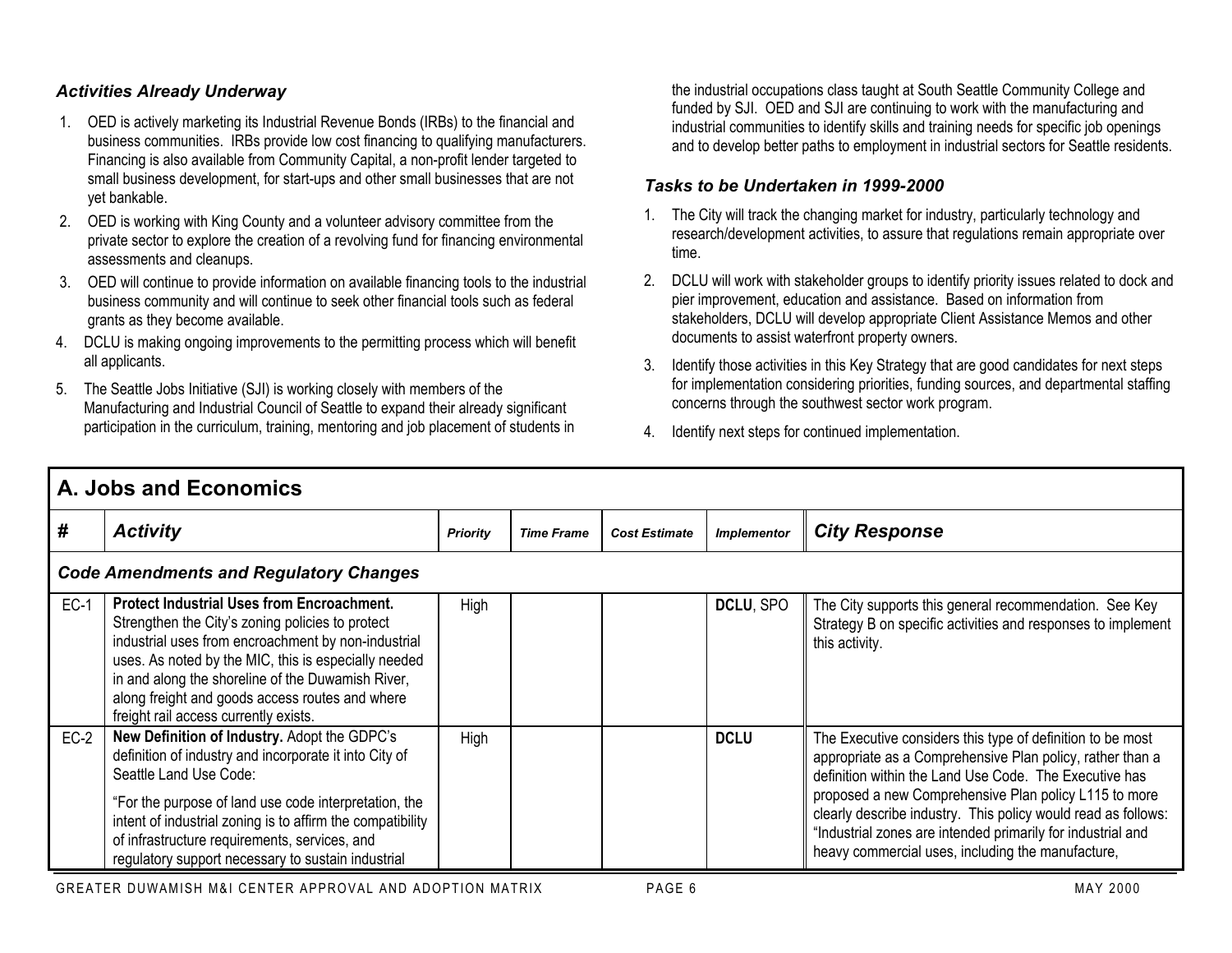|        | A. Jobs and Economics                                                                                                                                                                                                                                                                                                                                                                                                                                                                                                                                                                                                                                       |                 |                   |                      |                    |                                                                                                                                                                                                                                                                                                                                                                                                                                                                                                                                                                                                                                                                      |  |  |
|--------|-------------------------------------------------------------------------------------------------------------------------------------------------------------------------------------------------------------------------------------------------------------------------------------------------------------------------------------------------------------------------------------------------------------------------------------------------------------------------------------------------------------------------------------------------------------------------------------------------------------------------------------------------------------|-----------------|-------------------|----------------------|--------------------|----------------------------------------------------------------------------------------------------------------------------------------------------------------------------------------------------------------------------------------------------------------------------------------------------------------------------------------------------------------------------------------------------------------------------------------------------------------------------------------------------------------------------------------------------------------------------------------------------------------------------------------------------------------------|--|--|
| #      | <b>Activity</b>                                                                                                                                                                                                                                                                                                                                                                                                                                                                                                                                                                                                                                             | <b>Priority</b> | <b>Time Frame</b> | <b>Cost Estimate</b> | <b>Implementor</b> | <b>City Response</b>                                                                                                                                                                                                                                                                                                                                                                                                                                                                                                                                                                                                                                                 |  |  |
|        | economic vitality and the ability to provide family<br>wage jobs. This interpretation shall include the<br>recognition that industrial activities are typically not<br>compatible with office, retail, or residential uses and<br>that incompatible uses generate pressure on<br>property values, lease rates, and transportation<br>corridors, increasing demand for public services and<br>negatively impacting industry's ability to sustain its<br>employment base. The objective of industrial zoning<br>shall be the segregation of business activity based<br>on compatible uses and impacts as well as utility and<br>infrastructure requirements." |                 |                   |                      |                    | assembly, storage, repair, distribution, research about or<br>development of tangible materials and advanced<br>technologies; as well as transportation, utilities, and<br>commercial fishing activities."                                                                                                                                                                                                                                                                                                                                                                                                                                                           |  |  |
|        | "Industrial activities shall be defined and<br>characterized as the manufacture, assembly,<br>storage, repair, distribution, research/development<br>and transportation of materials, goods and finished<br>products including advanced technologies,<br>commercial fishing and resource extraction and<br>handling. The movement of trucks, trains, ships,<br>airplanes and nighttime as well as daytime business<br>operations are integral to this activity. Industrial air,<br>noise and light emissions, while within legal limits,<br>are often greater than those found in office, retail, or<br>residential areas."                                 |                 |                   |                      |                    |                                                                                                                                                                                                                                                                                                                                                                                                                                                                                                                                                                                                                                                                      |  |  |
| $EC-3$ | Simplify and Streamline the Industrial Permitting<br>Process. Simplify and streamline the industrial<br>permitting process through the development of a<br>Manufacturing Industrial Center Programmatic EIS<br>and the adoption of a Planned Action Ordinance as<br>part of the City of Seattle's Comprehensive Plan.                                                                                                                                                                                                                                                                                                                                       | High            |                   |                      | DCLU, SPO          | A neighborhood plan is the most logical proposal for which a<br>programmatic EIS would be prepared. The 'planned action'<br>provision can be best satisfied through an EIS only if there is<br>a specific project or site identified for development. The<br>environmental impacts likely to result from the Duwamish<br>Plan do not appear to warrant preparation of an EIS and at<br>this time no projects or sites are identified for a 'planned<br>action.' It is not appropriate, therefore, to use these tools as<br>the neighborhood recommends. DCLU is making ongoing<br>improvements to the permitting process which will benefit<br>the industrial areas. |  |  |
| $EC-4$ | <b>Expedite Permitting Process in Designated</b>                                                                                                                                                                                                                                                                                                                                                                                                                                                                                                                                                                                                            | High            |                   |                      | DCLU, SPO          | The Shoreline Master Program gives preferences to water-                                                                                                                                                                                                                                                                                                                                                                                                                                                                                                                                                                                                             |  |  |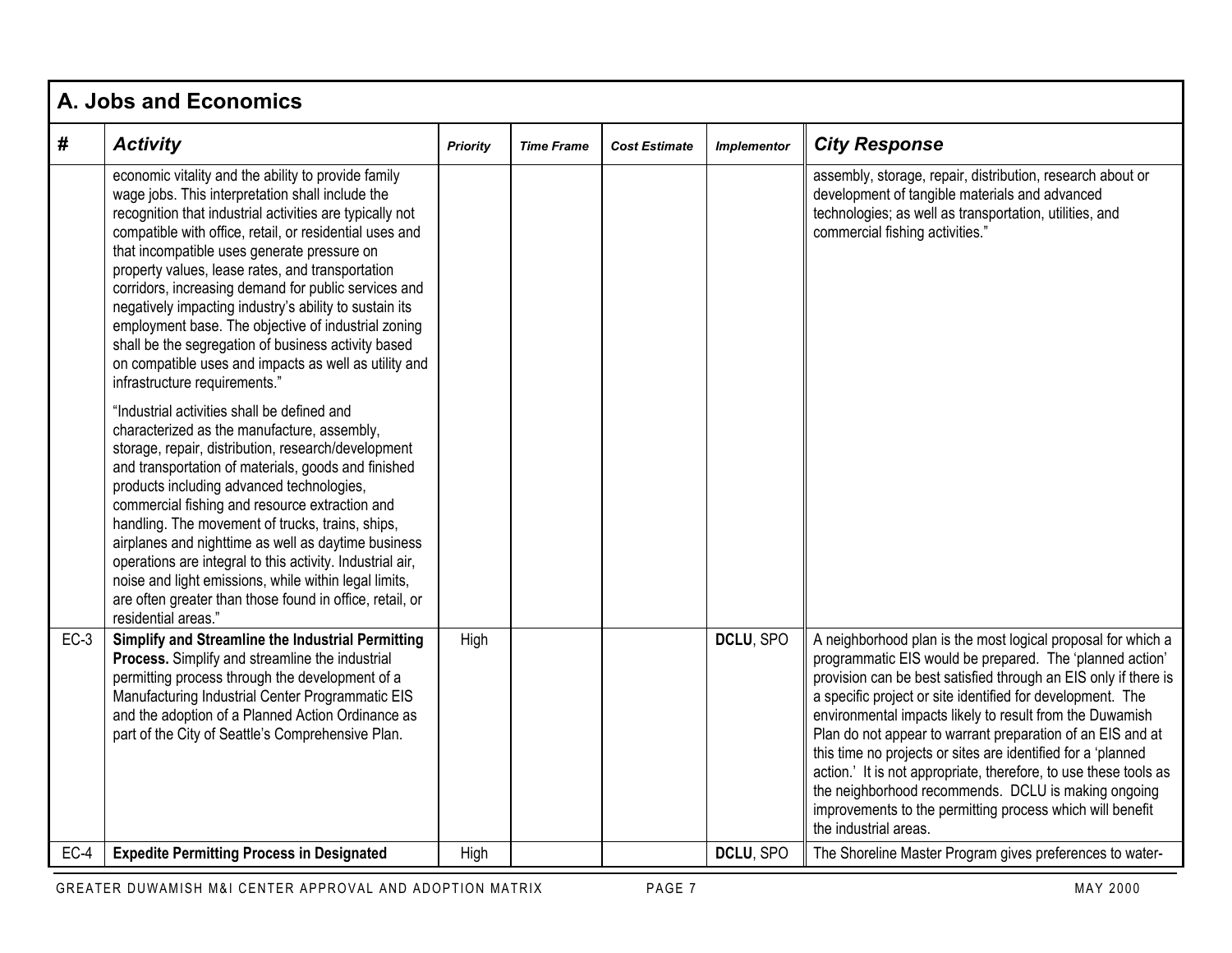|        | A. Jobs and Economics                                                                                                                                                                                                                                                            |                   |                   |                      |                                 |                                                                                                                                                                                                                                                                                                                                                                                                                                                                                                                                                                                                                                                                                                                                     |  |  |
|--------|----------------------------------------------------------------------------------------------------------------------------------------------------------------------------------------------------------------------------------------------------------------------------------|-------------------|-------------------|----------------------|---------------------------------|-------------------------------------------------------------------------------------------------------------------------------------------------------------------------------------------------------------------------------------------------------------------------------------------------------------------------------------------------------------------------------------------------------------------------------------------------------------------------------------------------------------------------------------------------------------------------------------------------------------------------------------------------------------------------------------------------------------------------------------|--|--|
| #      | <b>Activity</b>                                                                                                                                                                                                                                                                  | Priority          | <b>Time Frame</b> | <b>Cost Estimate</b> | <b>Implementor</b>              | <b>City Response</b>                                                                                                                                                                                                                                                                                                                                                                                                                                                                                                                                                                                                                                                                                                                |  |  |
|        | Areas. Revise land use code to pre-qualify selected<br>types of businesses (such as water-dependent<br>users) to receive streamlined treatment in designated<br>areas and set standards allowing water-dependent<br>industrial businesses to locate on the Duwamish<br>Waterway. |                   |                   |                      |                                 | dependent businesses.<br>DCLU is making ongoing improvements to the permitting<br>process which will benefit the industrial areas. Beginning in<br>2000, DCLU will be working with both BINMIC and<br>Duwamish to assist permit applicants with the permit<br>process (though development of informational and<br>explanatory documents.)                                                                                                                                                                                                                                                                                                                                                                                           |  |  |
| $EC-5$ | Provide Opportunities for Aggregation of<br>Parcels. Provide opportunities for aggregation of<br>parcels for industrial purposes, including street<br>vacations, street ends, temporary uses, and reuse of<br>vacant public property.                                            | High              |                   |                      | OED.<br><b>SEATRAN</b>          | SEATRAN administers the City's street vacation and street<br>end policies and processes. The City Council must approve<br>all street vacations and disposition of City property.<br>Generally, the City has reduced the time it takes to review<br>petitions for street vacations. The City continually evaluates<br>its current and projected space needs for various activities<br>and whether any City-owned land can be surplused for sale<br>or lease. OED has a staff person available to assist<br>businesses in the Duwamish with the public process for<br>review of specific projects where aggregation of parcels via<br>street vacations or where other public property may create<br>opportunities for development.    |  |  |
| $EC-6$ | <b>Regulation Education.</b> Clearly communicate<br>appropriate regulations and their alternatives to<br>industrial businesses.                                                                                                                                                  | Medium            |                   |                      | OED, DCLU,<br>DON,<br>Community | OED contracts with the Environmental Coalition of South<br>Seattle to provide guidance on environmental regulations to<br>industrial businesses. OED will work with DCLU and DON<br>on improving communication of relevant regulations to the<br>business community in the Duwamish. OED will work with<br>business groups in the Duwamish to determine the areas of<br>regulation that need better communication. Specific<br>recommendations from the community on areas of<br>regulations that could use better communication would<br>assist this effort.<br>DON will distribute materials (through their normal channels<br>as part of their normal work) developed by OED or DCLU on<br>regulations to industrial businesses. |  |  |
| $EC-7$ | <b>Communication Among City Departments. Make</b><br>a conscientious effort to review proposed regulatory<br>changes with other City Departments including the                                                                                                                   | Medium<br>to High |                   |                      | DCLU, OED,<br>Community         | DCLU does consult with other City departments as new<br>regulations are developed. The City will continue to involve<br>community stakeholders in the review of proposed                                                                                                                                                                                                                                                                                                                                                                                                                                                                                                                                                            |  |  |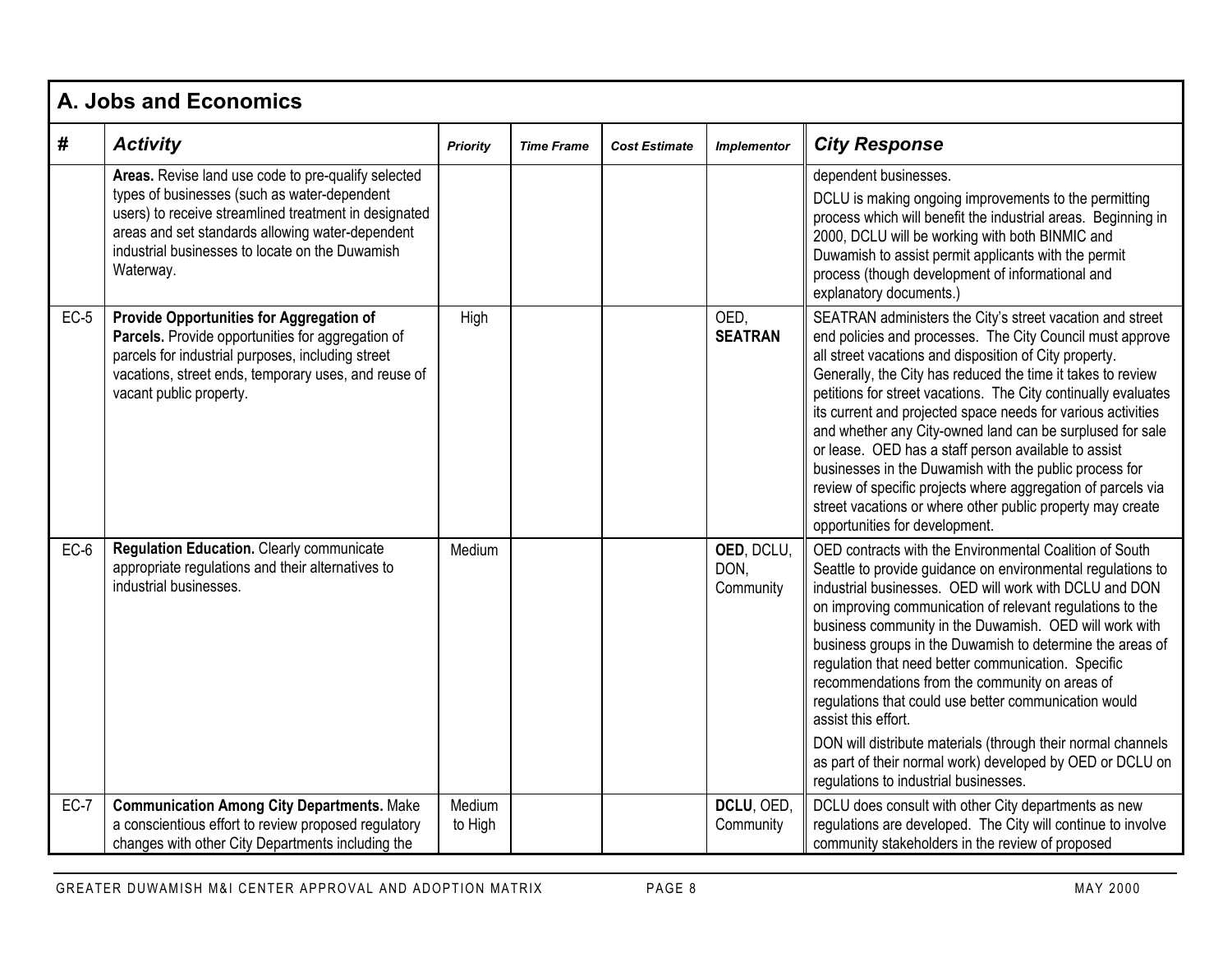|        | A. Jobs and Economics                                                                                                                                                                                                                                                                                                                                                                                                                                                                                                                                                                                                                                                                                                                                                                                                                                   |                   |                   |                      |                                                                       |                                                                                                                                                                                                                                                                                                                                                                                                                                                 |  |  |  |
|--------|---------------------------------------------------------------------------------------------------------------------------------------------------------------------------------------------------------------------------------------------------------------------------------------------------------------------------------------------------------------------------------------------------------------------------------------------------------------------------------------------------------------------------------------------------------------------------------------------------------------------------------------------------------------------------------------------------------------------------------------------------------------------------------------------------------------------------------------------------------|-------------------|-------------------|----------------------|-----------------------------------------------------------------------|-------------------------------------------------------------------------------------------------------------------------------------------------------------------------------------------------------------------------------------------------------------------------------------------------------------------------------------------------------------------------------------------------------------------------------------------------|--|--|--|
| #      | <b>Activity</b>                                                                                                                                                                                                                                                                                                                                                                                                                                                                                                                                                                                                                                                                                                                                                                                                                                         | <b>Priority</b>   | <b>Time Frame</b> | <b>Cost Estimate</b> | <b>Implementor</b>                                                    | <b>City Response</b>                                                                                                                                                                                                                                                                                                                                                                                                                            |  |  |  |
|        | Office of Economic Development before changes are<br>initiated. Include affected businesses, industries, and<br>industry associations in review and formulation of<br>regulations.                                                                                                                                                                                                                                                                                                                                                                                                                                                                                                                                                                                                                                                                      |                   |                   |                      |                                                                       | regulations.                                                                                                                                                                                                                                                                                                                                                                                                                                    |  |  |  |
| $EC-8$ | Maintain Up-to-Date Regulations. The City shall<br>periodically examine its regulations for adequacy and<br>current applicability to respond to changing<br>conditions and technologies.                                                                                                                                                                                                                                                                                                                                                                                                                                                                                                                                                                                                                                                                | Medium<br>to High |                   |                      | DCLU, SPO,<br><b>OED</b>                                              | The City will track the changing market for industry,<br>particularly technology and research/development activities,<br>and SPO will regularly monitor the impacts of the proposed<br>regulations on the Duwamish M&I Center to ensure that<br>regulations remain appropriate over time.                                                                                                                                                       |  |  |  |
| $EC-9$ | Require Relocation Strategies to Keep Jobs in<br>the Duwamish. Require new public facilities that<br>dislocate jobs by moving into the Duwamish M&I<br>Center to provide a relocation strategy to keep the<br>existing jobs in the Duwamish M&I Center.                                                                                                                                                                                                                                                                                                                                                                                                                                                                                                                                                                                                 | Medium            |                   |                      | OED, SPO,<br>Port, King<br>County,<br>ESD, State,<br>Sound<br>Transit | The City can not legally require that other jurisdictions<br>relocate displaced businesses within the Duwamish M&I<br>Center. However, the City will continue to work with other<br>jurisdictions and encourage relocation of businesses within<br>the M&I Center. OED can also provide some assistance to<br>businesses being displaced through such programs as the<br>Industrial Revenue Bonds (for manufacturers) and permit<br>assistance. |  |  |  |
| EC-10  | Piers. Amend City codes (Land Use Code, Building<br>Code, Seattle Fire Code). To the extent that the Land<br>Use Code includes policy statements about other<br>types of structures (housing, industry, etc.) and/or<br>the siting of those structures and uses, it should also<br>include acknowledgment that piers provide a base of<br>operations in the Duwamish, thereby generating jobs<br>and export revenue for Seattle, and that Seattle<br>competes with other West coast ports for the<br>business piers can create. Additionally, each of these<br>City codes, to the extent applicable, should be so<br>indexed that all individuals seeking to find out<br>applicable design and construction standards and<br>the potential availability of Seattle Fire Code<br>Alternates can easily locate the pertinent regulations<br>in all codes. | High              |                   |                      | OED, DCLU                                                             | In response to the Duwamish and BINMIC plans, DCLU will<br>develop guidance on pier regulations, although this may or<br>may not be done through code amendments. OED will<br>assist DCLU in communicating this guidance to the wider<br>industrial business community.                                                                                                                                                                         |  |  |  |
| EC-11  | <b>Representation on the Construction Code</b><br>Advisory Board. Add to the Construction Code<br>Advisory Board a position to be reserved for a                                                                                                                                                                                                                                                                                                                                                                                                                                                                                                                                                                                                                                                                                                        | Medium            |                   |                      | DCLU, OED,<br>Community                                               | The City supports broad representation on the Construction<br>Code Advisory Board (CCAB). However, DCLU does not<br>believe that the CCAB should be amended to designate                                                                                                                                                                                                                                                                        |  |  |  |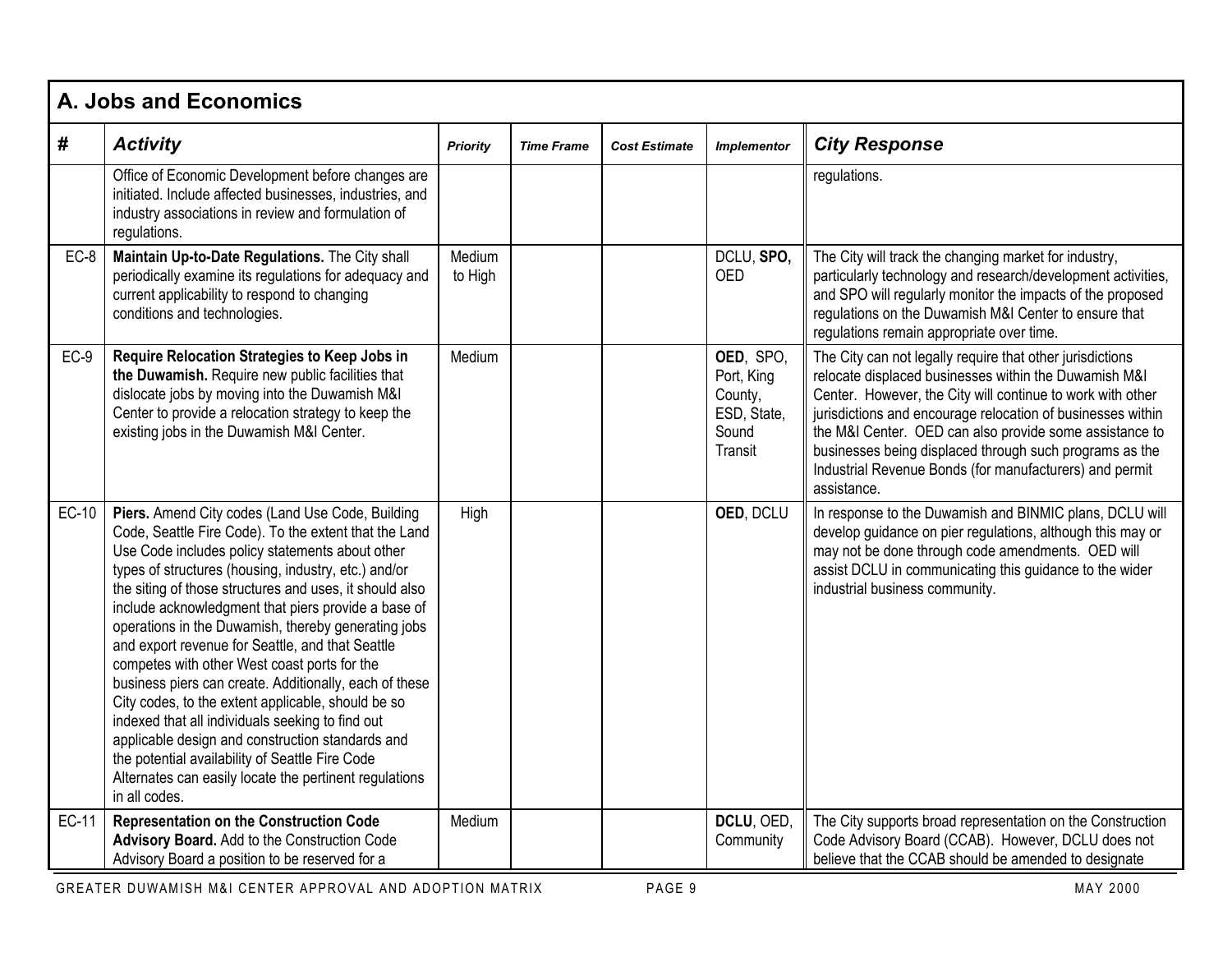| #     | <b>Activity</b>                                                                                                                                                                                                                                                                                                                                               | <b>Priority</b> | <b>Time Frame</b> | <b>Cost Estimate</b> | <b>Implementor</b>       | <b>City Response</b>                                                                                                                                                                                                                                                                                                                                                                                                                                                                                                                                                                                                                                                                                                                                                                  |
|-------|---------------------------------------------------------------------------------------------------------------------------------------------------------------------------------------------------------------------------------------------------------------------------------------------------------------------------------------------------------------|-----------------|-------------------|----------------------|--------------------------|---------------------------------------------------------------------------------------------------------------------------------------------------------------------------------------------------------------------------------------------------------------------------------------------------------------------------------------------------------------------------------------------------------------------------------------------------------------------------------------------------------------------------------------------------------------------------------------------------------------------------------------------------------------------------------------------------------------------------------------------------------------------------------------|
|       | representative of maritime industry and another for<br>general industry and appoint appropriate individuals<br>to the Board.                                                                                                                                                                                                                                  |                 |                   |                      |                          | positions for industrial and maritime representatives due to<br>the opportunities for participation that are already available.<br>Participation with CCAB and its issue/code specific<br>committees can begin immediately. One need not be on<br>the board to participate and anyone may raise issues and<br>recommend solutions for board consideration. DCLU will<br>contact Duwamish industrial representatives when industrial<br>and maritime issues arise. DCLU maintains a mailing list for<br>people interested in CCAB activities. Mailings will keep<br>interested parties alerted to upcoming agendas, meeting<br>minutes, and board vacancies, etc. The City will announce<br>to the industrial business community when seats on the<br>advisory board become available. |
| EC-12 | <b>Consider Transfer of Development Rights. OED</b><br>will prepare a study exploring the feasibility of using<br>the Transfer of Development Rights (TDR) and<br>similar strategies as a tool to preserve Seattle's<br>industrial land base, whereby commercial<br>development rights on sites presently occupied by<br>industry may be used on other sites. | Medium          |                   |                      | SPO, DCLU,<br><b>OED</b> | SPO and DCLU are the appropriate agencies to develop<br>such a study. SPO will prepare such a study in the 2001-<br>2002 biennium. Some of the issues to be explored include:<br>defining the transferable development rights, identifying<br>potential sending and receiving sites, and exploring whether<br>a market exists to make such a program feasible. With<br>maximum size of use limits, there may be only limited ability<br>to transfer from industrial sites.                                                                                                                                                                                                                                                                                                            |
|       | <b>Ensuring the Effectiveness of Financial Tools Available for Businesses</b>                                                                                                                                                                                                                                                                                 |                 |                   |                      |                          |                                                                                                                                                                                                                                                                                                                                                                                                                                                                                                                                                                                                                                                                                                                                                                                       |
| EC-13 | <b>Create Additional Financing Tools. Seek sources</b><br>of funding for land acquisition, environmental<br>cleanup and general business financing focused<br>specifically at the industrial uses in the Duwamish<br>M&I Center. Potential sources could include local<br>sources, industrial revenue bonds, or federal<br>sources.                           | Medium          |                   |                      | <b>OED</b>               | There are several financing tools available to industrial<br>businesses. Currently, OED is actively marketing its<br>Industrial Revenue Bonds (IRBs) to the financial and<br>business communities. IRBs provide low cost financing to<br>qualifying manufacturers. Financing is also available from<br>Community Capital, a non-profit lender targeted to small<br>business development, for start-ups and other small<br>businesses that are not yet bankable.<br>OED is working with King County and a volunteer advisory<br>committee from the private sector in exploring the creation of<br>a revolving fund for financing environmental assessments<br>and cleanups. The Small Business Administration's 504<br>program is also available to industrial businesses. Finally,    |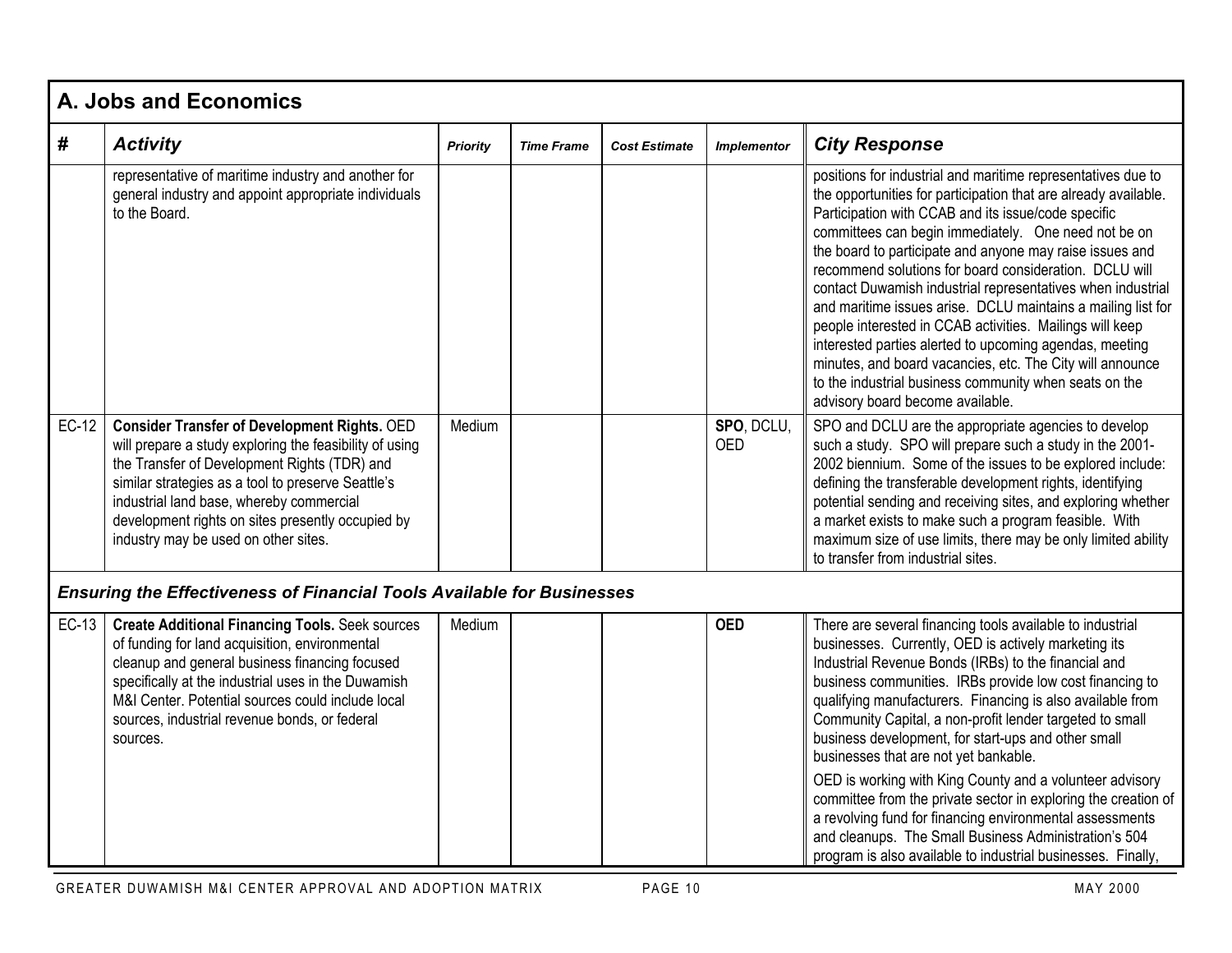|              | A. Jobs and Economics                                                                                                                                                                                                                                                                                                                                                                                                                                                          |                 |                   |                      |                                                                                        |                                                                                                                                                                                                                                                                                                                                                                                                                                                                                                                                                                                                                         |  |  |
|--------------|--------------------------------------------------------------------------------------------------------------------------------------------------------------------------------------------------------------------------------------------------------------------------------------------------------------------------------------------------------------------------------------------------------------------------------------------------------------------------------|-----------------|-------------------|----------------------|----------------------------------------------------------------------------------------|-------------------------------------------------------------------------------------------------------------------------------------------------------------------------------------------------------------------------------------------------------------------------------------------------------------------------------------------------------------------------------------------------------------------------------------------------------------------------------------------------------------------------------------------------------------------------------------------------------------------------|--|--|
| #            | <b>Activity</b>                                                                                                                                                                                                                                                                                                                                                                                                                                                                | <b>Priority</b> | <b>Time Frame</b> | <b>Cost Estimate</b> | <b>Implementor</b>                                                                     | <b>City Response</b>                                                                                                                                                                                                                                                                                                                                                                                                                                                                                                                                                                                                    |  |  |
|              |                                                                                                                                                                                                                                                                                                                                                                                                                                                                                |                 |                   |                      |                                                                                        | the State offers tax credits on purchases of manufacturing<br>equipment and new plant construction in the Duwamish that<br>leads to employment of residents from the state designated<br>Community Empowerment Zone. OED will continue to<br>provide information on these financing tools to the industrial<br>business community and to seek other financial tools such<br>as federal grants as they become available.                                                                                                                                                                                                 |  |  |
| <b>EC-14</b> | Seattle Jobs Initiative. Increase the funding for<br>Seattle Jobs Initiative and work to involve more local<br>employers in the curriculum development. Develop<br>an employer list with the job descriptions for the<br>graduates of the program, and work to create a<br>seamless school to work path so students are aware<br>as they go through the studies that there is a job<br>waiting for them with specific employers if they<br>successfully complete the training. | Medium          |                   |                      | OED, SJI,<br>Community                                                                 | The Seattle Jobs Initiative (SJI) is working closely with<br>members of the Manufacturing and Industrial Council of<br>Seattle to expand their already significant participation in the<br>curriculum, training, mentoring and job placement of<br>students in the industrial occupations class taught at South<br>Seattle Community College and funded by SJI. OED and<br>SJI are continuing to work with the manufacturing and<br>industrial communities to identify skills and training needs for<br>specific job openings and to develop better paths to<br>employment in industrial sectors for Seattle residents. |  |  |
|              | Maintaining Infrastructure in the Duwamish M&I Center                                                                                                                                                                                                                                                                                                                                                                                                                          |                 |                   |                      |                                                                                        |                                                                                                                                                                                                                                                                                                                                                                                                                                                                                                                                                                                                                         |  |  |
| <b>EC-15</b> | Maintenance Dredging. The City shall spearhead a<br>process (in cooperation with the Washington<br>Department of Fisheries and Wildlife, Army Corps of<br>Engineers, tribes, and the Department of Ecology) to<br>obtain dredging permits in a timely manner. The<br>inability to obtain such permits in a timely manner<br>may force marine businesses out of the Duwamish<br>M&I Center.                                                                                     | Medium          |                   |                      | DCLU, OIR,<br>WDFW,<br>Corps,<br>Ecology,<br>other<br>agencies<br>with<br>jurisdiction | As a participating City department on the ESA Strategy<br>Team, DCLU will assume a lead role and raise the issue of<br>maintenance dredging. As the ESA strategy is developed<br>over the next 6 to 12 months, additional solutions to these<br>permit process issues may appear.                                                                                                                                                                                                                                                                                                                                       |  |  |
| EC-16        | Regional Infrastructure Finance Plan. In<br>cooperation with representatives of the Duwamish<br>M&I Center, develop a regional finance plan for<br>building, maintaining, and improving infrastructure,<br>with the Duwamish M&I Center as the catalyst. The<br>Duwamish M&I Center should get its fair share of<br>regional tax revenue generated to fund its needed<br>infrastructure measured by its economic contribution.                                                 | Medium          |                   |                      | OIR,<br>SEATRAN,<br>SPO, King<br>County                                                | The City will continue to seek partnerships with other<br>jurisdictions throughout the region to fund infrastructure<br>improvements within the Duwamish M&I Center. Major<br>transportation improvements, such as the SR519 project<br>and other grade separation projects, are made possible<br>through cooperation between the City and other agencies,<br>with considerable funding coming from the State. The FAST<br>Corridor partnership is one example of a regional<br>partnership that is developing funding strategies for                                                                                   |  |  |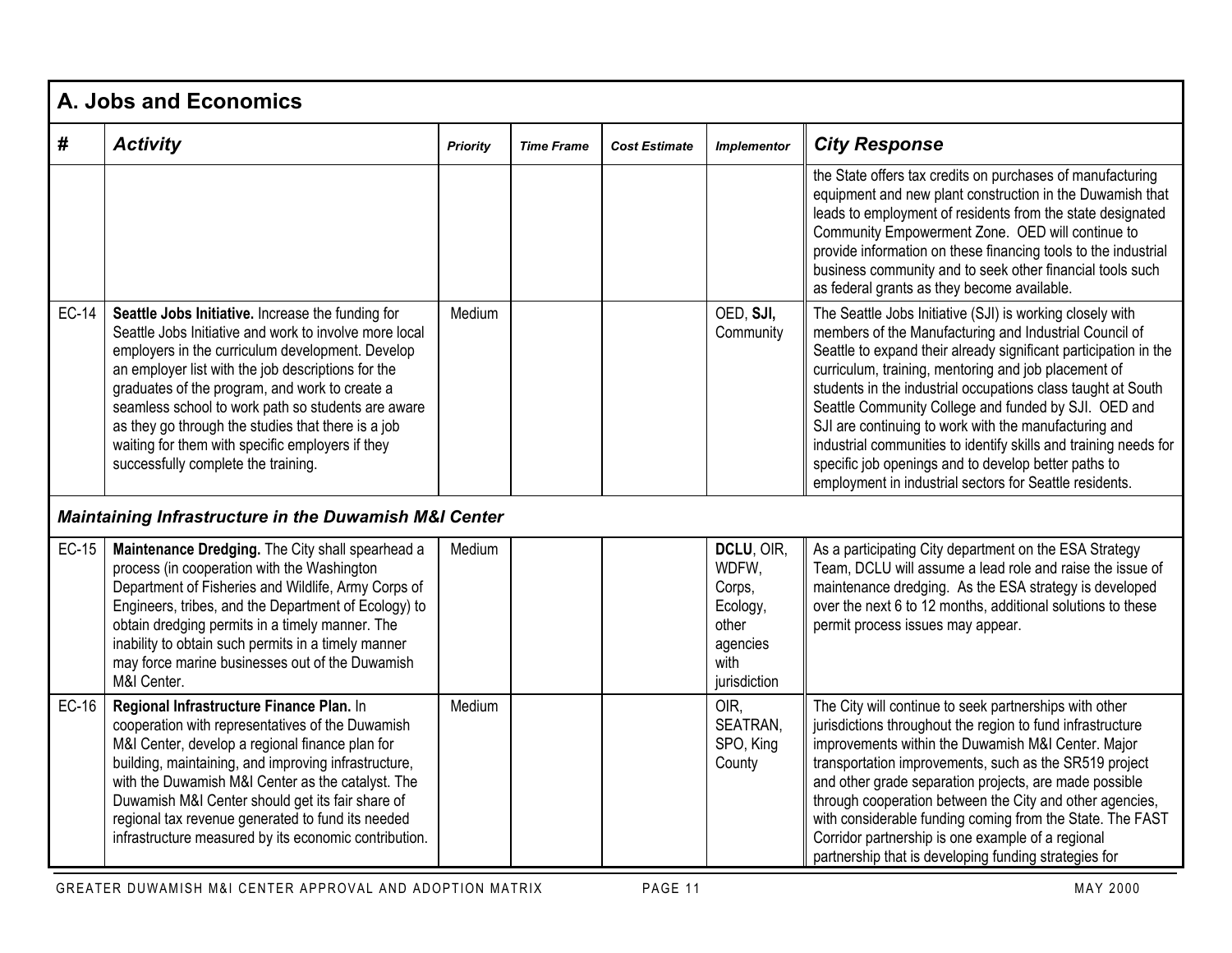|              | A. Jobs and Economics                                                                                                                                                                                                                                                                                                                                                                     |                 |                   |                      |                                                                                                  |                                                                                                                                                                                                                                                                                                                                                                                                                                                                                                           |  |  |
|--------------|-------------------------------------------------------------------------------------------------------------------------------------------------------------------------------------------------------------------------------------------------------------------------------------------------------------------------------------------------------------------------------------------|-----------------|-------------------|----------------------|--------------------------------------------------------------------------------------------------|-----------------------------------------------------------------------------------------------------------------------------------------------------------------------------------------------------------------------------------------------------------------------------------------------------------------------------------------------------------------------------------------------------------------------------------------------------------------------------------------------------------|--|--|
| #            | <b>Activity</b>                                                                                                                                                                                                                                                                                                                                                                           | <b>Priority</b> | <b>Time Frame</b> | <b>Cost Estimate</b> | <b>Implementor</b>                                                                               | <b>City Response</b>                                                                                                                                                                                                                                                                                                                                                                                                                                                                                      |  |  |
|              |                                                                                                                                                                                                                                                                                                                                                                                           |                 |                   |                      |                                                                                                  | infrastructure improvements in the Duwamish M&I Center.<br>In addition, King County funds both transit and sewage<br>disposal throughout the region.<br>The City does not support the concept of distributing tax<br>revenue by the amount that each area has contributed. This<br>concept would raise more problems than it would resolve<br>and would be contrary to the City's central values of social<br>equity and economic opportunity and security.                                               |  |  |
|              | <b>Marketing, Education, and Information</b>                                                                                                                                                                                                                                                                                                                                              |                 |                   |                      |                                                                                                  |                                                                                                                                                                                                                                                                                                                                                                                                                                                                                                           |  |  |
| <b>EC-17</b> | Prepare Annual Financial Data for Distribution.<br>On a biannual basis, the City should publish a short<br>economic assessment of the M&I Center, which<br>updates:<br>• The dollar value of various tax revenues<br>generated; and<br>• The number and type of jobs generated.                                                                                                           | Medium          |                   |                      | <b>OED</b>                                                                                       | Over the last three years, OED has collected data on key<br>economic indicators in the Duwamish M&I Center. The<br>information gathered is the number of jobs and average<br>wages by industry. This information was included as part of<br>the more comprehensive economic analysis of the Greater<br>Duwamish Neighborhood Plan. OED will continue to update<br>key economic indicators in the Duwamish M&I Center and<br>will add taxes generated to the data to be compiled.                          |  |  |
| <b>EC-18</b> | Prepare and Implement a Marketing Plan. Prepare<br>and implement a marketing plan, which promotes the<br>M&I Center as an attractive area for business and<br>employment growth. Distribute materials among key<br>public agencies, private sector industry and trade<br>associations, and targeted sectors and businesses<br>for specific growth and employment.                         | Medium          |                   |                      | OED,<br>Community                                                                                | OED will work with the business community in the<br>Duwamish to identify marketing opportunities that are in<br>keeping with the vision of the adopted neighborhood plan.<br>The BINMIC planning committee identified marketing as a<br>priority and earmarked a portion of its early implementation<br>funds for this purpose. If the Duwamish community<br>determines that marketing is a priority, it may also want to<br>consider recommending use of early implementation funds<br>for this purpose. |  |  |
| EC-19        | Dock and Pier Improvement, Education, and<br>Assistance. Prepare a Client Assistance Memo<br>regarding pier maintenance and construction along<br>the portion of the Duwamish River that is inside the<br>boundaries of the Duwamish<br>Manufacturing/Industrial Center for use by Duwamish<br>waterfront property owners. The Memo should<br>include specific examples of completed form | Medium          |                   |                      | DCLU.<br>stakeholders.<br>Department<br>of Ecology,<br>other<br>agencies<br>with<br>jurisdiction | Dock and pier maintenance and construction present similar<br>issues in the BINMIC and Duwamish M&I Center. As part of<br>its 2000 work program, DCLU will work with stakeholder<br>groups to identify priority issues related to dock and pier<br>improvement, education and assistance. Based on<br>information from stakeholders, DCLU will then develop<br>appropriate Client Assistance Memos and other documents<br>to assist waterfront property owners.                                           |  |  |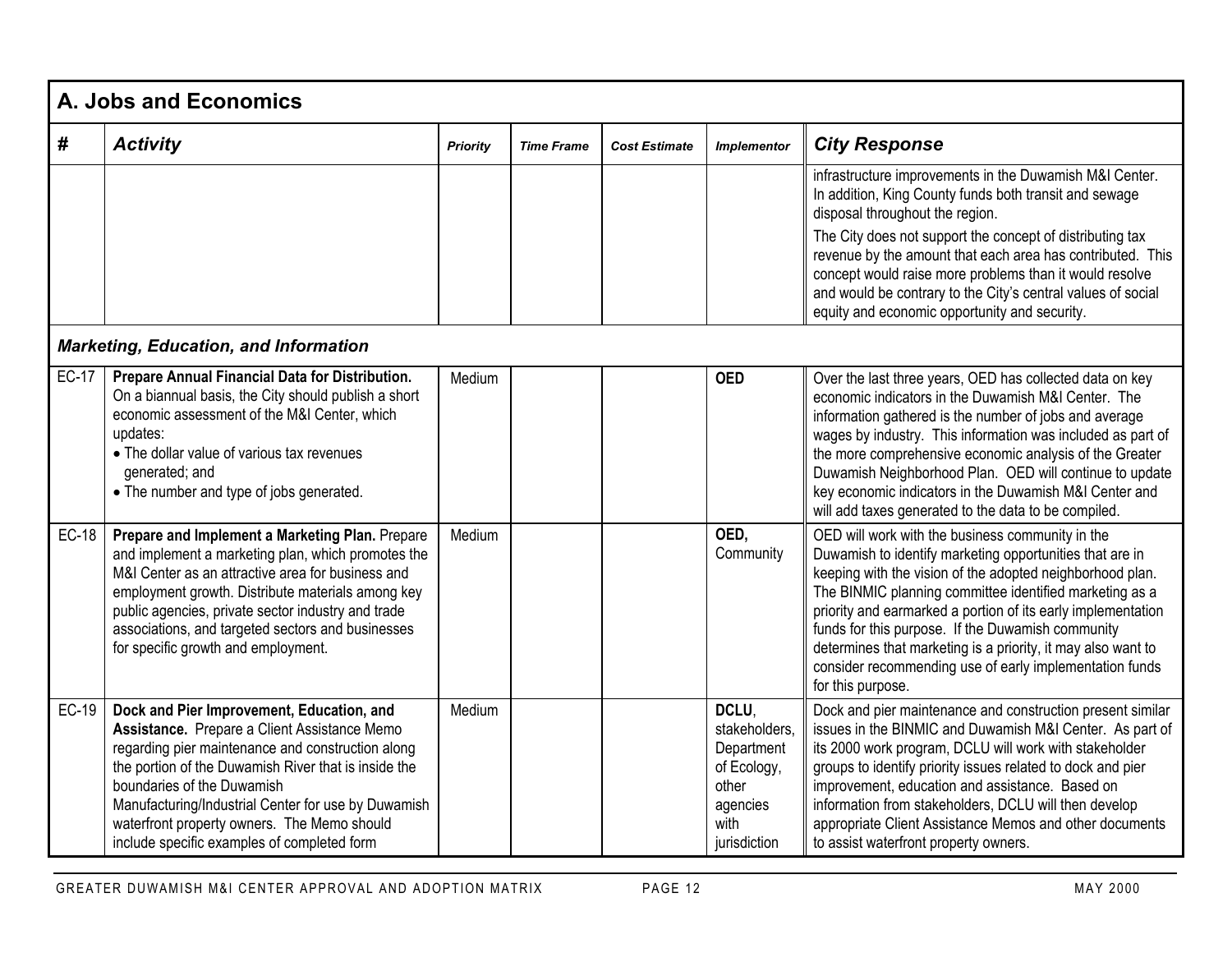|       | A. Jobs and Economics                                                                                                                                                                                                                                                                                                                                                                                                                                                                                                                                                                                                 |                 |                   |                      |                                  |                                                                                                                                                                                                                                                                                                                                                                                                                                                                                                                                                                                                                                                                                                                                                                                                                                                                     |  |  |
|-------|-----------------------------------------------------------------------------------------------------------------------------------------------------------------------------------------------------------------------------------------------------------------------------------------------------------------------------------------------------------------------------------------------------------------------------------------------------------------------------------------------------------------------------------------------------------------------------------------------------------------------|-----------------|-------------------|----------------------|----------------------------------|---------------------------------------------------------------------------------------------------------------------------------------------------------------------------------------------------------------------------------------------------------------------------------------------------------------------------------------------------------------------------------------------------------------------------------------------------------------------------------------------------------------------------------------------------------------------------------------------------------------------------------------------------------------------------------------------------------------------------------------------------------------------------------------------------------------------------------------------------------------------|--|--|
| #     | <b>Activity</b>                                                                                                                                                                                                                                                                                                                                                                                                                                                                                                                                                                                                       | <b>Priority</b> | <b>Time Frame</b> | <b>Cost Estimate</b> | <b>Implementor</b>               | <b>City Response</b>                                                                                                                                                                                                                                                                                                                                                                                                                                                                                                                                                                                                                                                                                                                                                                                                                                                |  |  |
|       | applications for exemptions from Shoreline Master<br>Program Substantial Development permit<br>requirements. DCLU should provide information on<br>exemption requests with special emphasis on Seattle<br>Policies and Procedures 25.05.305.C. State and<br>federal agencies are encouraged to provide similar<br>written assistance.                                                                                                                                                                                                                                                                                 |                 |                   |                      |                                  |                                                                                                                                                                                                                                                                                                                                                                                                                                                                                                                                                                                                                                                                                                                                                                                                                                                                     |  |  |
| EC-20 | Pier Adequacy and Facility Inventory. Inventory<br>the adequacy of pier space and pier facilities for<br>commercial work boats in the Duwamish Waterway<br>and report to City Council on findings and<br>recommendations to assure that Seattle is well<br>positioned to maintain and strengthen its leadership<br>role as a shipping and fishing port. DCLU should<br>submit a draft of a New Director's Rule for review by<br>the GDPC for an area-wide plan for pier restoration<br>and maintenance that acknowledges City safety and<br>environmental concerns and GDPC concerns with<br>permitting requirements. | High            |                   |                      | DCLU.<br>Community,<br>Port, DON | DCLU Director's Rules assist in interpreting Code<br>provisions. They would not be an appropriate forum to<br>create an area-wide plan for restoration and maintenance of<br>piers. DCLU's role does not include preparation of pier<br>restoration and maintenance plans and the City currently<br>does not have funding for this activity. This may be<br>appropriate for a Neighborhood Matching Fund Grant. The<br>City will also forward this activity to the Port of Seattle in<br>order to determine their interest in developing such a study.                                                                                                                                                                                                                                                                                                              |  |  |
| EC-21 | <b>Review BINMIC Recommended Actions. Review</b><br>the BINMIC recommended actions in the context of<br>this plan and seek to incorporate relevant activities<br>into the Duwamish Plan. Based on GDPC review of<br>BINMIC plan, seek to incorporate into the Duwamish<br>Plan those BINMIC recommendations which would<br>enhance this M&I Center Plan.                                                                                                                                                                                                                                                              | Low             |                   |                      | <b>GDPC</b>                      | The GDPC and City staff supporting the GDPC completed<br>this activity through a review of the BINMIC plan and its<br>recommendations. As a result of this review, several of the<br>BINMIC recommendations have been included in this matrix,<br>including EC-5, EC-11, EC-15, EC-18, EC-19, EC-20 and<br>others. Some members of the BINMIC planning group were<br>also on the GDPC. The City will rely on the<br>recommendations of the GDPC as to which BINMIC<br>recommendations will enhance the Greater Duwamish<br>Neighborhood Plan and are appropriate to be incorporated<br>in the Plan. DON Neighborhood Development Managers<br>responsible for the Duwamish M&I Center and BINMIC will<br>coordinate activities that appear in both Plans. The<br>Manufacturing/Industrial Council contains representatives of<br>both the Duwamish and BINMIC areas. |  |  |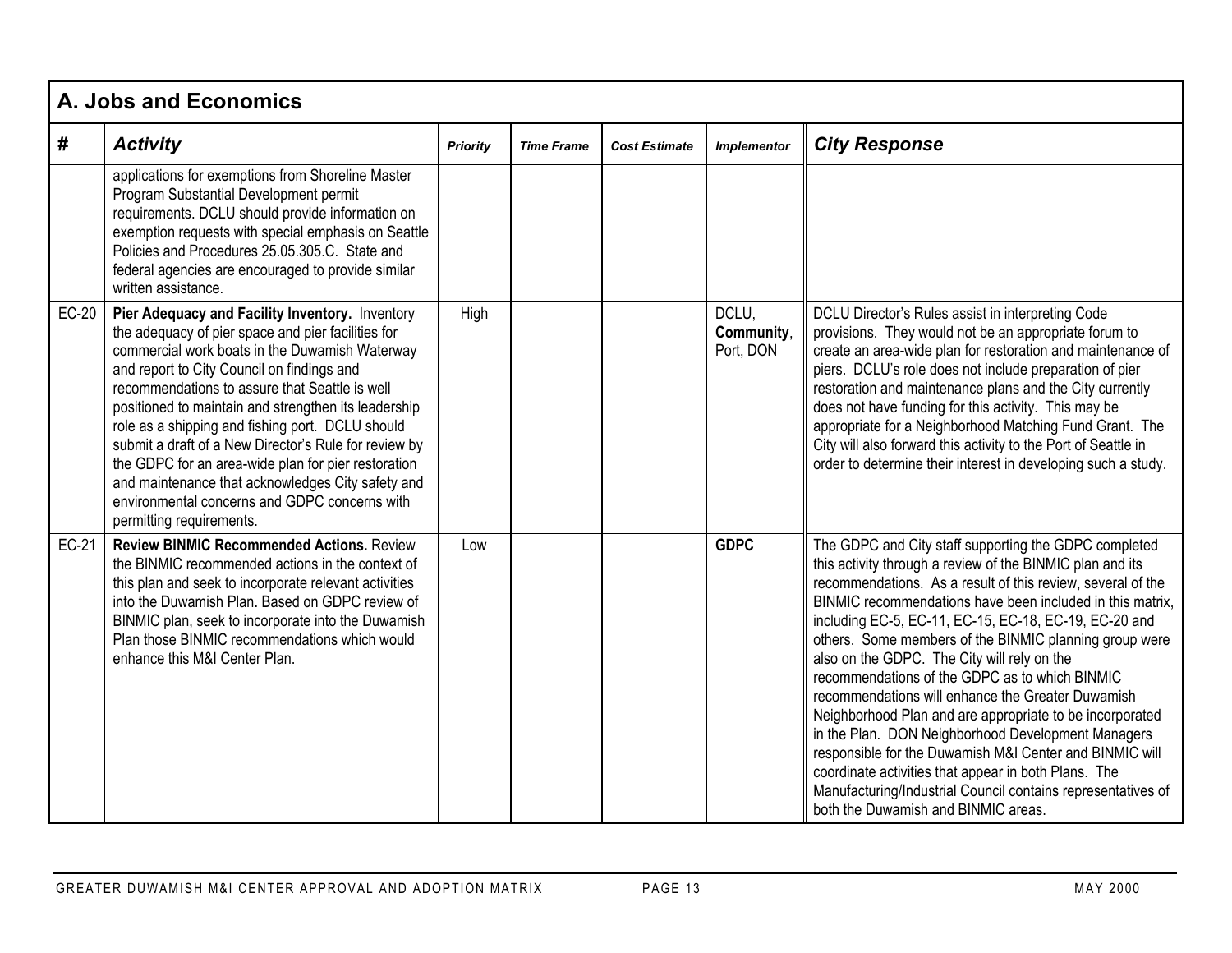# **B. LAND USE**

### **Description**

The viability of industrial land within the M&I Center is under increasing pressure from a variety of sources, including conversion to commercial and incompatible uses, the development of waterfront property for public access, and the increased acquisition of industrial land by Governmental entities, often for conversion to non-industrial uses. Conversion of industrial land to incompatible uses not only removes the site from industrial use but adversely impacts the surrounding industrial users by increasing land values and lease rates. Such development generates additional vehicular and pedestrian traffic, reducing available parking, negatively affecting access to local businesses, and placing increased pressure on already congested arterials and thoroughfares vital to freight mobility. The Greater Duwamish Planning Committee strongly recommends increasing restrictions on allowable uses in General Industrial zones (IG1 and IG2). These recommendations are included in the matrix and validated plan.

### **Integrated City Response**

The City strongly supports the retention of industrial land for industrial and related uses. The activities in this Key Strategy will help to implement the City's goal of preserving industrial land for industrial uses and protecting viable marine and rail-related industries from competing for scarce land resources.

The Executive supports many of the proposed changes to the land use code. The Executive has submitted legislation to the City Council for its consideration to implement many of these land use code changes, including prohibitions of some additional nonindustrial land uses within the M&I Center and lower maximum square footage limits for retail and entertainment uses. The Executive has also submitted a rezone proposal to create an Industrial/Commercial area along 1st Ave. S. adjacent to the new stadiums. In addition to the community's recommendations regarding the rezone area, the Executive is proposing additional requirements that will ensure that the thousands of pedestrians who use this area to go to and from the stadiums and Exhibition Hall can be well accommodated.

The Greater Duwamish Proposal to add a new definition of "Research and Development" to the Land Use Code has raised questions about how the Code currently classifies various Research and Development uses and how the City can accommodate them. OED and SPO will undertake a study of high technology industries in 2000, and will continue to monitor research and development uses in the Duwamish M&I Center.

The Executive does not support the proposed changes to the Shoreline Urban Industrial Environment at this time.

#### **Lead Department: DCLU**

#### **Participating Departments: SPO, OED, SPU, OIR**

#### *Activities Already Underway*

- 1. DCLU has reviewed the proposed amendments to the industrial zone regulations in the Land Use Code and has submitted legislation to implement many of the proposed changes to the City Council for its consideration.
- 2. The City has reviewed the proposed "1st Avenue South" rezone and has developed legislation to rezone a more extensive area than originally proposed and to create a Stadium Area Transition Overlay. The Overlay includes both major sports facilities, and areas long First Avenue South and Occidental Avenue South from Railroad Way South to South Holgate. The Overlay is governed by regulations to enable the thousands of pedestrians who use this area to go to and from the stadiums and Exhibition Hall to be well accommodated. The regulations are designed to enable redevelopment of the area to more effectively link it to Pioneer Square and to relieve pressure for commercial development in the area south of Holgate.

#### *Tasks to be Undertaken in 1999-2000*

- 1. SPU will initiate a detailed hydraulic and hydrologic study of the South Park basin that will include the South Park Industrial Area in 1999. The study will propose alternative solutions to the numerous flooding problems in the area.
- 2. SPO, with DCLU and OED, will begin a citywide high technology study in 2000 to develop a citywide strategy for attracting and locating high technology industries within the City. This study may lead to amendments to the definition of "Research" and Development" in the Land Use Code.
- 3. SPO, DCLU and OED will monitor interest in and demand for space various uses in the Duwamish M&I Center, and report to the City Council and community groups if it appears that industrial users no longer demand or cannot effectively compete for land in the Duwamish.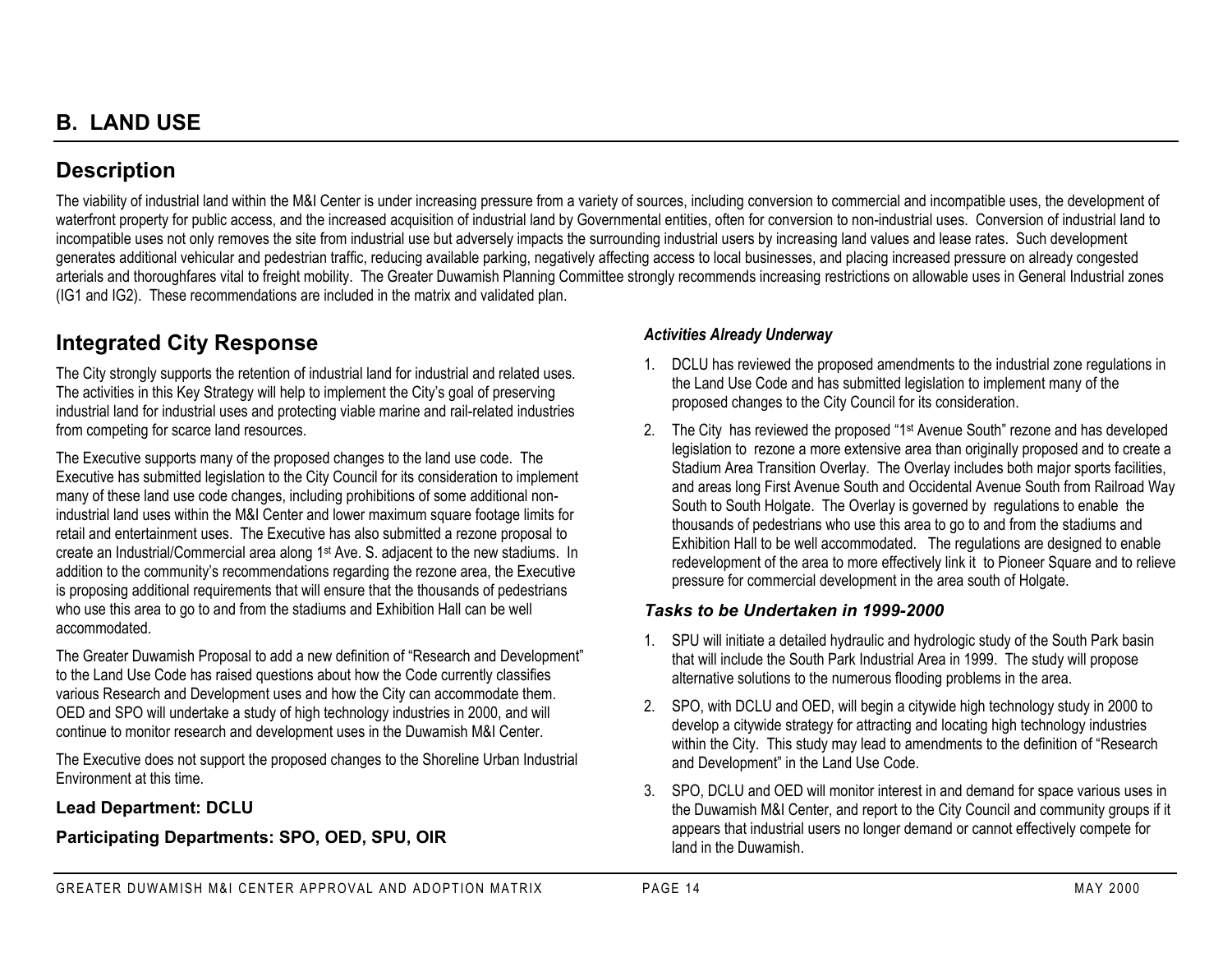- 4. SPO will monitor any proposed rezones coming before King County in the unincorporated industrial area south of South Park, and will report such activity to the City Council's Neighborhoods, Sustainability and Community Development Committee.
- 5. Identify those activities in this Key Strategy that are good candidates for next steps for implementation considering priorities, funding sources, and departmental staffing concerns through the Southwest sector work program.
- 6. Identify next steps for continued implementation.

|        | B. Lang Use                                                                                                                                                                                                                                                                                                                                                                                                                                                                                 |                   |                   |                      |                                                                                 |                                                                                                                                                                                                                                                                                                                                                                                                                                                                                                                                                                                                                                                                                                                                                                                                                                                                                                                                                                                                                            |  |  |  |
|--------|---------------------------------------------------------------------------------------------------------------------------------------------------------------------------------------------------------------------------------------------------------------------------------------------------------------------------------------------------------------------------------------------------------------------------------------------------------------------------------------------|-------------------|-------------------|----------------------|---------------------------------------------------------------------------------|----------------------------------------------------------------------------------------------------------------------------------------------------------------------------------------------------------------------------------------------------------------------------------------------------------------------------------------------------------------------------------------------------------------------------------------------------------------------------------------------------------------------------------------------------------------------------------------------------------------------------------------------------------------------------------------------------------------------------------------------------------------------------------------------------------------------------------------------------------------------------------------------------------------------------------------------------------------------------------------------------------------------------|--|--|--|
| #      | <b>Activity</b>                                                                                                                                                                                                                                                                                                                                                                                                                                                                             | Priority          | <b>Time Frame</b> | <b>Cost Estimate</b> | <b>Implementor</b>                                                              | <b>City Response</b>                                                                                                                                                                                                                                                                                                                                                                                                                                                                                                                                                                                                                                                                                                                                                                                                                                                                                                                                                                                                       |  |  |  |
| $LU-1$ | Retain existing Industrial Use of Unincorporated<br>Lands. The industrial lands located in<br>unincorporated King County south of Seattle's South<br>Park industrial area need to be maintained in either<br>the City of Seattle or the City of Tukwila. While some<br>prefer to add those valuable industrial lands to the<br>City of Seattle's land base, the highest priority is to<br>retain existing industrial uses. Coordinate and work<br>with King County and the City of Tukwila. | Medium            |                   |                      | SPO, King<br>County,<br>GDPC.<br>property<br>owners.<br>South Park<br>community | In August of 1999, the Executives of the City of Seattle,<br>King County and the City of Tukwila signed a letter of intent<br>to pursue an interlocal agreement that would bring some of<br>the industrial area south of South Park into the City's<br>potential annexation area. The City will work with property<br>owners, the community and King County on any land use<br>transition issues in this area.<br>SPO will monitor any proposed rezones coming before<br>King County in this area, and will report such activity to the<br>City Council's Neighborhoods, Sustainability and<br><b>Community Development Committee.</b><br>The City has no direct control over land uses outside of<br>City limits. The City does not advocate on land use issues<br>outside of its boundaries. The City will review and<br>comment on land use changes in areas abutting our<br>boundaries for consistency with our plans and regulations.<br>Advocacy for industrial uses in this area is a community-<br>based activity. |  |  |  |
| $LU-2$ | Infrastructure Improvements. Require Seattle<br>Public Utilities to coordinate with King County and its<br>industrial users to plan and build public infrastructure<br>and utility improvements to connect South Park and<br>King County businesses to new sewer and storm<br>drainage systems.                                                                                                                                                                                             | Medium            |                   |                      | SPU, King<br>County                                                             | See LU-3. SPU will coordinate with King County but legally<br>cannot mandate that businesses connect to any new<br>drainage systems.                                                                                                                                                                                                                                                                                                                                                                                                                                                                                                                                                                                                                                                                                                                                                                                                                                                                                       |  |  |  |
| $LU-3$ | Sewer and stormwater drainage. Require Seattle<br>Public Utilities to follow up on studies to build sewer<br>and stormwater drainage facilities within the South<br>Park industrial area.                                                                                                                                                                                                                                                                                                   | Medium<br>to High |                   |                      | <b>SPU</b>                                                                      | In 1999, SPU initiated a South Park Phase I study which<br>was intended to develop a solution for the flooding<br>problems experienced at 2 <sup>nd</sup> Ave. SW and SW Webster St.<br>Once the study reached design phase, engineers<br>discovered that the elevation was significantly below winter<br>high tide levels and would prevent stormwater from                                                                                                                                                                                                                                                                                                                                                                                                                                                                                                                                                                                                                                                               |  |  |  |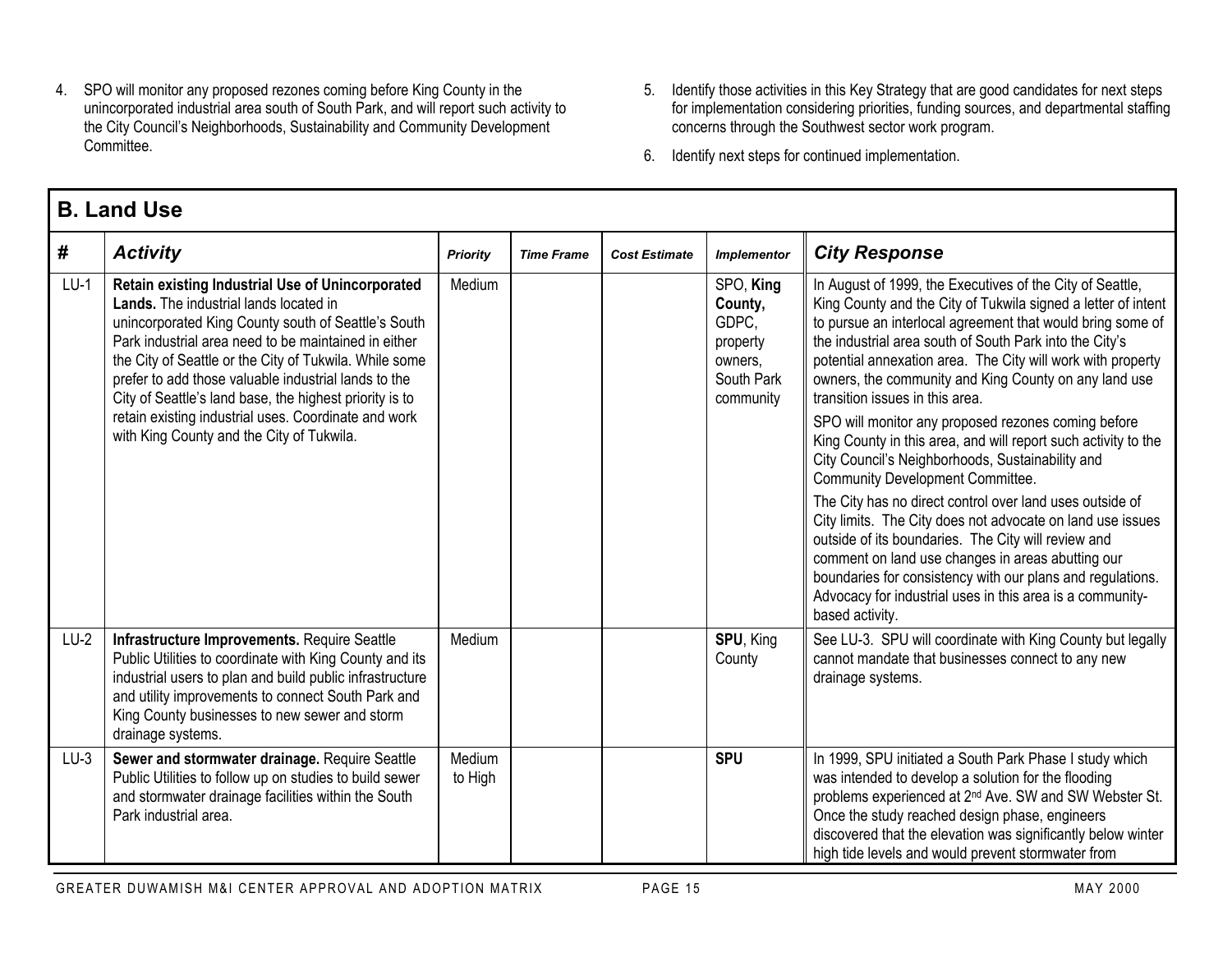|        | <b>B. Land Use</b>                                                                                                                                                                                                                                                                                                                                                                                                                                                                                                                                                                                                                                                                                                                                                                                                                                                        |                   |                   |                      |                          |                                                                                                                                                                                                                                                                                                                                                                                                                                                                                                                                                                                                                                                                                                                                                                    |  |  |
|--------|---------------------------------------------------------------------------------------------------------------------------------------------------------------------------------------------------------------------------------------------------------------------------------------------------------------------------------------------------------------------------------------------------------------------------------------------------------------------------------------------------------------------------------------------------------------------------------------------------------------------------------------------------------------------------------------------------------------------------------------------------------------------------------------------------------------------------------------------------------------------------|-------------------|-------------------|----------------------|--------------------------|--------------------------------------------------------------------------------------------------------------------------------------------------------------------------------------------------------------------------------------------------------------------------------------------------------------------------------------------------------------------------------------------------------------------------------------------------------------------------------------------------------------------------------------------------------------------------------------------------------------------------------------------------------------------------------------------------------------------------------------------------------------------|--|--|
| #      | <b>Activity</b>                                                                                                                                                                                                                                                                                                                                                                                                                                                                                                                                                                                                                                                                                                                                                                                                                                                           | <b>Priority</b>   | <b>Time Frame</b> | <b>Cost Estimate</b> | <b>Implementor</b>       | <b>City Response</b>                                                                                                                                                                                                                                                                                                                                                                                                                                                                                                                                                                                                                                                                                                                                               |  |  |
|        |                                                                                                                                                                                                                                                                                                                                                                                                                                                                                                                                                                                                                                                                                                                                                                                                                                                                           |                   |                   |                      |                          | draining. Developing a solution thus requires a more<br>complete survey and study. As a result, in 2000 SPU will<br>include the area bounded by7th Ave. SW and 2nd Ave. SW<br>next to the Duwamish River in a more detailed hydraulic<br>and hydrologic study of the South Park basin. The<br>expanded South Park study will propose alternative<br>solutions to the numerous flooding problems throughout the<br>South Park residential and industrial areas. Funding<br>approaches for the preferred solutions will be evaluated in<br>the context of the new drainage policies under<br>consideration by Council. These policies will outline<br>priorities for the next round of drainage improvements<br>citywide and funding options for local improvements. |  |  |
|        | <b>Expansion of the M&amp;I Center</b>                                                                                                                                                                                                                                                                                                                                                                                                                                                                                                                                                                                                                                                                                                                                                                                                                                    |                   |                   |                      |                          |                                                                                                                                                                                                                                                                                                                                                                                                                                                                                                                                                                                                                                                                                                                                                                    |  |  |
| $LU-4$ | Implement South Park sewer and drainage<br>facilities recommendations.<br>Require Seattle Public Utilities to coordinate with<br>King County and its industrial users to plan and<br>build public infrastructure and utility improvements<br>to connect South Park and King County<br>businesses to new sewer and storm drainage<br>systems.<br>Conduct a study to determine near- and long-<br>term capital facilities needs, determine what<br>percent of need is for non-industrial uses, seek<br>funding for a major demonstration implementation<br>project, and begin capital facility planning to build<br>the proposed projects that will result from the<br>infrastructure study. This proposed utility project<br>must include a strong and consistent community<br>outreach campaign to South Park and King County<br>manufacturing and industrial businesses. | Medium<br>to High |                   |                      | SPU, OIR,<br>King County | See LU-2 and LU-3<br>This activity is partially underway through SPU's Drainage<br>Policy Study and follow-up revisions to the Drainage<br>Comprehensive Plan. The Drainage Policy Study will<br>develop new policy options regarding the planning,<br>implementation and financing of local drainage<br>improvements as well as CIP prioritization and<br>management of urban creeks, and will include opportunities<br>for public input and outreach from citizens and businesses<br>in the Duwamish area. The expanded South Park Basin<br>Study (LU-3) also underway will take into account drainage<br>problems in the area between the Duwamish River and<br>freeway.                                                                                        |  |  |
| $LU-5$ | <b>Business Research.</b> Collect information, conduct                                                                                                                                                                                                                                                                                                                                                                                                                                                                                                                                                                                                                                                                                                                                                                                                                    | Medium            |                   |                      | SPO, OED,                | SPO has been working with staff from King County and the                                                                                                                                                                                                                                                                                                                                                                                                                                                                                                                                                                                                                                                                                                           |  |  |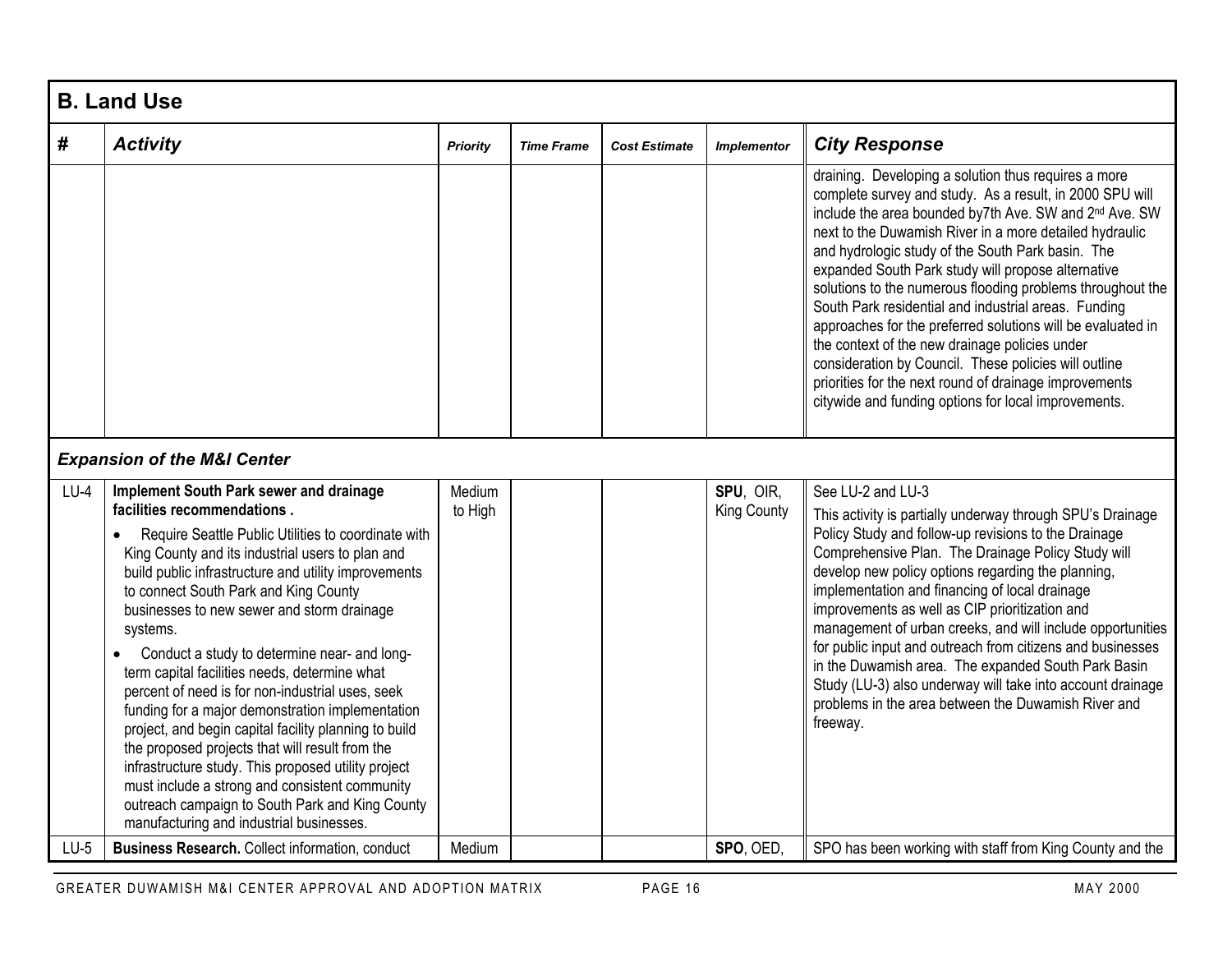|        | <b>B. Land Use</b>                                                                                                                                                                                                                                                                                                                                                                                                                                                                                                                                                                                                                                                                                                                                                                                                                                                                                                                                                                                                                                                                                                                                                                                              |                 |                   |                      |                                       |                                                                                                                                                                                                                                                                                                                                                                                                                                                                                                                                                                                                                                                                                                                                             |  |  |  |
|--------|-----------------------------------------------------------------------------------------------------------------------------------------------------------------------------------------------------------------------------------------------------------------------------------------------------------------------------------------------------------------------------------------------------------------------------------------------------------------------------------------------------------------------------------------------------------------------------------------------------------------------------------------------------------------------------------------------------------------------------------------------------------------------------------------------------------------------------------------------------------------------------------------------------------------------------------------------------------------------------------------------------------------------------------------------------------------------------------------------------------------------------------------------------------------------------------------------------------------|-----------------|-------------------|----------------------|---------------------------------------|---------------------------------------------------------------------------------------------------------------------------------------------------------------------------------------------------------------------------------------------------------------------------------------------------------------------------------------------------------------------------------------------------------------------------------------------------------------------------------------------------------------------------------------------------------------------------------------------------------------------------------------------------------------------------------------------------------------------------------------------|--|--|--|
| #      | <b>Activity</b>                                                                                                                                                                                                                                                                                                                                                                                                                                                                                                                                                                                                                                                                                                                                                                                                                                                                                                                                                                                                                                                                                                                                                                                                 | <b>Priority</b> | <b>Time Frame</b> | <b>Cost Estimate</b> | <b>Implementor</b>                    | <b>City Response</b>                                                                                                                                                                                                                                                                                                                                                                                                                                                                                                                                                                                                                                                                                                                        |  |  |  |
|        | interviews, and analyze the data to identify the<br>specific reasons why industrial business owners in<br>the South Park area and those in the northern part of<br>Tukwila do not want to locate within the City of<br>Seattle. Determine specific impediments to<br>conducting business in the City of Seattle.                                                                                                                                                                                                                                                                                                                                                                                                                                                                                                                                                                                                                                                                                                                                                                                                                                                                                                |                 |                   |                      | <b>OIR</b>                            | City of Tukwila to resolve issues with existing boundaries of<br>the two cities and the unincorporated areas to the east and<br>south of South Park. As part of that work, SPO met with<br>businesses in the unincorporated area included in the<br>Comprehensive Plan as a Potential Annexation Area. A<br>major concern of businesses in these areas over<br>annexation is the Business and Occupation Tax that<br>Seattle levies but which the County and the adjacent City of<br>Tukwila do not have. (By law the County cannot levy B&O<br>taxes.) However, this does not preclude businesses from<br>locating in Seattle. Major businesses such as Boeing are<br>in both Seattle and Tukwila. Additional research is not<br>required. |  |  |  |
| $LU-6$ | Criteria for Location of Public Facilities. Adopt a<br>policy for limiting public facilities in the Duwamish<br>M&I Center in the Comprehensive Plan and Land<br>Use Code. In order to be a permitted public facility<br>use, the following criteria must be met:<br>A. Be industrial uses that meet the recommended<br>M&I Center Plan definition of industry (as defined in<br>Code Amendments and Regulatory Changes<br>recommended actions section of this Plan) and/or<br>contribute to the industrial environment of the<br>Duwamish M&I Center,<br>B. Demonstrate the legitimate need for the proposed<br>site and scale of development and have realistic<br>plans for full use of the proposed facility at the time<br>that occupancy is permitted (the intention of this<br>criterion is to support the policy to limit the location of<br>non-industrial public facilities and is explicitly not to<br>subvert real estate negotiations),<br>C. Not be used to provide services or meeting<br>spaces for the general public as a significant part of<br>the intended use. [Note, after the validation event<br>the GDPC voted to delete section D, but the<br>consultant forgot to make the change.] | High            |                   |                      | DCLU, OED,<br>SPU, SCL,<br><b>ESD</b> | The City is considering possible policy language related to<br>public facilities as part of its review of separate legislation<br>on the goals and policies for the Duwamish.                                                                                                                                                                                                                                                                                                                                                                                                                                                                                                                                                               |  |  |  |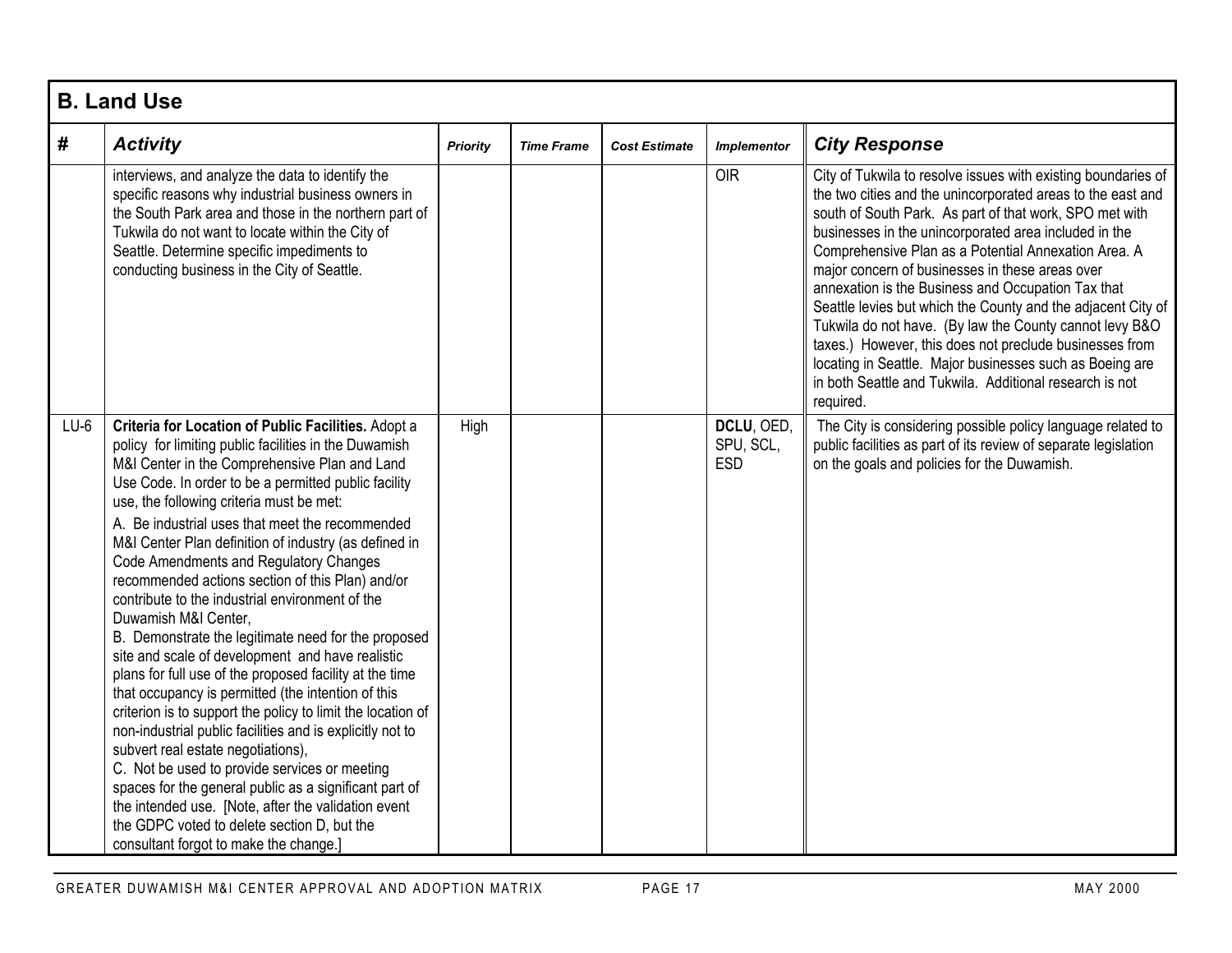|        | <b>B. Land Use</b>                                                                                                                                                                                                                                                                                                                                                                                                                                                                                                                                                                                                                                                                                                                                                                                                                                                                        |          |                   |                      |                    |                                                                                                                      |  |  |  |
|--------|-------------------------------------------------------------------------------------------------------------------------------------------------------------------------------------------------------------------------------------------------------------------------------------------------------------------------------------------------------------------------------------------------------------------------------------------------------------------------------------------------------------------------------------------------------------------------------------------------------------------------------------------------------------------------------------------------------------------------------------------------------------------------------------------------------------------------------------------------------------------------------------------|----------|-------------------|----------------------|--------------------|----------------------------------------------------------------------------------------------------------------------|--|--|--|
| #      | <b>Activity</b>                                                                                                                                                                                                                                                                                                                                                                                                                                                                                                                                                                                                                                                                                                                                                                                                                                                                           | Priority | <b>Time Frame</b> | <b>Cost Estimate</b> | <b>Implementor</b> | <b>City Response</b>                                                                                                 |  |  |  |
| $LU-7$ | Definition of Industry. Adopt the following definition<br>of industry as the working and referenced definition<br>of industry and industrial uses in the City's Land Use<br>Code and Comprehensive Plan to clarify appropriate<br>industrial uses. Amend the Code to include the<br>following definition:                                                                                                                                                                                                                                                                                                                                                                                                                                                                                                                                                                                 | High     |                   |                      | DCLU, SPO          | See EC-2                                                                                                             |  |  |  |
|        | For the purpose of land use code interpretation, the<br>intent of industrial zoning is to affirm the compatibility<br>of infrastructure requirements, services, and<br>regulatory support necessary to sustain industrial<br>economic vitality and the ability to provide family<br>wage jobs. This interpretation shall include the<br>recognition that industrial activities are typically not<br>compatible with office, retail, or residential uses and<br>that incompatible uses generate pressure on<br>property values, lease rates, and transportation<br>corridors, increasing demand for public services and<br>negatively impacting industry's ability to sustain its<br>employment base. The objective of industrial zoning<br>shall be the segregation of business activity based<br>upon compatible uses and impacts as well as utility<br>and infrastructure requirements. |          |                   |                      |                    |                                                                                                                      |  |  |  |
|        | Industrial activities shall be defined and<br>characterized as the manufacture, assembly,<br>storage, repair, distribution, research/development<br>and transportation of materials, goods, and finished<br>products including advanced technologies,<br>commercial fishing and resource extraction and<br>handling. The movement of trucks, trains, ships,<br>airplanes, and nighttime as well as daytime business<br>operations are integral to this activity. Industrial air,<br>noise, and light emission, while within legal limits, are<br>often greater than those found in office, retail, or<br>residential areas.                                                                                                                                                                                                                                                               |          |                   |                      |                    |                                                                                                                      |  |  |  |
| $LU-8$ | Definition of Users in the Industrial Area. Amend<br>the Land Use Code to state that patrons of sporting                                                                                                                                                                                                                                                                                                                                                                                                                                                                                                                                                                                                                                                                                                                                                                                  | High     |                   |                      | DCLU, SPO          | This concern can be addressed by changing lodging from a<br>conditional to a prohibited use in the Duwamish area (as |  |  |  |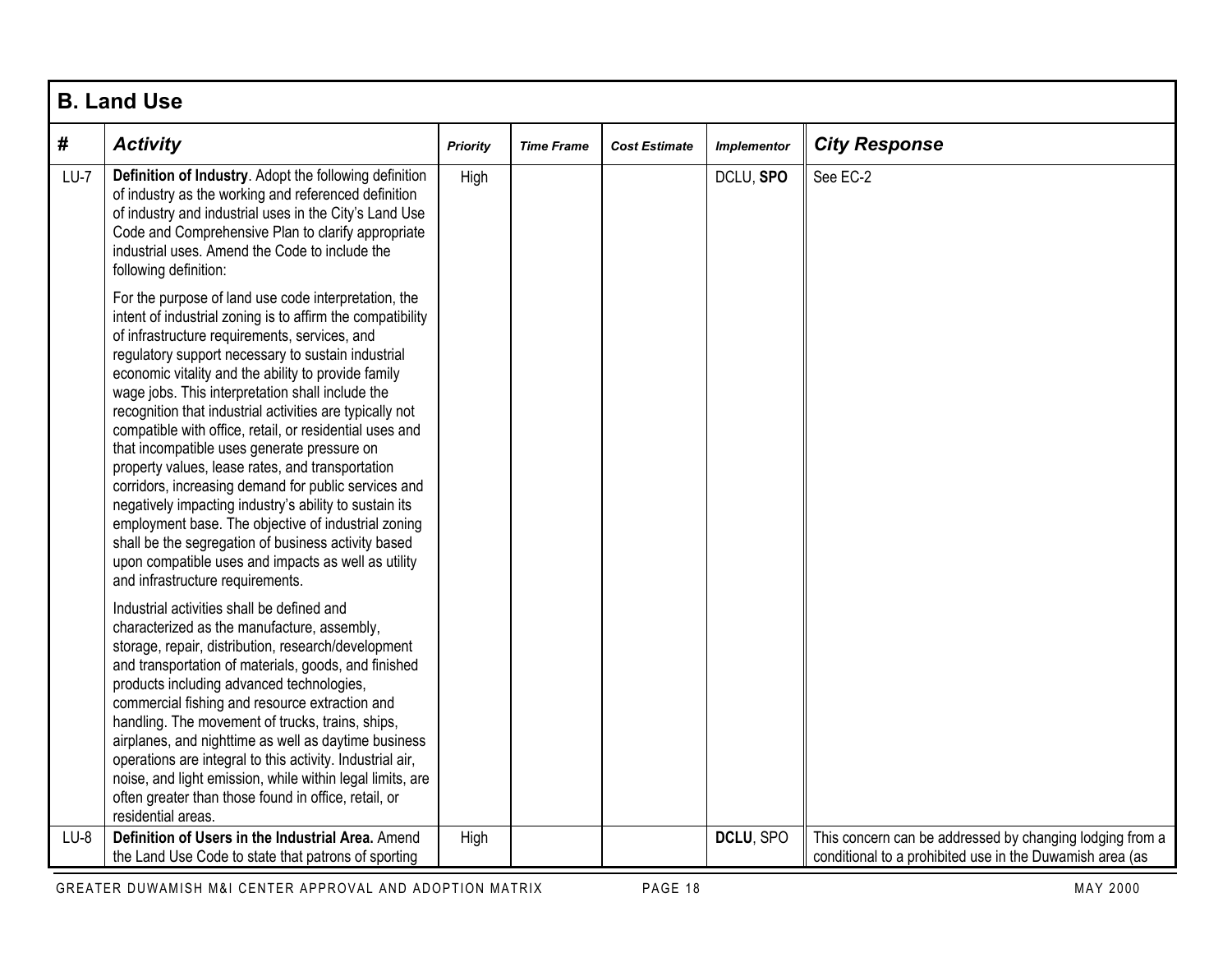|         | <b>B. Land Use</b>                                                                                                                                                                                                                                                                |                 |                   |                      |                                        |                                                                                                                                                                                                                                                                                                                                                                                                                                                                                                                                                                                                                                                                                                                                                                                      |
|---------|-----------------------------------------------------------------------------------------------------------------------------------------------------------------------------------------------------------------------------------------------------------------------------------|-----------------|-------------------|----------------------|----------------------------------------|--------------------------------------------------------------------------------------------------------------------------------------------------------------------------------------------------------------------------------------------------------------------------------------------------------------------------------------------------------------------------------------------------------------------------------------------------------------------------------------------------------------------------------------------------------------------------------------------------------------------------------------------------------------------------------------------------------------------------------------------------------------------------------------|
| #       | <b>Activity</b>                                                                                                                                                                                                                                                                   | <b>Priority</b> | <b>Time Frame</b> | <b>Cost Estimate</b> | <b>Implementor</b>                     | <b>City Response</b>                                                                                                                                                                                                                                                                                                                                                                                                                                                                                                                                                                                                                                                                                                                                                                 |
|         | events and individuals transiting the area are not<br>users in the industrial area. (October 31, 1997 Airport<br>Way Hotel ruling, Hearing Examiner files MUP-97-<br>053, MUP-97-054, MUP-97-055, Dept. Reference<br>9701617.)                                                    |                 |                   |                      |                                        | proposed in LU-11 for IG zones.) As a prohibited use, the<br>phrase 'users in the industrial area' will not be considered<br>in permit review.                                                                                                                                                                                                                                                                                                                                                                                                                                                                                                                                                                                                                                       |
| $LU-9$  | Definition of Research and Development. Amend<br>the Land Use Code to revise the definition of<br>research and development as a means of<br>determining whether a proposed use qualifies as a<br>permitted use in IG2 and IG1 zones. No changes are<br>proposed for the IC zones. | High            |                   |                      | DCLU, SPO,<br><b>OED</b>               | SPO, with DCLU and OED, will conduct a high technology<br>study in 1999-2000 to develop a Citywide strategy for<br>attracting and locating high technology industries within the<br>City. This study may lead to amendments to the definition<br>of Research and Development in the Land Use Code.                                                                                                                                                                                                                                                                                                                                                                                                                                                                                   |
|         | Research and development uses shall be defined<br>and characterized as any analytical or investigational<br>process or application directly related to, or in<br>support of, the manufacture, assembly and repair of<br>materials, tangible and substantial goods, or finished    |                 |                   |                      |                                        | In the meantime, the goals of this proposed definition may<br>be more effectively addressed through limitations on office<br>use, rather than adding a new definition of Research and<br>Development and a new use to the Land Use Code. The<br>City does not support the use of different definitions for the<br>same term in the Land Use Code.                                                                                                                                                                                                                                                                                                                                                                                                                                    |
|         | products.                                                                                                                                                                                                                                                                         |                 |                   |                      |                                        | SPO, DCLU and OED will also monitor interest in and<br>demand for space for research and development uses in<br>the Duwamish M&I Center, and report to the City Council<br>and community groups if it appears that a new strategy for<br>high technology industries is needed in the Duwamish.                                                                                                                                                                                                                                                                                                                                                                                                                                                                                       |
|         | <b>Code Amendments and Regulatory Changes</b>                                                                                                                                                                                                                                     |                 |                   |                      |                                        |                                                                                                                                                                                                                                                                                                                                                                                                                                                                                                                                                                                                                                                                                                                                                                                      |
| $LU-10$ | Analyze the need to revise IG1 and IG2 zone<br>boundaries. The stewardship mechanism for this<br>M&I Center Plan should conduct a study to<br>determine possible boundary changes for IG1 and<br>IG2 lands within the next 2 years.                                               | Medium          |                   |                      | DCLU, SPO,<br>OED, GDPC,<br><b>DON</b> | SPO, DCLU and OED will monitor development in the<br>Duwamish M&I Center and report to stewardship groups.<br>However, the greater restrictions on uses accomplished<br>through other recommendations in this matrix may make a<br>zoning boundary study less urgent. The next step for<br>developing such a study would be to determine the goals of<br>this study. DCLU will work with the neighborhood to<br>undertake a land use planning exercise and rezone<br>analysis to explore changes to the IG1 and IG2 boundaries<br>to see if rezones might achieve the neighborhood's goals<br>and meet the City's criteria for rezones. DCLU will also be<br>reviewing buffer issues for buffer areas between industrial<br>and residential areas and will involve BINMIC, Duwamish, |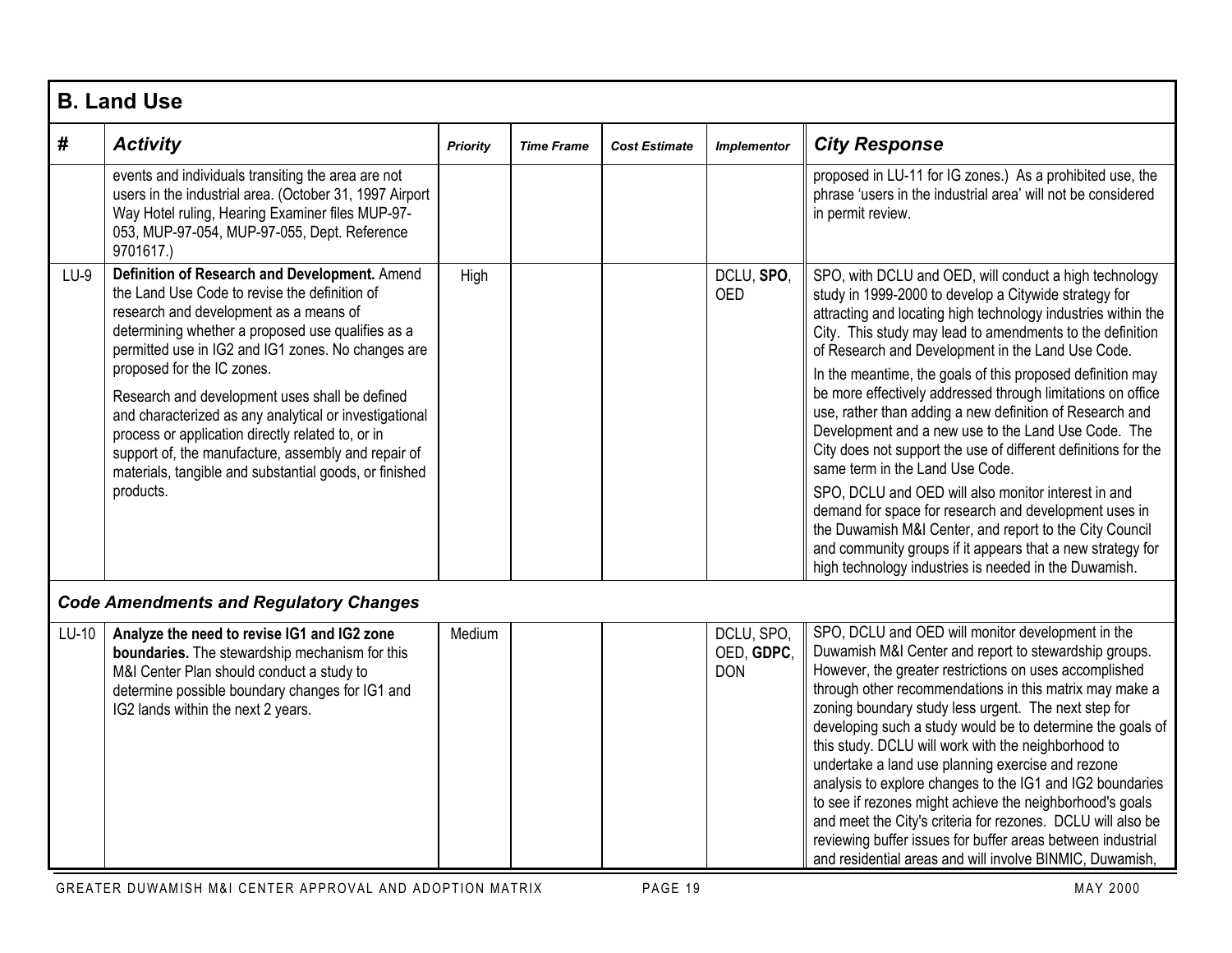|       | <b>B. Land Use</b>                                                                                                                                                                                                                                                                                                                                                                                                                                                                                                                                                                                                                                                                                                                                                                                                                                                              |                 |                   |                      |                    |                                                                                                                                                                                                                                                                                                                                                                                                                                                                                                                                                                                                                                                                                                                                                                                                                                                                                                                                                                                                                                                                                             |  |  |  |
|-------|---------------------------------------------------------------------------------------------------------------------------------------------------------------------------------------------------------------------------------------------------------------------------------------------------------------------------------------------------------------------------------------------------------------------------------------------------------------------------------------------------------------------------------------------------------------------------------------------------------------------------------------------------------------------------------------------------------------------------------------------------------------------------------------------------------------------------------------------------------------------------------|-----------------|-------------------|----------------------|--------------------|---------------------------------------------------------------------------------------------------------------------------------------------------------------------------------------------------------------------------------------------------------------------------------------------------------------------------------------------------------------------------------------------------------------------------------------------------------------------------------------------------------------------------------------------------------------------------------------------------------------------------------------------------------------------------------------------------------------------------------------------------------------------------------------------------------------------------------------------------------------------------------------------------------------------------------------------------------------------------------------------------------------------------------------------------------------------------------------------|--|--|--|
| #     | <b>Activity</b>                                                                                                                                                                                                                                                                                                                                                                                                                                                                                                                                                                                                                                                                                                                                                                                                                                                                 | <b>Priority</b> | <b>Time Frame</b> | <b>Cost Estimate</b> | <b>Implementor</b> | <b>City Response</b>                                                                                                                                                                                                                                                                                                                                                                                                                                                                                                                                                                                                                                                                                                                                                                                                                                                                                                                                                                                                                                                                        |  |  |  |
|       |                                                                                                                                                                                                                                                                                                                                                                                                                                                                                                                                                                                                                                                                                                                                                                                                                                                                                 |                 |                   |                      |                    | and affected communities in this work. Several<br>neighborhoods have requested DCLU's services in this<br>capacity. DCLU is likely to begin this work as part of their<br>2001-2002 work program. If the community is interested in<br>pursuing this activity earlier, the Neighborhood Matching<br>Fund may be a source of funding for a community-initiated<br>study of zoning boundaries.<br>Sites across Fourth Avenue from the Stadium Transition<br>Overlay Area requested inclusion in this Area. As part of a<br>future work program, DCLU will analyze these sites for<br>possible rezoning to a Commercial rather than an Industrial<br>zoning designation.                                                                                                                                                                                                                                                                                                                                                                                                                       |  |  |  |
| LU-11 | <b>Changes to Permitted Uses in the Land Use</b><br>Code. Amend the Land Use Code to prohibit the<br>following uses in IG1 and IG2 zones. (Please refer to<br>the Plan Appendices Land Use Summary Matrix at<br>the end of the Land Use Chapter in the Plan to<br>identify in greater detail proposed changes,<br>conditions, size of use restrictions, time limits on<br>allowable uses, permitted accessory uses, and other<br>commentary.)<br>Proposed Additional Prohibited Uses in IG1<br>• Auto Sales and Rental,<br>$\bullet$ Lodging,<br>• Mortuary,<br>• Performance Arts Center,<br>• Spectator Sports Facility,<br>• Institute for Advanced Study,<br>· Private Clubs except union halls,<br>• Museums except in historic buildings,<br>• Primary and Secondary Schools,<br>• Community Club,<br>· Religious Facilities,<br>· Universities,<br>· Park and Pool Lots, | High            |                   |                      | DCLU, SPO          | The City supports many of these proposed changes for the<br>new Duwamish IG1 and Duwamish IG2 zones. These<br>changes would not apply to IG1 and IG2 zones outside of<br>the Duwamish.<br>The City supports the following:<br>Prohibiting the following uses in IG1 and IG2<br>(Duwamish): Lodging, mortuaries, performance arts<br>centers, spectator sports facilities, institutes for<br>advanced study, primary and secondary schools, and<br>motion picture theaters.<br>prohibiting community clubs in IG1 (Duwamish).<br>prohibiting private clubs in IG1 and IG2 (Duwamish).<br>Union halls are typically permitted as office uses, so<br>that an exception for union halls in private clubs is not<br>necessary.<br>changing park and pool lots from a permitted use to a<br>conditional use under the same conditions as park and<br>ride lots.<br>prohibiting museums in IG1 and IG2 (Duwamish),<br>except for museums in buildings or structures that are<br>City of Seattle landmarks with a designating<br>ordinance.<br>prohibiting universities and colleges in IG1 and IG2 |  |  |  |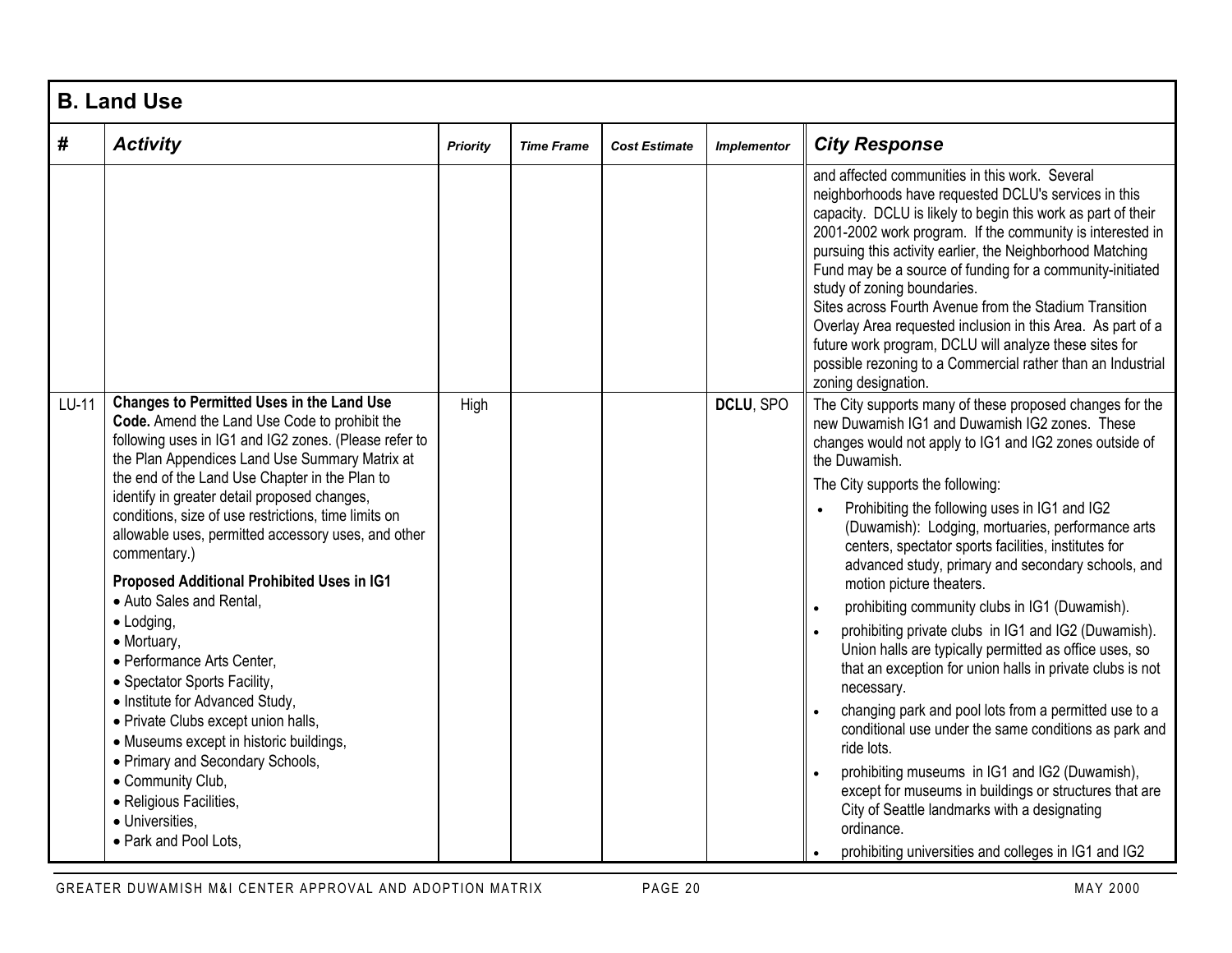|       | <b>B. Land Use</b>                                                                                                                                                                                                                                                                                                                                                                                                                                          |                 |                   |                      |                    |                                                                                                                                                                                                                                                                                                                                                                                                                                                                                                                                                                                                                                                                                                                                                                                                                                                                                                                                    |  |  |  |
|-------|-------------------------------------------------------------------------------------------------------------------------------------------------------------------------------------------------------------------------------------------------------------------------------------------------------------------------------------------------------------------------------------------------------------------------------------------------------------|-----------------|-------------------|----------------------|--------------------|------------------------------------------------------------------------------------------------------------------------------------------------------------------------------------------------------------------------------------------------------------------------------------------------------------------------------------------------------------------------------------------------------------------------------------------------------------------------------------------------------------------------------------------------------------------------------------------------------------------------------------------------------------------------------------------------------------------------------------------------------------------------------------------------------------------------------------------------------------------------------------------------------------------------------------|--|--|--|
| #     | <b>Activity</b>                                                                                                                                                                                                                                                                                                                                                                                                                                             | <b>Priority</b> | <b>Time Frame</b> | <b>Cost Estimate</b> | <b>Implementor</b> | <b>City Response</b>                                                                                                                                                                                                                                                                                                                                                                                                                                                                                                                                                                                                                                                                                                                                                                                                                                                                                                               |  |  |  |
|       | • Motion Picture Theaters<br>· Parking structures as principal use.                                                                                                                                                                                                                                                                                                                                                                                         |                 |                   |                      |                    | (Duwamish) except for training programs in industrial<br>trades, such as South Seattle Community College's<br>Duwamish branch.                                                                                                                                                                                                                                                                                                                                                                                                                                                                                                                                                                                                                                                                                                                                                                                                     |  |  |  |
|       | Proposed Additional Prohibited Uses in IG2<br>• Auto Sales and Rental,<br>• Lodging,<br>• Mortuary,<br>· Performance Arts Center,<br>• Spectator Sports Facility if applied for after June<br>23, 1999,<br>• Motion Picture Theater,<br>• Institute for Advanced Study,<br>· Private Clubs except in union halls,<br>• Museums except in historic buildings,<br>• Primary and Secondary Schools,<br>• Colleges,<br>· Universities,<br>• Parking structures. |                 |                   |                      |                    | The City does not support prohibiting automotive retail<br>sales and service in IG1 or IG2 (Duwamish). The purpose<br>of the proposed change is to restrict automotive retail sales<br>and service to trucks only; however, this would create<br>significant code enforcement problems because of the<br>difficulty of policing automotive dealerships to ensure that<br>only trucks and no other vehicles are sold. In addition,<br>trucks are sometimes used for non-industrial purposes.<br>The City also supports prohibiting principal use parking<br>(both surface and structured) in IG1 and IG2 (Duwamish)<br>DCLU will continue to explore provisions to ensure efficient<br>use of parking supply and minimal competition with<br>potential industrial land uses. The accessory parking<br>required for a spectator sports facility/exhibition hall will be<br>allowed to be used for general parking purposes or shared |  |  |  |
|       | Items needing further study before a<br>recommendation is made:<br>IG1 Principal use parking around the new stadiums.                                                                                                                                                                                                                                                                                                                                       |                 |                   |                      |                    | with another spectator sports facility/exhibition hall facility<br>to allow that other facility to meet its accessory parking<br>requirements.                                                                                                                                                                                                                                                                                                                                                                                                                                                                                                                                                                                                                                                                                                                                                                                     |  |  |  |
| LU-12 | Size-of-Use Restrictions in the Duwamish M&I<br>Center. Amend the Land Use Code to adopt the<br>following size of use amendments in IG1 and IG2<br>zones. The size restrictions apply to rentable building<br>space, not building footprint.<br>Size of Use Restrictions in IG1                                                                                                                                                                             | High            |                   |                      | DCLU, SPO          | The City supports the following size of use restrictions:<br>IG1 Zone:<br>Offices, retain 50,000 sf limit;<br>Retail and other commercial uses, reduce from 30,000                                                                                                                                                                                                                                                                                                                                                                                                                                                                                                                                                                                                                                                                                                                                                                 |  |  |  |
|       | • Commercial uses including retail, service, and<br>office not integral to an allowed use restricted to<br>25,000 square feet (sf) in size,<br>• Fast food and restaurants limited to 5,000 sf,<br>• Taverns limited to 2,000 sf,<br>• Brewpubs limited to 2,000 sf for the pub portion of<br>the use.                                                                                                                                                      |                 |                   |                      |                    | sf to 25,000 sf limit;<br>Restaurants, reduce to 5,000 sf limit; and<br>Brewpubs (pub portion) and taverns, reduce to 3,000<br>sf limit.<br>IG2 Zone:<br>Offices, retain 100,000 sf limit;                                                                                                                                                                                                                                                                                                                                                                                                                                                                                                                                                                                                                                                                                                                                         |  |  |  |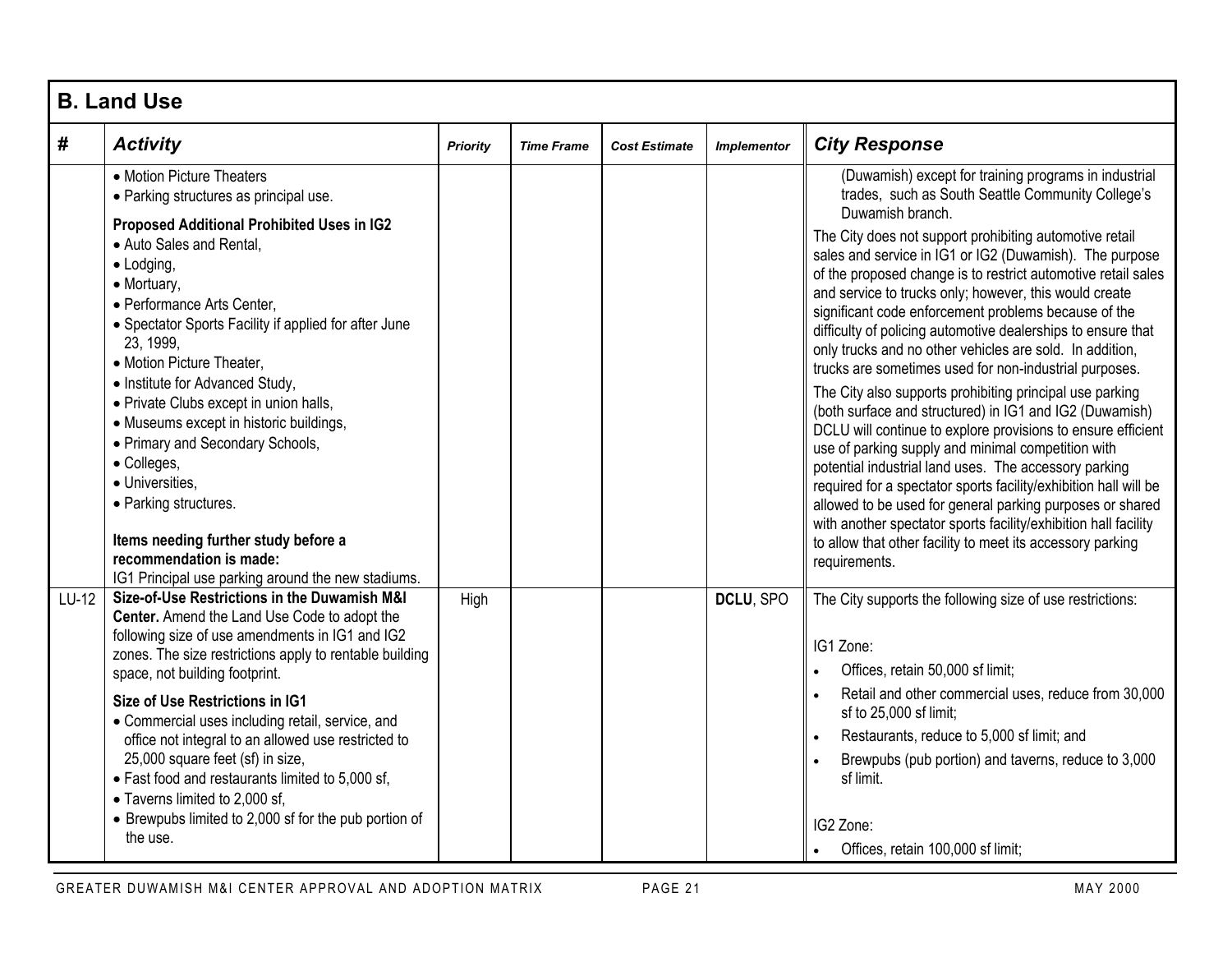|         | <b>B. Land Use</b>                                                                                                                                                                                                                                                                                                                                                                                                                                                                                                                                                                                                                                                  |                 |                   |                      |                    |                                                                                                                                                                                                                                                                                                                                                                                                                                                                                                                                                                                                                                                                                                  |  |  |  |
|---------|---------------------------------------------------------------------------------------------------------------------------------------------------------------------------------------------------------------------------------------------------------------------------------------------------------------------------------------------------------------------------------------------------------------------------------------------------------------------------------------------------------------------------------------------------------------------------------------------------------------------------------------------------------------------|-----------------|-------------------|----------------------|--------------------|--------------------------------------------------------------------------------------------------------------------------------------------------------------------------------------------------------------------------------------------------------------------------------------------------------------------------------------------------------------------------------------------------------------------------------------------------------------------------------------------------------------------------------------------------------------------------------------------------------------------------------------------------------------------------------------------------|--|--|--|
| #       | <b>Activity</b>                                                                                                                                                                                                                                                                                                                                                                                                                                                                                                                                                                                                                                                     | <b>Priority</b> | <b>Time Frame</b> | <b>Cost Estimate</b> | <b>Implementor</b> | <b>City Response</b>                                                                                                                                                                                                                                                                                                                                                                                                                                                                                                                                                                                                                                                                             |  |  |  |
|         | Size of Use Restrictions in IG2<br>• Commercial uses including retail, service, and                                                                                                                                                                                                                                                                                                                                                                                                                                                                                                                                                                                 |                 |                   |                      |                    | Retail and other commercial uses, reduce from 75,000<br>sf to 50,000 sf limit;                                                                                                                                                                                                                                                                                                                                                                                                                                                                                                                                                                                                                   |  |  |  |
|         | office not integral to an allowed use restricted to                                                                                                                                                                                                                                                                                                                                                                                                                                                                                                                                                                                                                 |                 |                   |                      |                    | Restaurants, reduce to 5,000 sf limit;                                                                                                                                                                                                                                                                                                                                                                                                                                                                                                                                                                                                                                                           |  |  |  |
|         | 50,000 sf,<br>• Taverns limited to 2,000 sf.<br>• Lecture/Meeting Halls limited to 5,000 sf, and                                                                                                                                                                                                                                                                                                                                                                                                                                                                                                                                                                    |                 |                   |                      |                    | Brewpubs (pub portion) and taverns, reduce to 3,000<br>sf limit; and                                                                                                                                                                                                                                                                                                                                                                                                                                                                                                                                                                                                                             |  |  |  |
|         | • Unlimited office allowed in buildings larger than                                                                                                                                                                                                                                                                                                                                                                                                                                                                                                                                                                                                                 |                 |                   |                      |                    | Meeting halls, establish 5,000 sf limit.                                                                                                                                                                                                                                                                                                                                                                                                                                                                                                                                                                                                                                                         |  |  |  |
|         | 125,000 sf existing as of January 1998.                                                                                                                                                                                                                                                                                                                                                                                                                                                                                                                                                                                                                             |                 |                   |                      |                    | As part of the City's ongoing monitoring of changes in the<br>Duwamish, the City will consider if any additional<br>modifications to regulations governing permitted and<br>prohibited uses are needed to accommodate the needs of<br>industrial businesses.                                                                                                                                                                                                                                                                                                                                                                                                                                     |  |  |  |
| $LU-13$ | Time Limits for Allowable Uses in the Duwamish<br>M&I Center. Amend the Land Use Code to adopt the<br>following time limits as conditions for certain<br>allowable uses in IG2 zones and the Shoreline Urban<br>Industrial environment and provide appropriate<br>means of enforcement.<br>Time Limit Conditions in IG2 (Zoning)<br>• Park and ride lots allowed as temporary use for up<br>to 10 years,<br>• Principal Use Parking (surface parking only)<br>allowed as temporary use for up to 10 years.<br><b>Time Limit Conditions in UI Environment</b><br>(Shoreline Master Program)<br>• Primary Use Parking allowed as temporary use for<br>up to 10 years. | High            |                   |                      | DCLU, SPO          | As noted above, the City supports prohibiting principal use<br>parking (both surface and structured parking) as<br>inconsistent with tighter restrictions in IG-1 and IG-2. The<br>accessory parking required for a spectator sports<br>facility/exhibition hall will be allowed to be used for general<br>parking purposes or shared with another such facility to<br>allow that other facility to meet its accessory parking<br>requirements.<br>Parking as a principal use is prohibited outright in the<br>Shoreline/UI environment (SMC 23.60.848(B)(4)) because<br>it is not consistent with any of the four purposes<br>enumerated in the Shoreline Master Program (23.60.002<br>$(B)$ ). |  |  |  |
| $LU-14$ | Allowable Accessory Use in the Duwamish M&I<br>Center Amend the Land Use Code to adopt the<br>following uses as permitted accessory uses (but<br>prohibited as principal uses in IG1 and IG2 zones).<br><b>Accessory Uses in IG1</b><br>• Child Care,<br>· Mini-Warehouse,                                                                                                                                                                                                                                                                                                                                                                                          | High            |                   |                      | DCLU, SPO          | When DCLU permits a structure, it is assigned a principal<br>use category. Any accessory uses in a structure are<br>allowed without a separate review process if they are<br>customarily incidental to the principal use and are not<br>permitted separately. The City does not support changing<br>the current review process.                                                                                                                                                                                                                                                                                                                                                                  |  |  |  |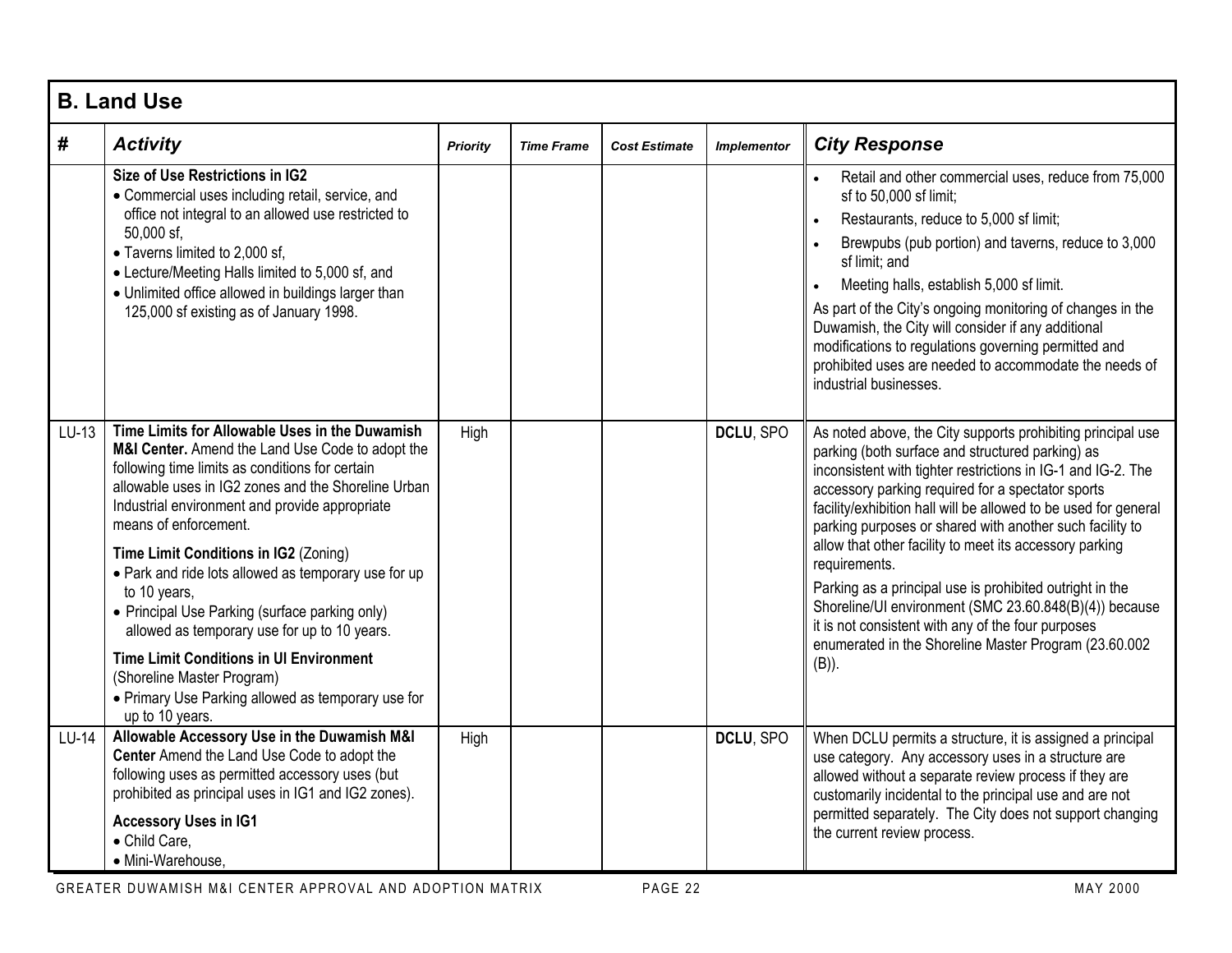|         | <b>B. Land Use</b>                                                                                                                                                                                                                                                                                                                                                                                                                                                                                                                                                                              |                 |                   |                      |                    |                                                                                                                                                                                                                                                                                                                                                                                                                                                                                                                                                                                                                                          |  |  |  |
|---------|-------------------------------------------------------------------------------------------------------------------------------------------------------------------------------------------------------------------------------------------------------------------------------------------------------------------------------------------------------------------------------------------------------------------------------------------------------------------------------------------------------------------------------------------------------------------------------------------------|-----------------|-------------------|----------------------|--------------------|------------------------------------------------------------------------------------------------------------------------------------------------------------------------------------------------------------------------------------------------------------------------------------------------------------------------------------------------------------------------------------------------------------------------------------------------------------------------------------------------------------------------------------------------------------------------------------------------------------------------------------------|--|--|--|
| #       | <b>Activity</b>                                                                                                                                                                                                                                                                                                                                                                                                                                                                                                                                                                                 | <b>Priority</b> | <b>Time Frame</b> | <b>Cost Estimate</b> | <b>Implementor</b> | <b>City Response</b>                                                                                                                                                                                                                                                                                                                                                                                                                                                                                                                                                                                                                     |  |  |  |
|         | · Parking.<br><b>Accessory Uses in IG2</b><br>• Indoor and Outdoor Sports Facility,<br>· Mini-Warehouse.                                                                                                                                                                                                                                                                                                                                                                                                                                                                                        |                 |                   |                      |                    |                                                                                                                                                                                                                                                                                                                                                                                                                                                                                                                                                                                                                                          |  |  |  |
| LU-15   | Allowable Uses with Conditions in the Duwamish<br>M&I Center Amend the Land Use Code to allow the<br>following uses with the specific conditions listed<br>below.<br>Uses with Conditions in IG1<br>• Passenger terminals but limited to water/rail<br>dependent facilities,<br>• Vocational schools permitted if it includes industrial<br>arts processes.<br><b>Uses with Conditions in IG2</b><br>· Passenger Terminals (same as IG1),<br>• Vocational schools (same as IG1),<br>• Passenger transportation facilities allowed with the<br>exception of taxis, limousines, and rental cars.  | High            |                   |                      | DCLU, SPO          | <b>Passenger Terminals</b><br>The Code already defines passenger terminals (SMC<br>23.84.030) as requiring location on a sea or land<br>transportation line. DCLU does not recommend changing<br>this definition for either IG1 or IG2 (Duwamish).<br><b>Vocational Schools</b><br>The current definition of vocational schools is adequate<br>to advance the policy goals of the Plan. DCLU does not<br>support changing the definition.<br><b>Passenger Transportation Facilities</b><br>Passenger transportation facilities are appropriate uses<br>for industrial zones. DCLU does not recommend<br>changing the status of this use. |  |  |  |
| $LU-16$ | <b>Amendments to the Shoreline Master Program</b><br>Amend the Shoreline Master Program to prohibit the<br>following uses within the Shoreline Urban Industrial<br>environment of the Duwamish (all lands within 200'<br>of the shoreline) in the City's Shoreline Master<br>Program:<br>A. Restaurants,<br>B. Taverns and brew pubs,<br>C. Research and Development (subject to the<br>proposed definition found above in this document),<br>and<br>D. Mini warehouses as principal use (See Land Use<br>Summary Matrix in the Plan for more complete<br>description of proposed restriction). | High            |                   |                      | DCLU, SPO          | The City supports the following amendments to the<br>Shoreline Master Program: prohibiting restaurants, taverns<br>and brewpubs and mini-warehouses as principal uses<br>within the Shoreline Urban Industrial environment in the<br>Duwamish Manufacturing/Industrial Center.<br>See comment related to Research and Development under<br>LU-9.                                                                                                                                                                                                                                                                                         |  |  |  |
| LU-17   | <b>Amendments to the Shoreline Master Program</b><br>Amend the Shoreline Master Program to allow the                                                                                                                                                                                                                                                                                                                                                                                                                                                                                            | High            |                   |                      | DCLU, SPO          | Many of these uses are already addressed under the<br>regulations for the Urban Industrial Environment.                                                                                                                                                                                                                                                                                                                                                                                                                                                                                                                                  |  |  |  |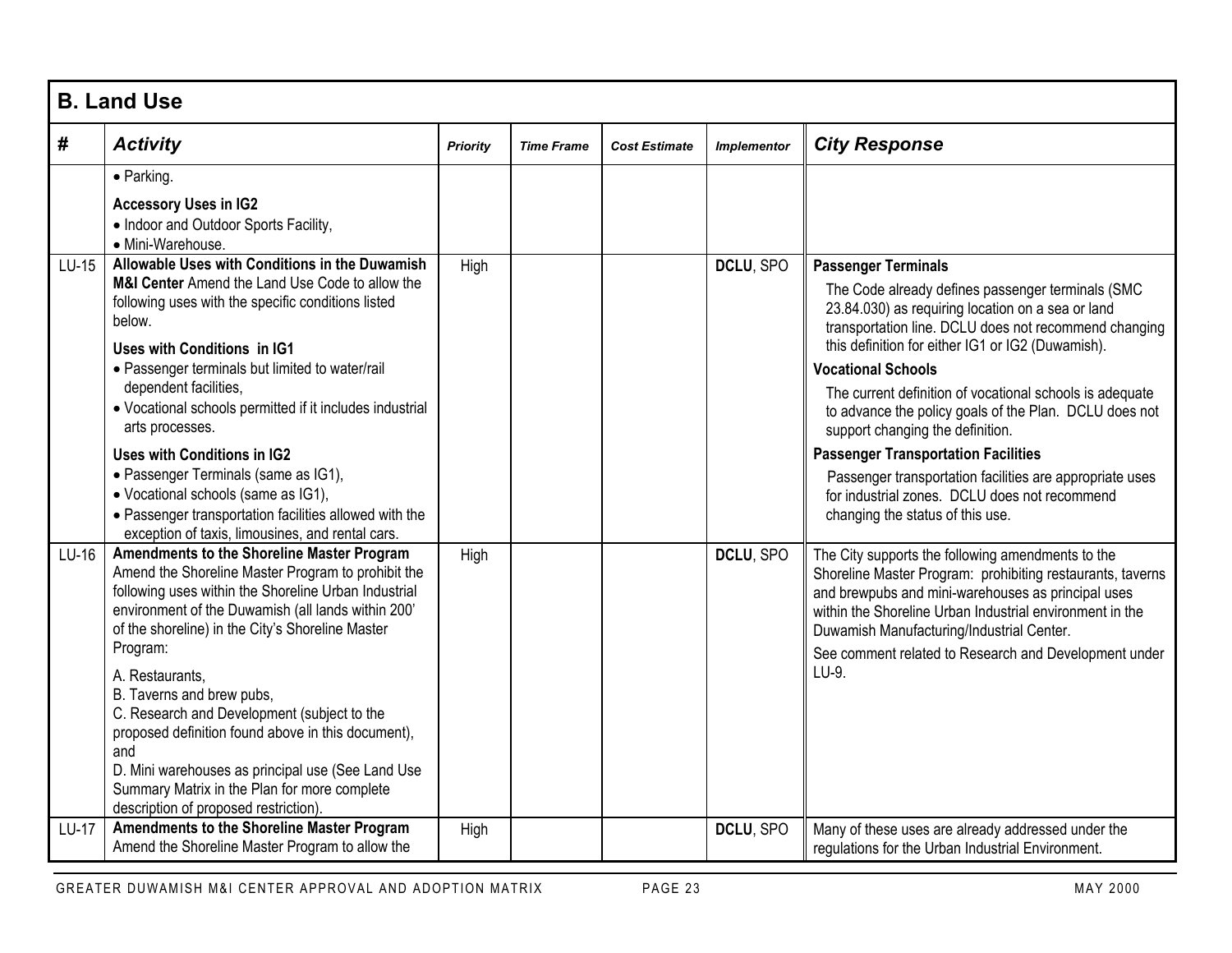|       | <b>B. Land Use</b>                                                                                                                                                                                                                                                                                                                                                                  |                 |                   |                      |                    |                                                                                                                                                                                                                                                                                                                                                                                                                                                                                                  |  |  |  |
|-------|-------------------------------------------------------------------------------------------------------------------------------------------------------------------------------------------------------------------------------------------------------------------------------------------------------------------------------------------------------------------------------------|-----------------|-------------------|----------------------|--------------------|--------------------------------------------------------------------------------------------------------------------------------------------------------------------------------------------------------------------------------------------------------------------------------------------------------------------------------------------------------------------------------------------------------------------------------------------------------------------------------------------------|--|--|--|
| #     | <b>Activity</b>                                                                                                                                                                                                                                                                                                                                                                     | <b>Priority</b> | <b>Time Frame</b> | <b>Cost Estimate</b> | <b>Implementor</b> | <b>City Response</b>                                                                                                                                                                                                                                                                                                                                                                                                                                                                             |  |  |  |
|       | following uses within the Shoreline Urban Industrial<br>environment of the Duwamish (all lands within 200'<br>of the shoreline) in the City's Shoreline Master<br>Program:                                                                                                                                                                                                          |                 |                   |                      |                    | A. Marine retail sales and services are currently permitted<br>uses (SMC 23.60.840 (B) (1)), with the exception of<br>marinas and sale of boat parts or accessories, which are<br>conditional uses.                                                                                                                                                                                                                                                                                              |  |  |  |
|       | A. Marine retail,<br>B. Parking and outdoor storage as a temporary                                                                                                                                                                                                                                                                                                                  |                 |                   |                      |                    | B. Outdoor storage is permitted outright under the current<br>Code (SMC 23.60.840 (B)(4)).                                                                                                                                                                                                                                                                                                                                                                                                       |  |  |  |
|       | principal use (up to 10 years) as a land banking<br>strategy and as a means of allowing for economic<br>use of lands while being assembled into larger<br>parcels for marine industrial uses.                                                                                                                                                                                       |                 |                   |                      |                    | Parking as a principal use in the Shoreline/Urban Industrial<br>Environment is prohibited outright (SMC 23.60.848 (B)(4))<br>because it is not consistent with any of the four purposes<br>enumerated in the Shoreline Master Program                                                                                                                                                                                                                                                            |  |  |  |
|       | <b>New Prohibited Uses in UI Environment</b><br>• Restaurants,                                                                                                                                                                                                                                                                                                                      |                 |                   |                      |                    | (23.60.002(B)). The City would not support a change to<br>that recommendation.                                                                                                                                                                                                                                                                                                                                                                                                                   |  |  |  |
|       | • Taverns and Brewpubs,<br>• Research and Development which fails to meet the                                                                                                                                                                                                                                                                                                       |                 |                   |                      |                    | See LU-13 regarding the 10-year temporary uses<br>recommendation.                                                                                                                                                                                                                                                                                                                                                                                                                                |  |  |  |
|       | definitions prescribed in Action LU-9, and<br>· Mini-Warehouse as Primary Use.                                                                                                                                                                                                                                                                                                      |                 |                   |                      |                    | See LU-16 on the proposed prohibited uses.                                                                                                                                                                                                                                                                                                                                                                                                                                                       |  |  |  |
|       | <b>New Permitted Uses in UI Environment</b><br>• Marine Retail,                                                                                                                                                                                                                                                                                                                     |                 |                   |                      |                    |                                                                                                                                                                                                                                                                                                                                                                                                                                                                                                  |  |  |  |
|       | • Parking and Outdoor Storage as Primary Use, but<br>subject to 10-year time limit.                                                                                                                                                                                                                                                                                                 |                 |                   |                      |                    |                                                                                                                                                                                                                                                                                                                                                                                                                                                                                                  |  |  |  |
| LU-18 | <b>Consider an Amendment to the Shoreline Master</b><br>Program. Consider extending the water-dependency<br>requirements beyond the current 200' shoreline<br>environment on the Duwamish waterway in the areas<br>north of South Park.                                                                                                                                             | Medium          |                   |                      | DCLU, SPO          | The Executive does not support these changes at this time.<br>More information is needed on the purpose of this proposal<br>and the potential impacts of such an amendment before the<br>Executive would support such a change. DCLU and SPO<br>will track development in the Duwamish M&I Center and<br>report to the City Council if it appears that there needs to<br>be a change to the water-dependency requirements.                                                                       |  |  |  |
| LU-19 | Amend Seattle Land Use Code. Amend Seattle<br>Land Use Code to acknowledge that residential uses<br>are not compatible with industrial operations and that<br>it is desirable to segregate industrial users from<br>those that attract members of the general public.<br>(Note: artist live/work studios would still be classified<br>industrial, not residential, with appropriate | High            |                   |                      | DCLU, SPO          | The City supports a new Comprehensive Plan policy<br>L115a which states as follows: "The City recognizes that<br>some commercial and residential activities may be<br>incompatible with the air, noise, dust and light impacts that<br>may be caused by industrial activities in industrial areas.<br>The City will favor the industrial activities over non-<br>industrial activities in these areas, as long as the industrial<br>activities operate within prescribed limits." The City feels |  |  |  |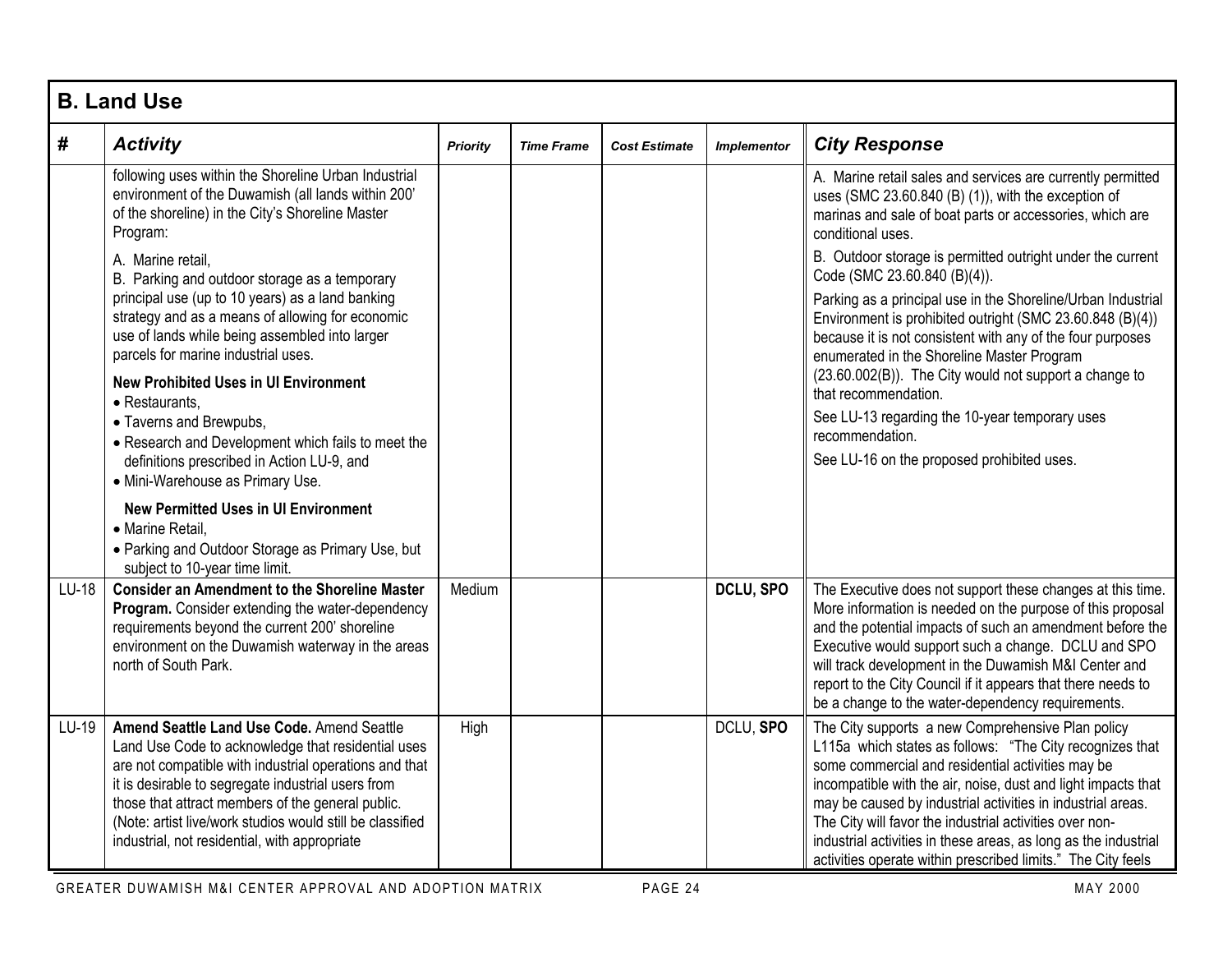| <b>B. Land Use</b> |                                                                                                                                                                                                                                                                                                                                                                                                                                                                                                                                                                                                                                                                                                                                                                                                                                                                                                                                                                                                                                                                                                                                                                                                                                                                                                                                                       |                 |                   |                      |                    |                                                                                                                                                                                                                                                                                                                                                                                                                                                                                                                                                                                                                                                                                                                                                                                                                                                                                                                                                                                                                                                                                                                                                                                                                                                                                                 |  |  |
|--------------------|-------------------------------------------------------------------------------------------------------------------------------------------------------------------------------------------------------------------------------------------------------------------------------------------------------------------------------------------------------------------------------------------------------------------------------------------------------------------------------------------------------------------------------------------------------------------------------------------------------------------------------------------------------------------------------------------------------------------------------------------------------------------------------------------------------------------------------------------------------------------------------------------------------------------------------------------------------------------------------------------------------------------------------------------------------------------------------------------------------------------------------------------------------------------------------------------------------------------------------------------------------------------------------------------------------------------------------------------------------|-----------------|-------------------|----------------------|--------------------|-------------------------------------------------------------------------------------------------------------------------------------------------------------------------------------------------------------------------------------------------------------------------------------------------------------------------------------------------------------------------------------------------------------------------------------------------------------------------------------------------------------------------------------------------------------------------------------------------------------------------------------------------------------------------------------------------------------------------------------------------------------------------------------------------------------------------------------------------------------------------------------------------------------------------------------------------------------------------------------------------------------------------------------------------------------------------------------------------------------------------------------------------------------------------------------------------------------------------------------------------------------------------------------------------|--|--|
| #                  | <b>Activity</b>                                                                                                                                                                                                                                                                                                                                                                                                                                                                                                                                                                                                                                                                                                                                                                                                                                                                                                                                                                                                                                                                                                                                                                                                                                                                                                                                       | <b>Priority</b> | <b>Time Frame</b> | <b>Cost Estimate</b> | <b>Implementor</b> | <b>City Response</b>                                                                                                                                                                                                                                                                                                                                                                                                                                                                                                                                                                                                                                                                                                                                                                                                                                                                                                                                                                                                                                                                                                                                                                                                                                                                            |  |  |
|                    | enforcement mechanisms.)                                                                                                                                                                                                                                                                                                                                                                                                                                                                                                                                                                                                                                                                                                                                                                                                                                                                                                                                                                                                                                                                                                                                                                                                                                                                                                                              |                 |                   |                      |                    | that this is more appropriate in the Comprehensive Plan<br>than in the Land Use Code.                                                                                                                                                                                                                                                                                                                                                                                                                                                                                                                                                                                                                                                                                                                                                                                                                                                                                                                                                                                                                                                                                                                                                                                                           |  |  |
| LU-20              | First Avenue South Area Rezone. Adopt a rezone<br>from IG2 to a modified IC Zone for the 1st Ave. S.<br>Area bounded by 1 <sup>st</sup> Ave. S., Railroad Ave. S.,<br>Western Ave. S., S. Royal Brougham Way, Utah<br>Ave. S., S. Massachusetts St., Occidental Ave. S.,<br>and S. Atlantic St. as shown on Figure 3-3 in the<br>Neighborhood Plan. (The boundary of the First<br>Avenue South Area Rezone should be evaluated for<br>potential expansion after construction of the two new<br>stadiums and both phases of SR519 are completed<br>and their cumulative impacts can be analyzed.) Use<br>the 3.0 Floor Area Ratio and keep the existing 85-<br>foot height limit. Maintain the M&I Center<br>Boundaries; do not change Downtown Urban Center<br>Boundaries. Keep the currently permitted and<br>prohibited uses in the IC Zone except for the<br>following:<br>New Prohibited Uses in First Avenue South Area<br>IC Zone<br>• Heavy Manufacturing,<br>· High Impact Uses,<br>• Recycling centers,<br>• Solid Waste Transfer Facilities,<br>• Animal Health, Kennel, and Animal Control,<br>• Airport, Land and Water Based,<br>• Sewage Treatment Plant,<br>· Solid Waste Incinerator,<br>• Hospital, and<br>• Elementary /Secondary School.<br>New Permitted Uses in First Avenue South Area<br>IC Zone<br>• Eating-Fast Food (>750). | High            |                   |                      | DCLU, SPO          | The City supports the creation of a Stadium Area Transition<br>Overlay to implement this recommendation. This Overlay<br>incorporates many aspects of this recommendation but<br>makes some changes with respect to uses, size of use,<br>height, development standards, and boundaries. New<br>design guidelines for this area are also proposed.<br><b>Uses</b><br>The City supports prohibiting the following uses in the<br>Overlay:<br>• Heavy Manufacturing;<br>· High Impact Uses;<br>• Recycling centers;<br>· Solid Waste Transfer Facilities:<br>• Animal Health, Kennel, and Animal Control;<br>• Airport, Land and Water Based;<br>• Sewage Treatment Plant;<br>· Solid Waste Incinerator;<br>· Hospital;<br>• Elementary /Secondary School;<br>• Principal Use Parking (accessory parking required for a<br>spectator sports facility/exhibition hall will be allowed to<br>be used for general parking purposes or shared with<br>another such facility to allow that other facility to meet its<br>accessory parking requirements);<br>• Lodging; Colleges, except for training programs in the<br>industrial trades:<br>• Universities, except for training programs in the industrial<br>trades:<br>• Drive-in Businesses except gas stations; and<br>• Transit Vehicle Bases. |  |  |
|                    | First Avenue South Area IC Zone Change from                                                                                                                                                                                                                                                                                                                                                                                                                                                                                                                                                                                                                                                                                                                                                                                                                                                                                                                                                                                                                                                                                                                                                                                                                                                                                                           |                 |                   |                      |                    |                                                                                                                                                                                                                                                                                                                                                                                                                                                                                                                                                                                                                                                                                                                                                                                                                                                                                                                                                                                                                                                                                                                                                                                                                                                                                                 |  |  |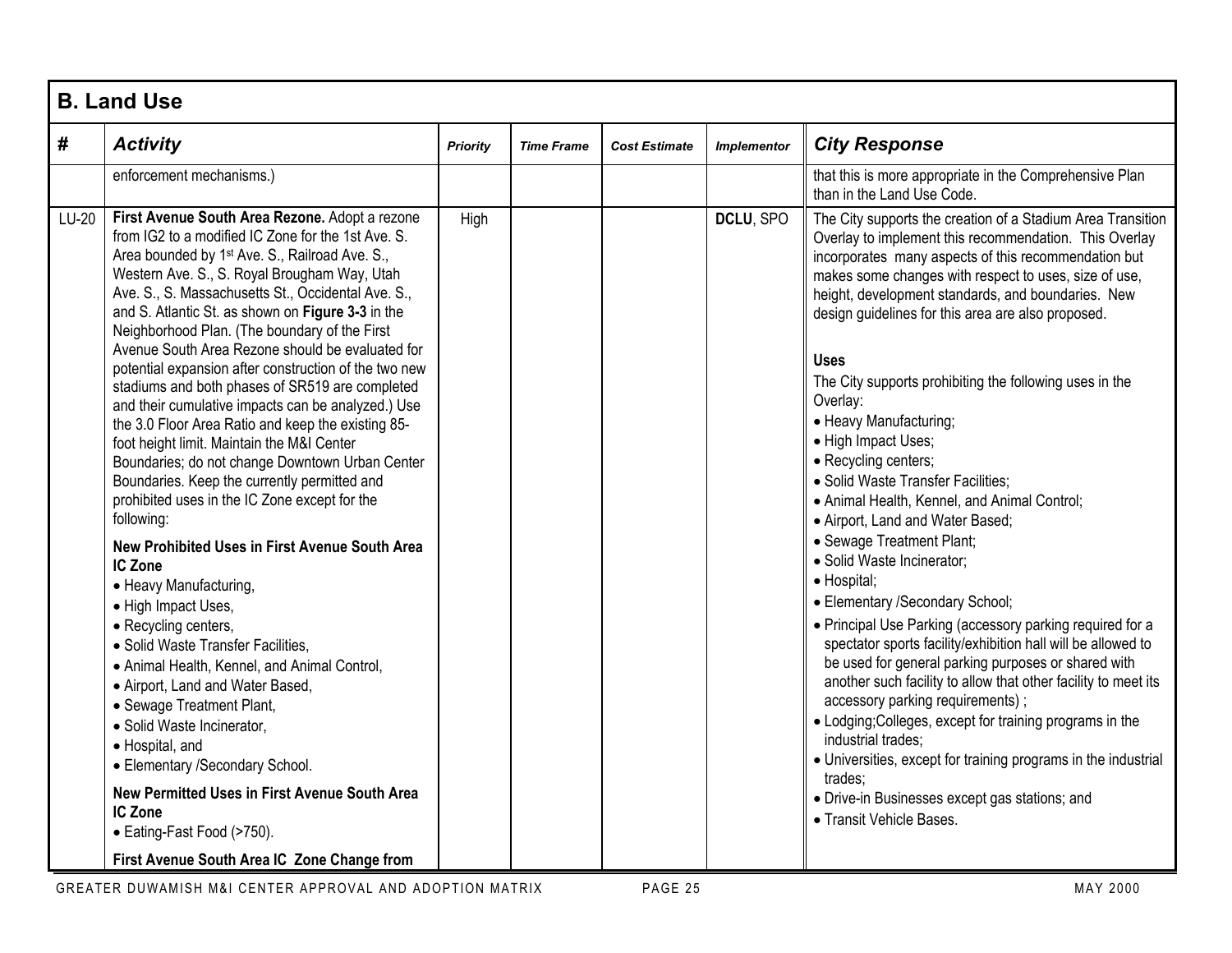|   | <b>B. Land Use</b>                                                                                                                                                                                                  |                 |                   |                      |                    |                                                                                                                                                                                                                                                                                                                                                                                                                                                                                                                                                                                                                                                                                                                                                                                                                                 |  |  |  |  |
|---|---------------------------------------------------------------------------------------------------------------------------------------------------------------------------------------------------------------------|-----------------|-------------------|----------------------|--------------------|---------------------------------------------------------------------------------------------------------------------------------------------------------------------------------------------------------------------------------------------------------------------------------------------------------------------------------------------------------------------------------------------------------------------------------------------------------------------------------------------------------------------------------------------------------------------------------------------------------------------------------------------------------------------------------------------------------------------------------------------------------------------------------------------------------------------------------|--|--|--|--|
| # | <b>Activity</b>                                                                                                                                                                                                     | <b>Priority</b> | <b>Time Frame</b> | <b>Cost Estimate</b> | <b>Implementor</b> | <b>City Response</b>                                                                                                                                                                                                                                                                                                                                                                                                                                                                                                                                                                                                                                                                                                                                                                                                            |  |  |  |  |
|   | <b>Conditional Use to Permitted Use:</b><br>• Medical Services,<br>• Lodging, and<br>· Transit Vehicle Base.                                                                                                        |                 |                   |                      |                    | The City supports permitting the following uses outright in<br>the Overlay:<br>Eating - fast food restaurants over 750 sf;<br><b>Medical Services:</b>                                                                                                                                                                                                                                                                                                                                                                                                                                                                                                                                                                                                                                                                          |  |  |  |  |
|   | First Avenue South Area IC Zone Change from<br><b>Permitted Use to Conditional Use:</b><br>• Religious facilities,<br>• Colleges,<br>• Universities, and<br>· Major institutions.                                   |                 |                   |                      |                    | <b>Community Center;</b><br>Private Club;<br>Community Club; and<br>Artist Studio/Dwelling.                                                                                                                                                                                                                                                                                                                                                                                                                                                                                                                                                                                                                                                                                                                                     |  |  |  |  |
|   | First Avenue South Area IC Zone - Allow the<br><b>Following Uses in New or Existing Buildings:</b><br>· Museums,<br>• Community Centers,<br>• Private Clubs,<br>• Community Club, and<br>· Artist/Studio Dwellings. |                 |                   |                      |                    | The City supports permitting the following uses as<br>conditional uses in the Overlay:<br>Major Institutions.<br>Size of use limits<br>The City supports FAR limitations that will encourage<br>redevelopment without creating unintended impacts on the<br>industrial area to the south.<br><b>Development Standards</b><br>The City supports the following development standards for<br>the Overlay:<br>Curb cuts should be limited to 3 curb cuts per block<br>face:<br>A maximum parking ratio of 1 space per 650 sf of a<br>number of categories of use, including commercial,<br>should be instituted; and<br>Parking lots should be screened and landscaped.<br>The City supports the following additional development<br>standards within the Overlay along First Avenue S. and<br>within 40 feet of key intersections: |  |  |  |  |
|   |                                                                                                                                                                                                                     |                 |                   |                      |                    | New structures should be required to be built to the                                                                                                                                                                                                                                                                                                                                                                                                                                                                                                                                                                                                                                                                                                                                                                            |  |  |  |  |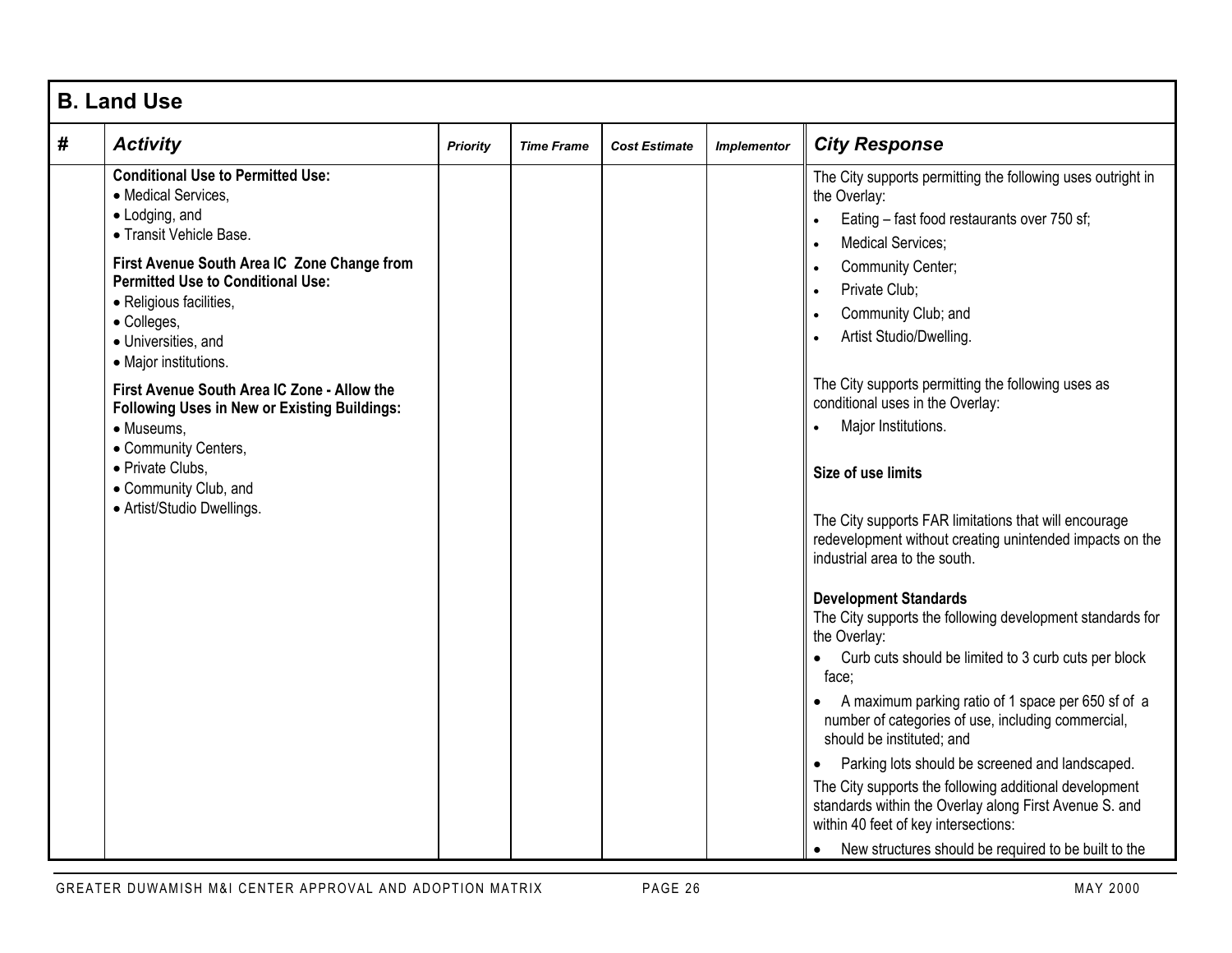|       | <b>B. Land Use</b>                                                                                                                                                                                                               |                  |                   |                      |                                        |                                                                                                                                                                                                                                                                                                                                                                                                                                                                                                                                                                                                                                                                                                                                                                                                                                                                                                               |  |  |
|-------|----------------------------------------------------------------------------------------------------------------------------------------------------------------------------------------------------------------------------------|------------------|-------------------|----------------------|----------------------------------------|---------------------------------------------------------------------------------------------------------------------------------------------------------------------------------------------------------------------------------------------------------------------------------------------------------------------------------------------------------------------------------------------------------------------------------------------------------------------------------------------------------------------------------------------------------------------------------------------------------------------------------------------------------------------------------------------------------------------------------------------------------------------------------------------------------------------------------------------------------------------------------------------------------------|--|--|
| #     | <b>Activity</b>                                                                                                                                                                                                                  | <b>Priority</b>  | <b>Time Frame</b> | <b>Cost Estimate</b> | <b>Implementor</b>                     | <b>City Response</b>                                                                                                                                                                                                                                                                                                                                                                                                                                                                                                                                                                                                                                                                                                                                                                                                                                                                                          |  |  |
|       |                                                                                                                                                                                                                                  |                  |                   |                      |                                        | sidewalk; and<br>For gas stations, gas pumps must be located behind<br>or adjacent to the gas station, rather than between the<br>station and 1st Ave. S.<br><b>Boundaries</b><br>The City supports expanded boundaries for the Overlay as<br>shown in the overlay map in Council Bill 113163Design<br><b>Guidelines</b><br>Design guidelines should be applied by the Downtown<br>Design Review Board for development on any site with a<br>street frontage of 120' or greater. DCLU has submitted<br>proposed design guidelines for this area to the City Council<br>for its consideration. These design guidelines would<br>encourage creation of a built form that respects the pattern<br>and scale of traditional Pioneer Square development,<br>ensure that large facilities do not dominate the character of<br>the area, and provide diversity and interest in the<br>surrounding urban environment. |  |  |
| LU-21 | Georgetown- Seattle Design/Gift Center.<br>Consider, after further analysis, changing the zoning<br>in the area around the Seattle Design Center, Seattle<br>Gift Center and Northwest Industrial Park from C1<br>and IG2 to IC. | Medium<br>to Low |                   |                      | DCLU, SPO,<br>Community,<br>Georgetown | If the Duwamish and Georgetown communities are<br>interested, DCLU will work with the neighborhoods, SPO<br>and the NDM to undertake a land use planning exercise<br>and rezone analysis to explore different zoning<br>designations to see if a rezone might achieve the<br>neighborhood's vision and meet the City's criteria for<br>rezones. Several neighborhoods have requested DCLU's<br>services in this capacity. DCLU is likely to begin this work<br>as part of their 2001-2002 work program. This study could<br>be combined with the one above, regarding appropriate<br>boundaries between the IG1 and IG2 zones (LU-10).                                                                                                                                                                                                                                                                        |  |  |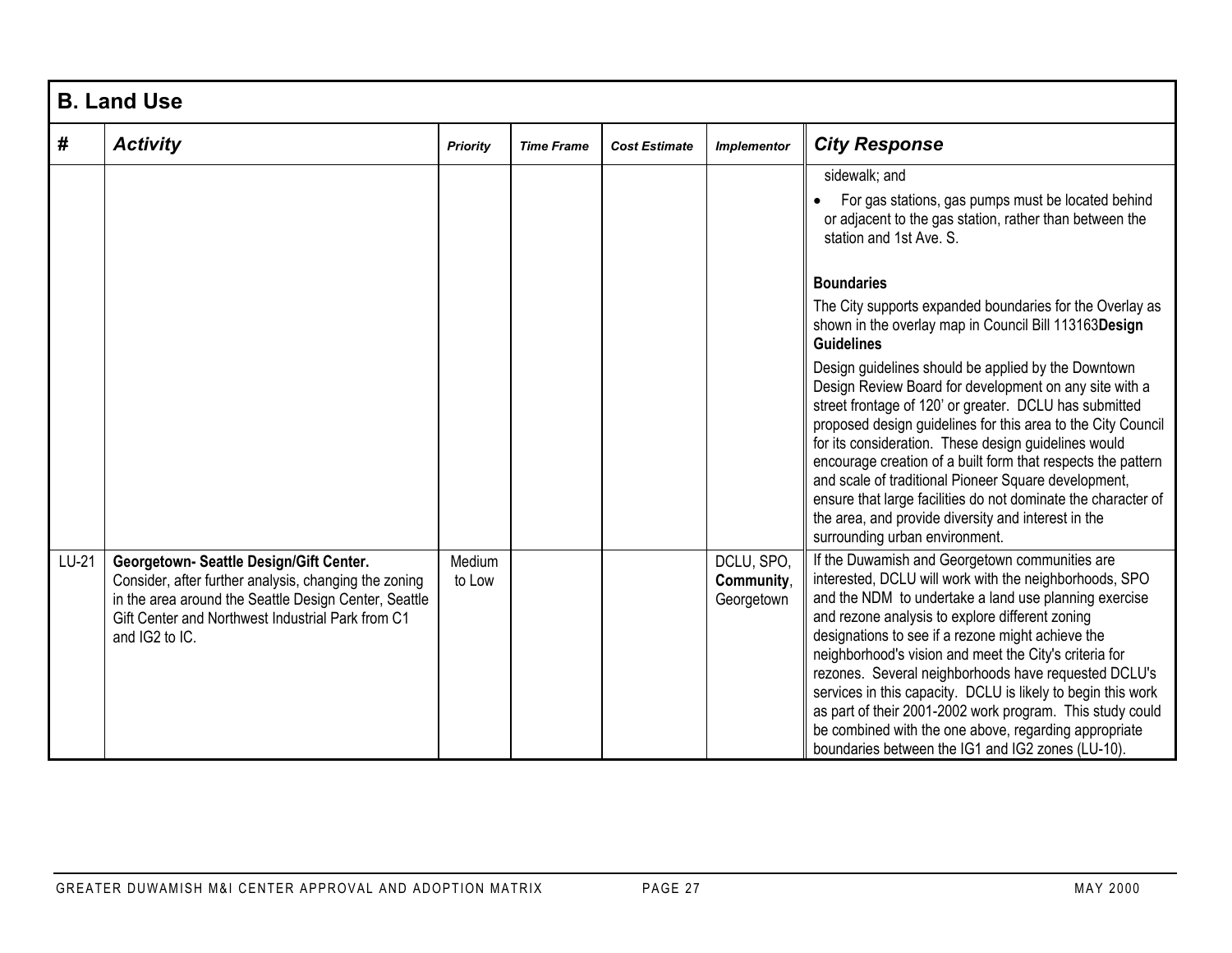# **C. TRANSPORTATION**

# **Description**

The Manufacturing/Industrial Center is a vital international trade and transportation cross-roads, receiving and distributing goods via roadway, water, rail and air. Its ability to provide multiple modes of transportation represents a unique asset to the region and an enhancement to the local business environment. Unfortunately, these modes of transportation often conflict with one another, increasing traffic congestion, particularly along east to west arterials. These problems are exacerbated by non-industrial uses in the area and increased commuter through-traffic. These incompatible uses create specific transportation and circulation problems that directly conflict with industrial priorities. The Plan recommends a prioritized set of proposals designed to improve transportation and freight mobility throughout the Manufacturing/Industrial Center.

# **Integrated City Response**

The City is very supportive of the transportation improvements to support freight mobility within the Duwamish M&I Center. These activities will help to implement the City's goal to maintain Seattle as the hub for regional goods movement and as a gateway to national and international suppliers and markets. The City has developed a number of regional partnerships to support the development of transportation improvements throughout the Duwamish M&I Center, including the improvements within the interjurisdictional FAST corridor package of projects. With the passage of I-695, funding for some of those projects has been delayed. Many of the proposed activities are already underway or have been recently completed. Other activities will be started as soon as funding can be identified. Still other activities will need additional analysis before the City is able to commit to pursuing funding to implement those projects. As funding becomes available, SEATRAN will develop conceptual designs to determine the feasibility of those projects. The City has very limited funding for street repairs and it is generally targeted for arterials which carry the heaviest traffic loads. Industrial property owners are urged to consider exploring Local Improvement Districts as potential funding sources for improvements to local access streets. SEATRAN can work with local property owners to explore the feasibility of LIDs in specific areas.

#### **Lead Department: SEATRAN**

#### **Participating Departments: DON, SPO, SPU**

#### *Activities Already Underway*

- 1. Design of the SR-519 Intermodal Access Project Phase I is to be completed in the first half of 2000.
- 2. Design of East Marginal Way grade separations south of Spokane St. is currently underway. Design activities put on hold by project lead (Port of Seattle) following passage of I-695 and the related loss of R-49 Freight Mobility Funds.
- 3. In 1998, SEATRAN funded construction of a new general traffic on-ramp to northbound I-5 from the intersection of Martin Luther King Jr. Way S. and S. Boeing Access Road providing better, more direct access between Southeast Seattle and points north.
- 4. SEATRAN is undertaking the second phase of the Boeing Access Road project. This phase involves reconfiguring the existing ramp from southbound I-5 to S. Boeing Access Road and installation of a new signal where the I-5 ramp and S. Boeing Access Road meet. This will allow eastbound access to S. Boeing Access Road from I-5 that does not presently exist.
- 5. The intersection of 4<sup>th</sup> Ave. S. and S. Michigan St. was repaved as part of the 1st Ave. S. bridge project in 1998.
- 6. In South Park, the reconstruction and repavement of S. Cloverdale St. was completed in 1998.
- 7. SEATRAN has changed the channelization of the eastbound S. Bailey St. approach to the I-5 on-ramp. This is adjacent to the S. Michigan St. & Corson Ave. S. intersection. This change has resulted in easier truck access and turning onto the I-5 on-ramp.
- 8. SEATRAN recently interconnected many of the traffic signals in the Duwamish M&I Center along the following streets: 1st and 4th Aves. S. from East Marginal Way S. to S. Spokane St.; S. Michigan St. from 6th Ave. S. to East Marginal Way S.; and East Marginal Way S., from the 1st Ave. S. Bridge to Alaskan Way.
- 9. SEATRAN is developing a program to installing variable message signs (VMS) in the Duwamish M&I Center. VMS are being installed in conjunction with traffic operations around the new baseball stadium.
- 10. Pedestrian improvements were completed in 1999 along First Avenue S. and Occidental Ave. S. as part of the ballpark pedestrian circulation plan.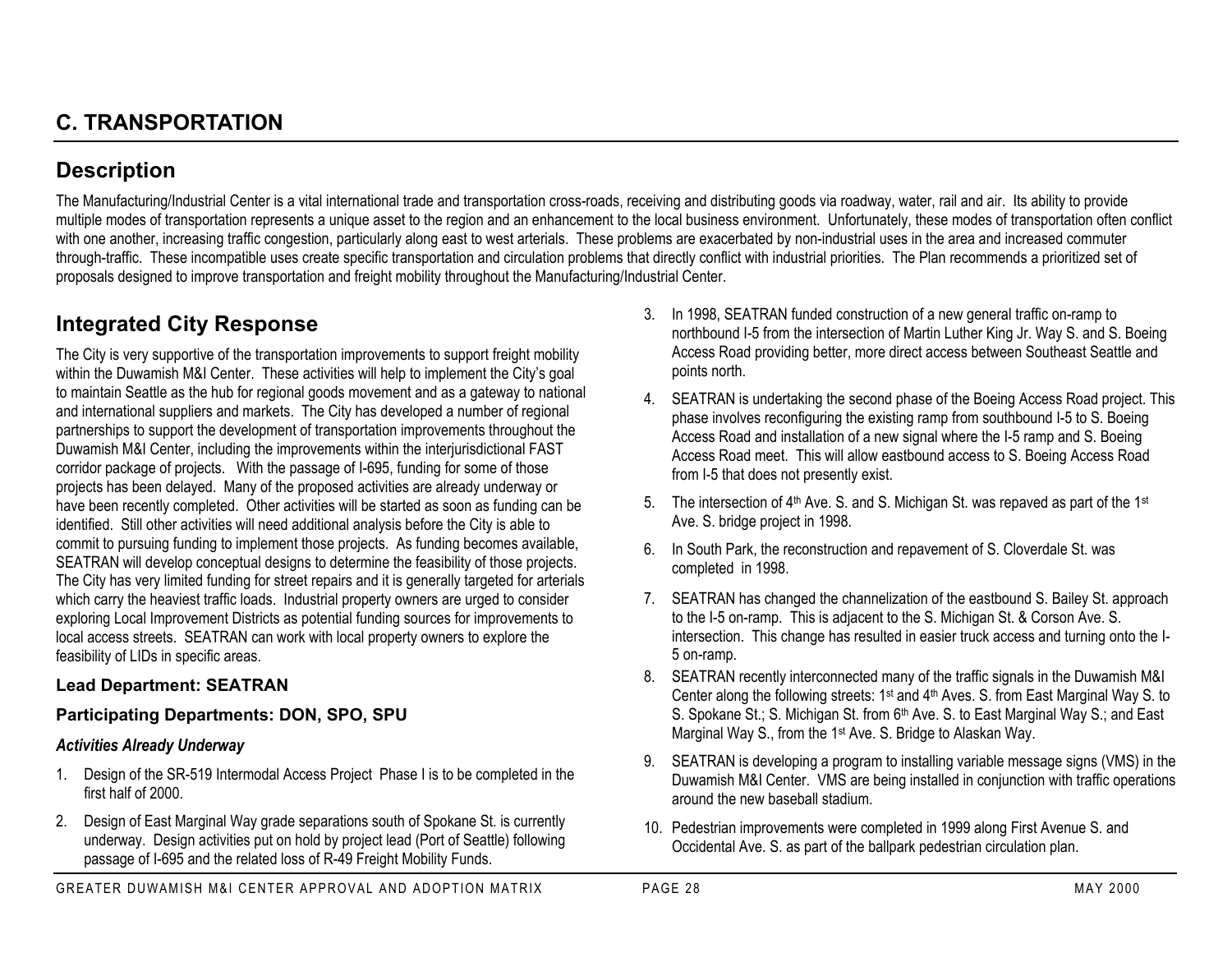- 11. The Weller Street Pedestrian Bridge, a pedestrian overpass over the railroad tracks between the north lot of the Kingdome and 4th Ave. S., was completed in 1999.
- 12. The Executives of Seattle, King County and Tukwila signed a letter of intent to pursue an interlocal agreement that would create a funding mechanism to replace the 16<sup>th</sup> Ave. S. bridge. King County will start the SEPA analysis of alternative bridge replacement/rehabilitation options in the fall of 1999.

#### *Tasks to be Undertaken in 1999-2000*

- 1. Construction of Phase I of SR-519 is now expected to begin in early 2001. State funds for the construction of this project that were eliminated due to the passage of I-695 are expected to be restored by the State Legislature.
- 2. Design of Phase II of SR-519 is expected to begin in the second half of 2000.
- 3. A project to widen the lanes on the Spokane Street viaduct and construct new westbound on/off ramps at 1st Ave. S. is partially funded (SEATRAN has requested

grant funding to complete the funding). This project is currently on hold due to the loss of State Freight Mobility Funds following passage of I-695.

- 4. Construction of a realignment of Alaskan Way under the viaduct to accommodate SR519 is expected to begin in 2000, as part of the SR519 project. Although the SR 519 project is currently on hold following the passage of I-695, the City of Seattle may be able to proceed with this portion of the project. A final determination will be made following consultation with the various project partners.
- 5. SEATRAN will work with interested property owners in exploring a LID program to repair non-arterial streets in the Duwamish.
- 6. Identify those activities in this Key Strategy that are good candidates for next steps for implementation considering priorities, funding sources, and departmental staffing concerns through the Southwest sector work program.
- 7. Identify next steps for continued implementation.

| <b>C. Transportation</b>                                             |                                                                                                                                                                                                                                                                                                                                                                                               |          |                   |                      |                                                                                                                                |                                                                                                                                                                                                                                                                           |  |  |  |
|----------------------------------------------------------------------|-----------------------------------------------------------------------------------------------------------------------------------------------------------------------------------------------------------------------------------------------------------------------------------------------------------------------------------------------------------------------------------------------|----------|-------------------|----------------------|--------------------------------------------------------------------------------------------------------------------------------|---------------------------------------------------------------------------------------------------------------------------------------------------------------------------------------------------------------------------------------------------------------------------|--|--|--|
| #                                                                    | <b>Activity</b>                                                                                                                                                                                                                                                                                                                                                                               | Priority | <b>Time Frame</b> | <b>Cost Estimate</b> | <b>Implementor</b>                                                                                                             | <b>City Response</b>                                                                                                                                                                                                                                                      |  |  |  |
| <b>Regional Circulation: Grade separation of east-west arterials</b> |                                                                                                                                                                                                                                                                                                                                                                                               |          |                   |                      |                                                                                                                                |                                                                                                                                                                                                                                                                           |  |  |  |
| $TP-1$<br>Phase 1<br>Capital<br>Project                              | SR 519 Intermodal Access Project Phase 1,<br>South Atlantic Street grade separation. Grade<br>separate S. Atlantic St. from 1 <sup>st</sup> Ave. S. to 4 <sup>th</sup><br>Ave S., construct on-ramps to I-90. Vehicular<br>movement would be one-way eastbound once<br>Phase II is complete. Phase I initially would<br>result in two-way traffic on the S. Atlantic St.<br>grade separation. | High     |                   |                      | <b>SEATRAN.</b><br>SPO,<br>WSDOT,<br>Port, King<br>County,<br>GDPC,<br>Pioneer<br>Square, PSA,<br>FGI, PFD,<br><b>Mariners</b> | This transportation project is currently in the design phase,<br>with design work to be completed in the first half of 2000.<br>Construction of this project has been delayed due to the<br>passage of I-695. However construction is expected to<br>begin early in 2001. |  |  |  |
| $TP-1$<br>Phase 2<br>Capital<br>Project                              | SR 519 Intermodal Access Phase 2, grade<br>separate South Royal Brougham Way. Grade<br>separate S. Royal Brougham Way between I-90<br>ramps and Occidental Ave. S., modify 4th Ave. S.<br>on/off ramps. Vehicular movement would be<br>one-way westbound. Provision for at-grade left-<br>turning movements from S. Royal Brougham                                                            | High     |                   |                      | <b>SEATRAN,</b><br>SPO,<br>WSDOT,<br>Port, King<br>County,<br>GDPC, PFD,<br><b>Mariners</b>                                    | Design of this phase of the SR-519 project is funded.<br>Design work for Phase 2 of SR-519 will begin when Phase<br>1 design has been completed. Funding for the construction<br>of Phase 2 does not exist at this time.                                                  |  |  |  |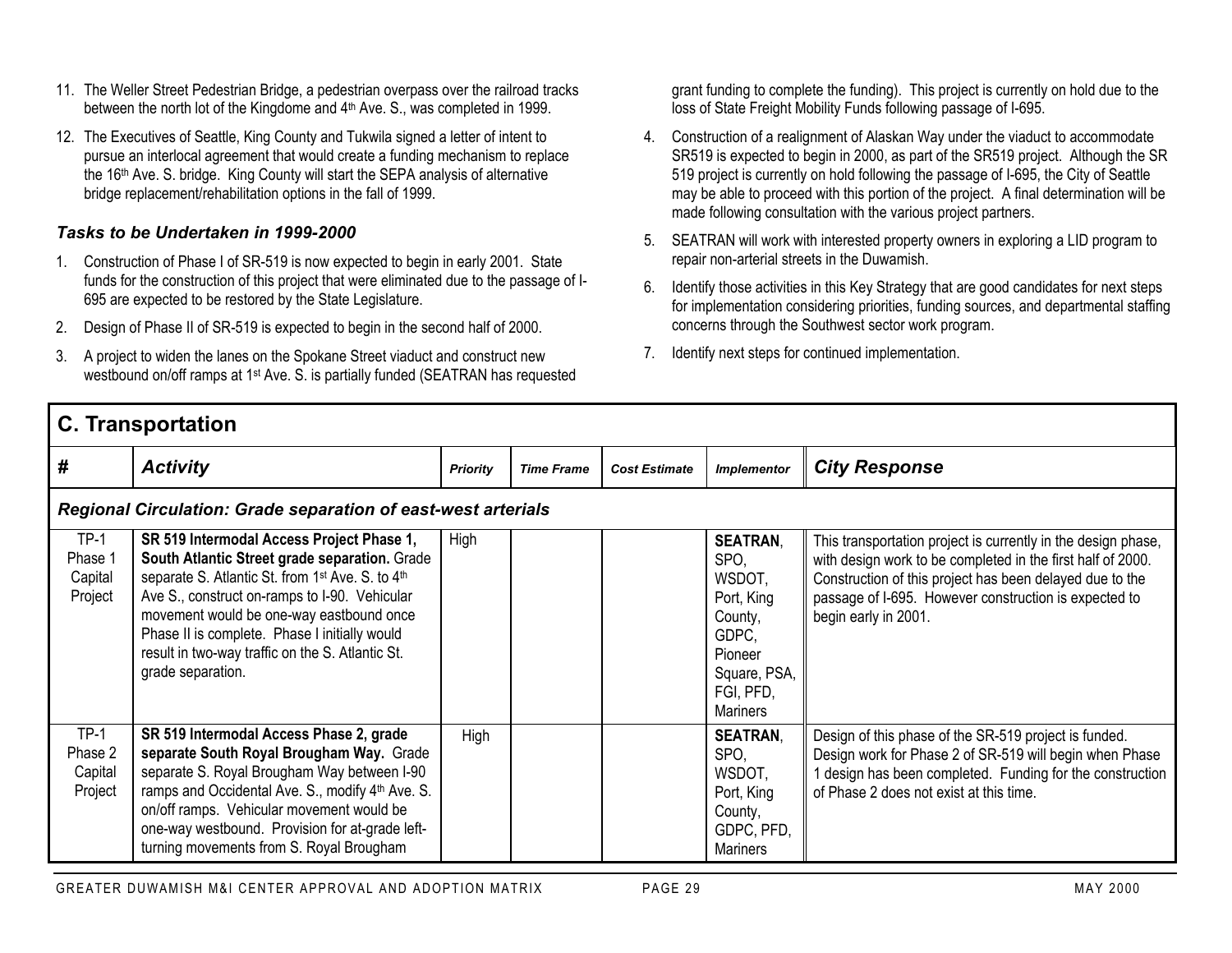|                              | <b>C. Transportation</b>                                                                                                                                                                                                                                                                                                                                                            |                 |                   |                      |                                         |                                                                                                                                                                                                                                                                                                                                                                                                                                                                                                                         |  |  |  |
|------------------------------|-------------------------------------------------------------------------------------------------------------------------------------------------------------------------------------------------------------------------------------------------------------------------------------------------------------------------------------------------------------------------------------|-----------------|-------------------|----------------------|-----------------------------------------|-------------------------------------------------------------------------------------------------------------------------------------------------------------------------------------------------------------------------------------------------------------------------------------------------------------------------------------------------------------------------------------------------------------------------------------------------------------------------------------------------------------------------|--|--|--|
| #                            | <b>Activity</b>                                                                                                                                                                                                                                                                                                                                                                     | <b>Priority</b> | <b>Time Frame</b> | <b>Cost Estimate</b> | <b>Implementor</b>                      | <b>City Response</b>                                                                                                                                                                                                                                                                                                                                                                                                                                                                                                    |  |  |  |
|                              | Way to 1 <sup>st</sup> Ave. S. must be maintained in design<br>for truck movement and local access needs.                                                                                                                                                                                                                                                                           |                 |                   |                      |                                         |                                                                                                                                                                                                                                                                                                                                                                                                                                                                                                                         |  |  |  |
|                              | Local Circulation: Grade separation of local east-west corridors                                                                                                                                                                                                                                                                                                                    |                 |                   |                      |                                         |                                                                                                                                                                                                                                                                                                                                                                                                                                                                                                                         |  |  |  |
| $TP-2$<br>Capital<br>Project | Lander grade separation. Grade separate<br>Lander Street across railroad tracks from 1st<br>Ave. S. to 4 <sup>th</sup> Ave. S.                                                                                                                                                                                                                                                      | High            |                   |                      | <b>SEATRAN,</b><br><b>WSDOT</b>         | SEATRAN endorses this idea. It has been identified for<br>grant funding from the State and Federal governments as a<br>FAST Corridor Phase II project. It is currently unfunded.                                                                                                                                                                                                                                                                                                                                        |  |  |  |
|                              | Regional Circulation: Improve access between local roadways and existing / new freeway systems                                                                                                                                                                                                                                                                                      |                 |                   |                      |                                         |                                                                                                                                                                                                                                                                                                                                                                                                                                                                                                                         |  |  |  |
| $TP-3$<br>Capital<br>Project | East Marginal Way grade separation south of<br>Spokane Street. northbound overpass and<br>southbound on-ramp to SR 99. Construct<br>northbound overpass to East Marginal Way S.<br>south of Spokane St. and southbound on-ramp<br>from East Marginal Way S. immediately south of<br>S. Spokane St. to SR 99 to grade separate East<br>Marginal Way S. and Harbor Island lead track. | High            |                   |                      | <b>SEATRAN.</b><br>WSDOT,<br>Port       | This FAST corridor project was being designed by<br>WSDOT. The design activities have been put on hold by<br>the project lead (Port of Seattle), due to the lack of<br>construction funds as a result of the passage of I-695.                                                                                                                                                                                                                                                                                          |  |  |  |
|                              | Local Circulation: Improve access between local roadways and existing/new freeway systems.                                                                                                                                                                                                                                                                                          |                 |                   |                      |                                         |                                                                                                                                                                                                                                                                                                                                                                                                                                                                                                                         |  |  |  |
| $TP-4$<br>Capital<br>Project | SR 99 half-interchange. southbound on-ramp<br>at or north of Royal Brougham. Construct<br>southbound on-ramp to SR 99 at or north of S.<br>Royal Brougham Way to provide a direct<br>connection between Alaskan Way viaduct and<br>local businesses.                                                                                                                                | High            |                   |                      | SEATRAN.<br><b>WSDOT</b>                | SEATRAN endorses this idea. It is considered a third<br>phase of the SR-519 project, and would follow the<br>construction of SR-519 project Phases I and II. This<br>project is currently unfunded.                                                                                                                                                                                                                                                                                                                     |  |  |  |
| $TP-5$<br>Capital<br>Project | Hanford T ramps to SR 99. (Reference Code:<br>AD2-5) northbound on-ramp. Construct<br>northbound on-ramp at S. Hanford St., grade<br>separate S. Hanford St. across railroad tracks to<br>Utah Ave. S.                                                                                                                                                                              | Medium          |                   |                      | <b>SEATRAN,</b><br>King County,<br>Port | This idea has been identified by a consultant team for<br>SEATRAN and the Port of Seattle as a future system<br>enhancement. This could be a good idea, but further work<br>would need to be done in order to understand the feasibility<br>of this concept. Issues that would need to be explored<br>include: impacts to traffic operations, cost, challenges and<br>opportunities in implementation, etc. Further work to<br>determine the feasibility of this project could be done if<br>funding becomes available. |  |  |  |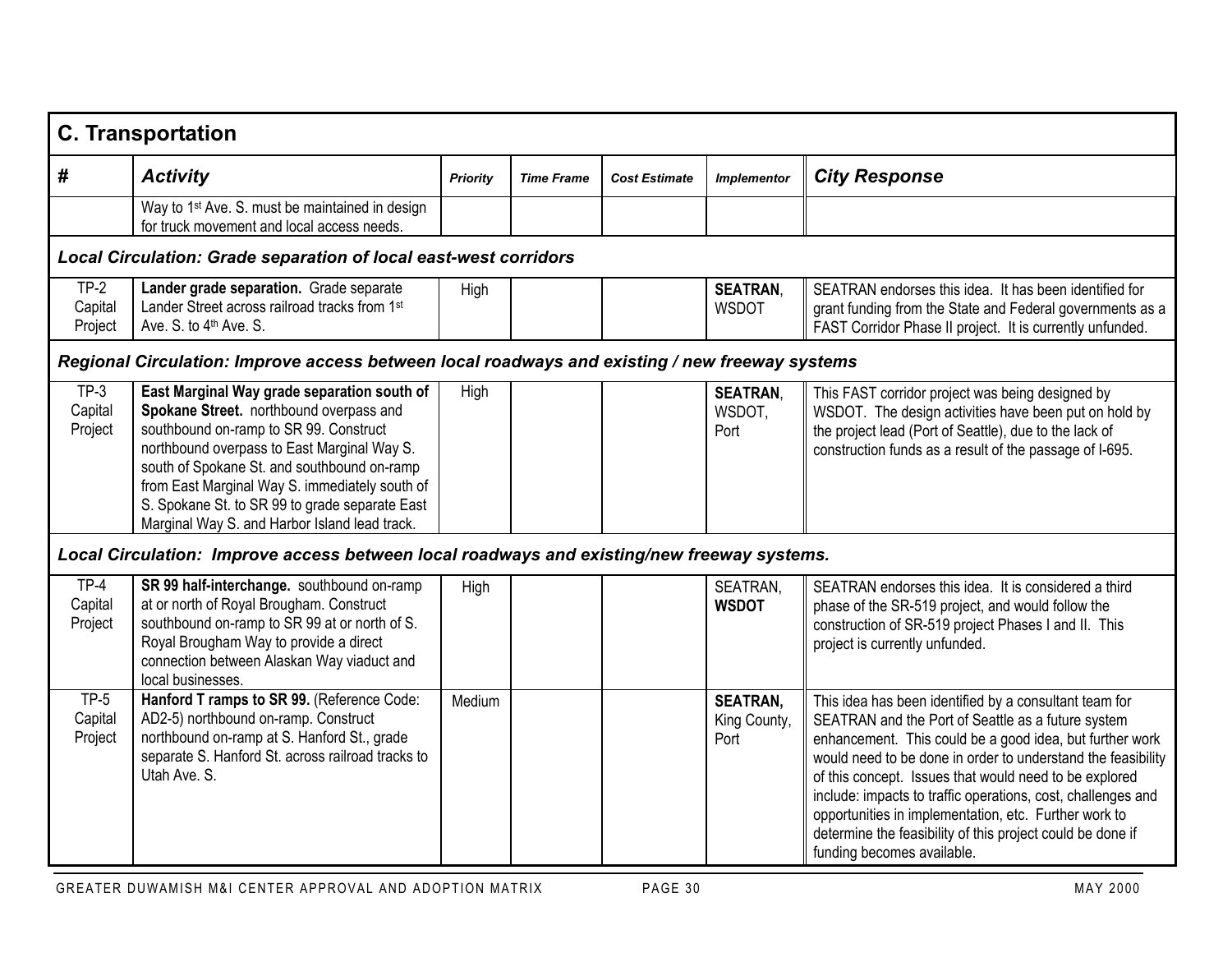| <b>C. Transportation</b>     |                                                                                                                                                                                                                                                                                    |                 |                   |                      |                                                               |                                                                                                                                                                                                                                                                                                                               |  |
|------------------------------|------------------------------------------------------------------------------------------------------------------------------------------------------------------------------------------------------------------------------------------------------------------------------------|-----------------|-------------------|----------------------|---------------------------------------------------------------|-------------------------------------------------------------------------------------------------------------------------------------------------------------------------------------------------------------------------------------------------------------------------------------------------------------------------------|--|
| #                            | <b>Activity</b>                                                                                                                                                                                                                                                                    | <b>Priority</b> | <b>Time Frame</b> | <b>Cost Estimate</b> | <b>Implementor</b>                                            | <b>City Response</b>                                                                                                                                                                                                                                                                                                          |  |
| $TP-6$<br>Capital<br>Project | Preserve and/or replace, as structural<br>integrity warrants, the South Park Bridge(14th<br>Ave. S/16th Ave. S). As necessary, through<br>replacement or rehabilitation, maintain existing<br>capacity and function of South Park Bridge (14th<br>Ave. S/16 <sup>th</sup> Ave. S). | Medium          |                   |                      | King County,<br>City of<br>Tukwila,<br>SEATRAN,<br><b>SPO</b> | The Executives of Seattle, King County and Tukwila have<br>signed a letter of intent to pursue an interlocal agreement<br>that would create a funding mechanism to replace the 16th<br>Ave. S. bridge. King County will start the SEPA analysis of<br>alternative bridge replacement/rehabilitation options in<br>early 2000. |  |
|                              | Local Circulation: Grade separation of local east-west corridors.                                                                                                                                                                                                                  |                 |                   |                      |                                                               |                                                                                                                                                                                                                                                                                                                               |  |
| $TP-7$<br>Capital<br>Project | Hanford Street over-crossing and extension.<br>Grade separate Hanford Street across railroad<br>tracks from 1 <sup>st</sup> Ave. S. to 4 <sup>th</sup> Ave. S., extend<br>across Union Pacific tracks to 6th Ave. S.                                                               | Medium          |                   |                      | <b>SEATRAN,</b><br><b>BNSF</b><br>Railroad                    | See TP-5.                                                                                                                                                                                                                                                                                                                     |  |
|                              | Enhance rail infrastructure to maintain efficient operation.                                                                                                                                                                                                                       |                 |                   |                      |                                                               |                                                                                                                                                                                                                                                                                                                               |  |
| $TP-8$<br>Capital<br>Project | Off-mainline rail improvements. Realign<br>tracks along Duwamish Ave. S. beneath East<br>Marginal Way S. Grade Separation. Tied into<br>TP-3.                                                                                                                                      | Medium          |                   |                      | Port, BNSF,<br>UP                                             | Although the City supports this project, the City's<br>involvement in this activity is minimal and indirect. The City<br>understands that discussions are currently underway<br>between the railroads and Port of Seattle to implement this<br>activity.                                                                      |  |
|                              | <b>Regional Circulation Safety</b>                                                                                                                                                                                                                                                 |                 |                   |                      |                                                               |                                                                                                                                                                                                                                                                                                                               |  |
| $TP-9$<br>Capital<br>Project | Spokane Street Widening. Widen viaduct<br>lanes to 12 feet, add 32" barrier in center,<br>construct new westbound on/off ramps at 1st<br>Ave. S.                                                                                                                                   | Low             |                   |                      | <b>SEATRAN</b>                                                | This is a high priority project for SEATRAN. However, due<br>to the passage of I-695 and the resultant loss of State<br>Freight Mobility funding the project is again on hold.                                                                                                                                                |  |
|                              | Local Circulation: Grade separation of local east-west corridors                                                                                                                                                                                                                   |                 |                   |                      |                                                               |                                                                                                                                                                                                                                                                                                                               |  |
| TP-10<br>Capital<br>Project  | Holgate grade separation. Grade separate S.<br>Holgate St across railroad tracks from 1st Ave.<br>S. to 4th Ave. S.                                                                                                                                                                | Medium          |                   |                      | <b>SEATRAN</b>                                                | See TP-5.                                                                                                                                                                                                                                                                                                                     |  |
|                              | Local Circulation: Improve access between local roadways and existing/new freeway systems                                                                                                                                                                                          |                 |                   |                      |                                                               |                                                                                                                                                                                                                                                                                                                               |  |
| <b>TP-11</b>                 | Remote holding area for Colman ferry                                                                                                                                                                                                                                               | Medium          |                   |                      | <b>WSDOT</b>                                                  | This State Ferry System project has been cancelled as a                                                                                                                                                                                                                                                                       |  |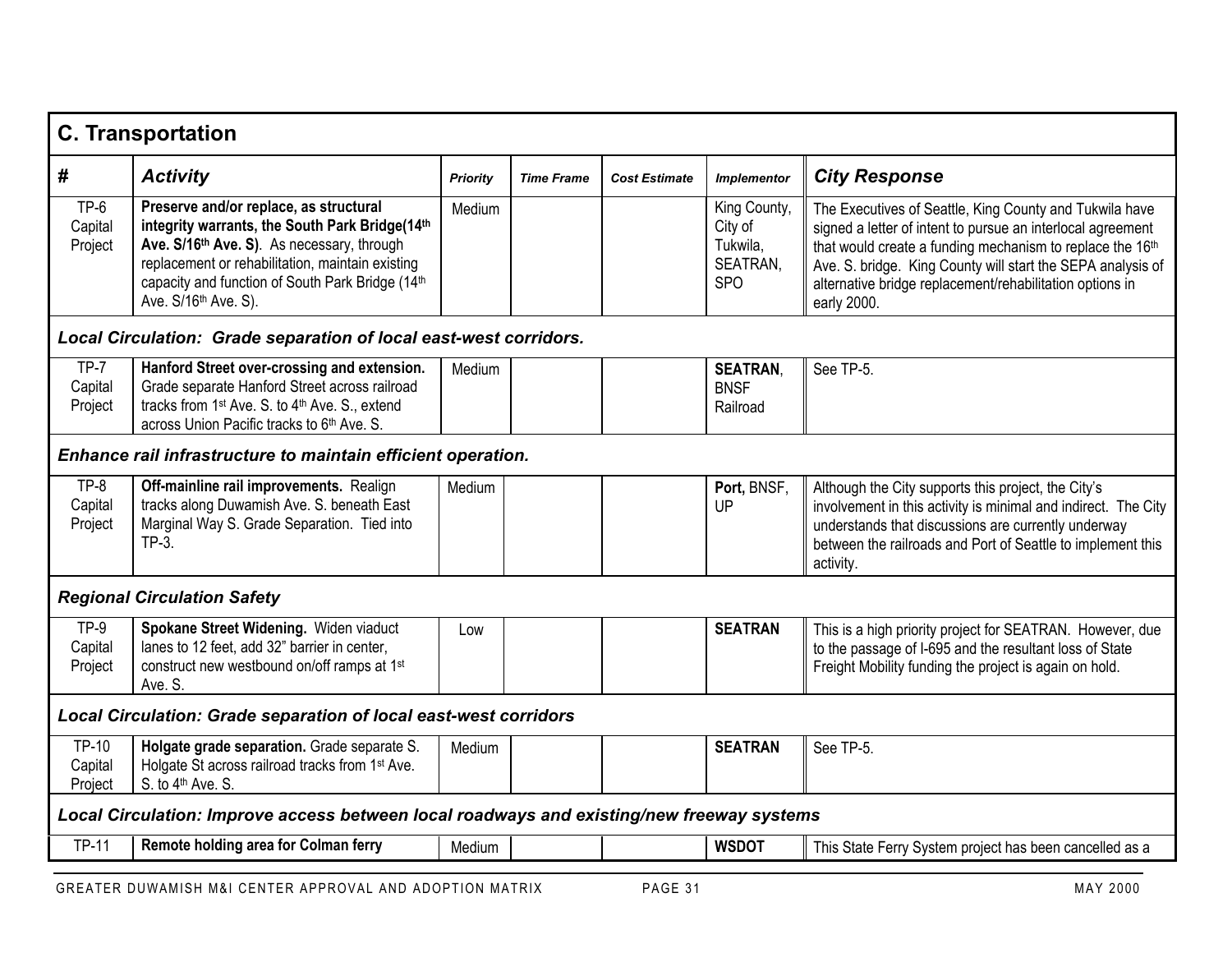|                                    | <b>C. Transportation</b>                                                                                                                                                                                                                                                                                                                                         |                 |                   |                      |                                      |                                                                                                                                                                                                                                                                                                                                                                                                                                                                                                                                                                                                                                                                                                                                                                                                |  |  |  |
|------------------------------------|------------------------------------------------------------------------------------------------------------------------------------------------------------------------------------------------------------------------------------------------------------------------------------------------------------------------------------------------------------------|-----------------|-------------------|----------------------|--------------------------------------|------------------------------------------------------------------------------------------------------------------------------------------------------------------------------------------------------------------------------------------------------------------------------------------------------------------------------------------------------------------------------------------------------------------------------------------------------------------------------------------------------------------------------------------------------------------------------------------------------------------------------------------------------------------------------------------------------------------------------------------------------------------------------------------------|--|--|--|
| #                                  | <b>Activity</b>                                                                                                                                                                                                                                                                                                                                                  | <b>Priority</b> | <b>Time Frame</b> | <b>Cost Estimate</b> | <b>Implementor</b>                   | <b>City Response</b>                                                                                                                                                                                                                                                                                                                                                                                                                                                                                                                                                                                                                                                                                                                                                                           |  |  |  |
| Capital<br>Project                 | terminal. Use WOSCA site as remote holding<br>facility for ferry traffic at Colman dock, routing<br>ferry traffic to dock via Alaskan Way.                                                                                                                                                                                                                       |                 |                   |                      | (Washington<br><b>State Ferries)</b> | result of the passage of I-695 and the resultant lack of<br>funds for ferry system capital improvements.                                                                                                                                                                                                                                                                                                                                                                                                                                                                                                                                                                                                                                                                                       |  |  |  |
| <b>TP-12</b><br>Capital<br>Project | Alaskan Way Realignment under viaduct to<br>accommodate SR 519 improvement. Move<br>BNSF rail spur 30 feet west to provide<br>downtown waterfront access unimpeded by rail<br>operations and improve local surface streets<br>accessing the Atlantic Street grade separation.                                                                                    |                 |                   |                      | <b>SEATRAN,</b><br><b>WSDOT</b>      | This work will be performed as part of SR-519, Phase I<br>(Activity TP-1). The design of the Alaskan Way<br>improvements is being re-evaluated in light of the<br>elimination of the WSF Remote Holding Area (TP-11).                                                                                                                                                                                                                                                                                                                                                                                                                                                                                                                                                                          |  |  |  |
| <b>TP-13</b><br>Capital<br>Project | S. Boeing Access Road Interchange.<br>Improve access to I-5 from Boeing Access Rd,<br>Airport Way S., and Martin Luther King Jr. Way<br>S. through reconfiguration of interchange.                                                                                                                                                                               | Low             |                   |                      | <b>SEATRAN.</b><br><b>WSDOT</b>      | This activity is underway.<br>Working in coordination with WSDOT, SEATRAN funded<br>construction of a new general traffic on-ramp to northbound<br>I-5 from the intersection of Martin Luther King Jr. Way S.<br>and Boeing Access Road - providing better, more direct<br>access between Southeast Seattle and points north. This<br>work was completed in 1998.<br>The second phase for improving access between I-5 and<br>Boeing Access Road is underway. This phase involves<br>reconfiguring the existing ramp from southbound I-5 to<br>Boeing Access Road and installing a new signal where the<br>I-5 ramp and Boeing Access Road meet. This will allow<br>eastbound access to Boeing Access Road from I-5 that<br>does not presently exist. This work is to be completed in<br>1999. |  |  |  |
|                                    | <b>Pavement Maintenance and Drainage Program</b>                                                                                                                                                                                                                                                                                                                 |                 |                   |                      |                                      |                                                                                                                                                                                                                                                                                                                                                                                                                                                                                                                                                                                                                                                                                                                                                                                                |  |  |  |
| <b>TP-14</b><br>O and M            | <b>Existing Roadway Surface Repair. Repair</b><br>existing roadway surfaces where failures may<br>cause harm to vehicles or pedestrians and install<br>surface water drainage systems to ensure<br>longevity of street infrastructure. Repair<br>significant arterial pavement failures throughout<br>the M&I Center. Projects include:<br><b>North Duwamish</b> | High            |                   |                      | <b>SEATRAN,</b><br>SPU               | Some of this work has been recently completed.<br>The intersection of 4 <sup>th</sup> Ave. S. and S. Michigan St. was<br>repaved as part of the 1 <sup>st</sup> Ave. S. bridge project.<br>In South Park, the reconstruction and repavement of S.<br>Cloverdale St. was completed in 1998.<br>The City would like to be able to improve the paving,<br>sidewalk and related drainage systems to enhance                                                                                                                                                                                                                                                                                                                                                                                        |  |  |  |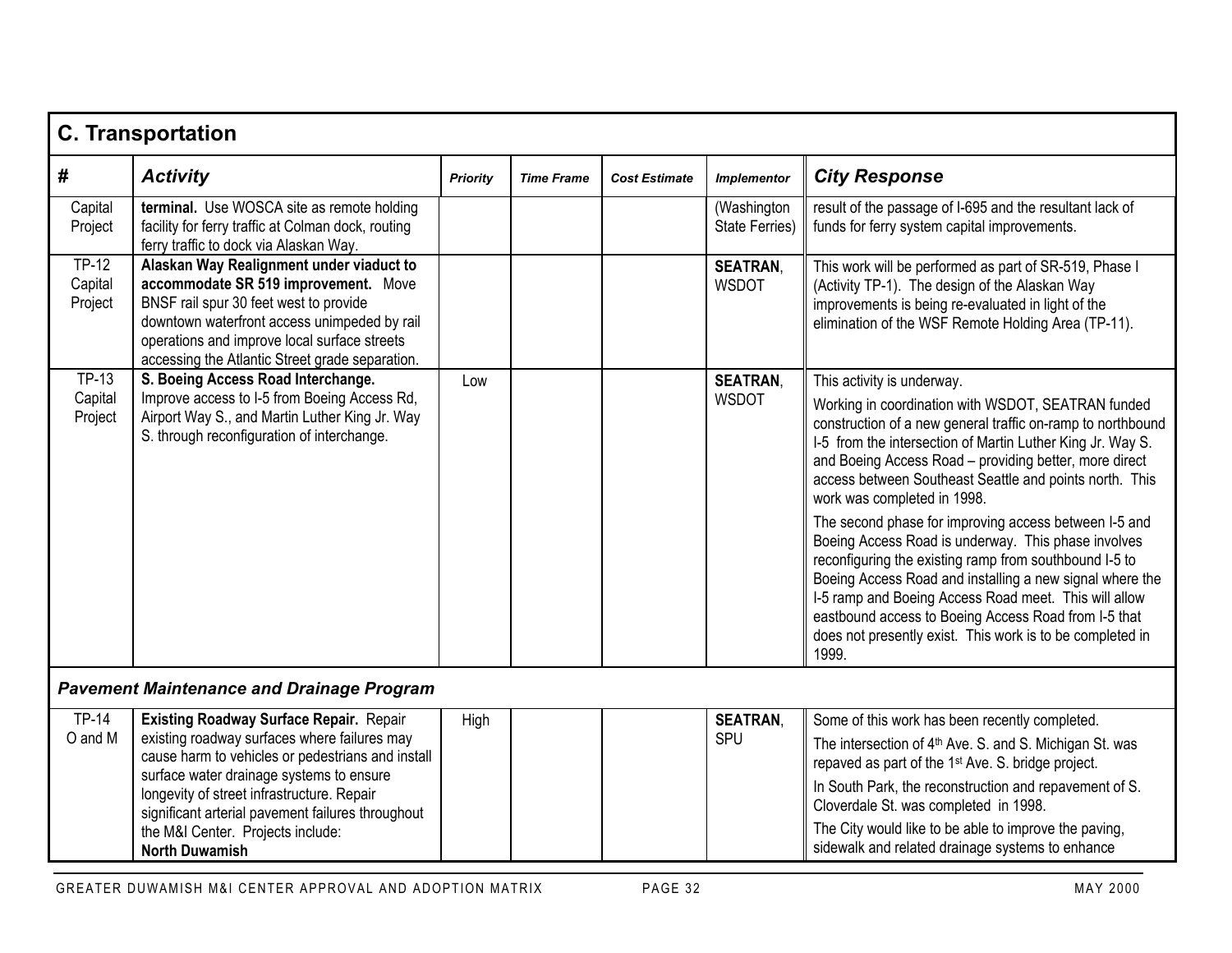| <b>C. Transportation</b> |                                                                                                                                                                                                                                                                                                                                                                                                                                                                                                                                                                                                                                                                                                                                                                                                                                                 |                 |                   |                      |                    |                                                                                                                                                                                                                                                                                                                                                                                                                                                                                                                                                                                                                                                                                                         |  |  |
|--------------------------|-------------------------------------------------------------------------------------------------------------------------------------------------------------------------------------------------------------------------------------------------------------------------------------------------------------------------------------------------------------------------------------------------------------------------------------------------------------------------------------------------------------------------------------------------------------------------------------------------------------------------------------------------------------------------------------------------------------------------------------------------------------------------------------------------------------------------------------------------|-----------------|-------------------|----------------------|--------------------|---------------------------------------------------------------------------------------------------------------------------------------------------------------------------------------------------------------------------------------------------------------------------------------------------------------------------------------------------------------------------------------------------------------------------------------------------------------------------------------------------------------------------------------------------------------------------------------------------------------------------------------------------------------------------------------------------------|--|--|
| #                        | <b>Activity</b>                                                                                                                                                                                                                                                                                                                                                                                                                                                                                                                                                                                                                                                                                                                                                                                                                                 | <b>Priority</b> | <b>Time Frame</b> | <b>Cost Estimate</b> | <b>Implementor</b> | <b>City Response</b>                                                                                                                                                                                                                                                                                                                                                                                                                                                                                                                                                                                                                                                                                    |  |  |
|                          | • S. Horton St. between 4 <sup>th</sup> Ave. S. and East<br>Marginal Way S.,<br>• S. Lander St. between 1st Ave. S. and 4th Ave.<br>S.,<br>• rail crossings along the entire length of S.<br>Holgate St. and on Occidental Ave. S. and S.<br>Stacy St.,<br>• Occidental Ave. S. from S. Lander St. to S.<br>Horton St.,<br>• the entire length of S. Spokane St. to Airport<br>Way S. including rail crossings, and<br>• 6th Ave. S. (shoulders) from S. Massachusetts<br>St. to S. Lander St.<br>Georgetown<br>• 4th Ave. S. at S. Michigan St.,<br>• 3rd Ave. S. between S. Dawson St. and S.<br>Lucile St.,<br>• S. Fidalgo St. between 1st Ave. S. and 4th<br>Ave. S., and<br>• S. Hudson St. at 1st Ave. S.<br><b>South Park</b><br>• All streets bounded by 7 <sup>th</sup> Ave. S., SR 99, the<br>Duwamish Waterway, and S. Southern St. |                 |                   |                      |                    | industrial access. SEATRAN would like to do more paving<br>work on arterials in the industrial area. In general, the<br>amount of paving work that is done each year is<br>determined by the amount of funding available to do this<br>work.<br>Efforts have been made to expand SEATRAN's funding<br>base to do more paving - including pursuit of the Street<br>Utility and the transportation bond - but they have not<br>succeeded. Until they succeed, however, the SEATRAN<br>budget to maintain industrial streets will continue to be<br>small relative to the capital paving needs in the industrial<br>area. See response to TP-15.<br>See UT-3 on drainage improvements for these locations. |  |  |
| <b>TP-15</b><br>O and M  | <b>Localized Roadways and Maintenance</b><br>Program. In coordination with SEATRAN,<br>establish a program that identifies locations for<br>maintenance and preservation of public<br>roadways and sidewalks within the M&I Center.<br>Business and community representatives should<br>review and evaluate with City staff the need to<br>evaluate and improve on roadway maintenance<br>and preservation issues. Explore the need to<br>initiate a local improvement district or other such<br>funding mechanism to fund existing and future                                                                                                                                                                                                                                                                                                  | High            |                   |                      | <b>SEATRAN</b>     | The City would like to be able to improve the paving,<br>sidewalk and related drainage for industrial area access<br>streets. Making significant improvements to the pavement<br>of streets like these is an idea SEATRAN would like to<br>support. However, effectively supporting this suggestion<br>would require not only resources for monitoring, but also a<br>tangible mechanism for funding improvements identified by<br>the monitoring process.<br>SEATRAN has in place a pavement management system.<br>Currently, this system only monitors the pavement<br>conditions of city arterial streets and the small number of                                                                    |  |  |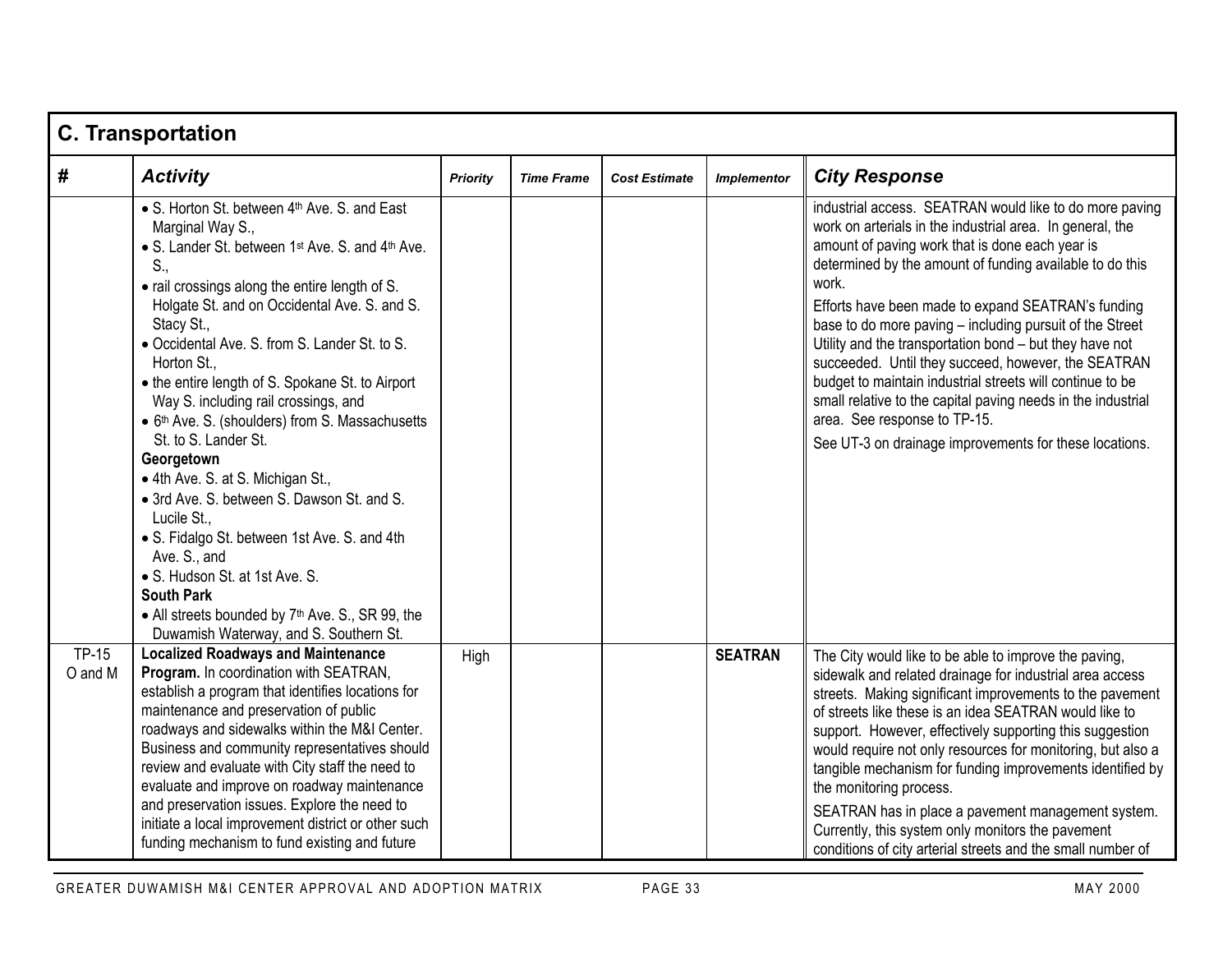|                         | <b>C. Transportation</b>                                                                                                                                                                                                                        |                 |                   |                      |                    |                                                                                                                                                                                                                                                                                                                                                                                                                                                                                                                                                                                                                                                                                                                                                                                                                                             |  |  |
|-------------------------|-------------------------------------------------------------------------------------------------------------------------------------------------------------------------------------------------------------------------------------------------|-----------------|-------------------|----------------------|--------------------|---------------------------------------------------------------------------------------------------------------------------------------------------------------------------------------------------------------------------------------------------------------------------------------------------------------------------------------------------------------------------------------------------------------------------------------------------------------------------------------------------------------------------------------------------------------------------------------------------------------------------------------------------------------------------------------------------------------------------------------------------------------------------------------------------------------------------------------------|--|--|
| #                       | <b>Activity</b>                                                                                                                                                                                                                                 | <b>Priority</b> | <b>Time Frame</b> | <b>Cost Estimate</b> | <b>Implementor</b> | <b>City Response</b>                                                                                                                                                                                                                                                                                                                                                                                                                                                                                                                                                                                                                                                                                                                                                                                                                        |  |  |
|                         | pavement, drainage, and sidewalk issues.                                                                                                                                                                                                        |                 |                   |                      |                    | city non-arterials having Metro bus routes. This monitoring<br>program does not look beyond these streets because there<br>is no City funding to maintain non-arterial streets.<br>SEATRAN's highest priority for paving remains city arterial<br>streets.<br>The City supports the idea of exploring LIDs as a funding<br>mechanism for these improvements. For property owners<br>who are interested, the LID process can be used to pursue<br>street improvements. LID projects use funding provided by<br>adjacent property owners to pay for improvements. Use of<br>the LID process is largely determined by property owners.<br>LID processes for the M&I Centers are being reviewed<br>through the policy docket and SEATRAN will work with<br>interested property owners in exploring a LID program in<br>the Duwamish and BINMIC. |  |  |
|                         | <b>Improve local circulation for truck movements</b>                                                                                                                                                                                            |                 |                   |                      |                    |                                                                                                                                                                                                                                                                                                                                                                                                                                                                                                                                                                                                                                                                                                                                                                                                                                             |  |  |
| TP-16<br>O and M        | Corson Ave. S/S. Michigan St. Intersection.<br>Improve intersection of Corson Ave. S. and S.<br>Michigan St. for truck turning movements.<br>Improve turning radii for northbound and<br>southbound turn movements onto freeway.                | High            |                   |                      | <b>SEATRAN</b>     | SEATRAN has changed the channelization of the<br>eastbound S. Bailey St. approach to the I-5 on-ramp. This<br>is east of the S. Michigan St. & Corson Ave. S. intersection.<br>This change has resulted in easier truck access and turning<br>onto the I-5 on-ramp.                                                                                                                                                                                                                                                                                                                                                                                                                                                                                                                                                                         |  |  |
|                         |                                                                                                                                                                                                                                                 |                 |                   |                      |                    | SEATRAN does not have plans to change the design of the<br>intersection of S. Michigan St. and Corson Ave. S.<br>However, changes have been made to the alternative route<br>of 4 <sup>th</sup> Ave. S. and S. Michigan St. to improve conditions for<br>truck traffic approaching the freeway.                                                                                                                                                                                                                                                                                                                                                                                                                                                                                                                                             |  |  |
|                         |                                                                                                                                                                                                                                                 |                 |                   |                      |                    | Any change to this intersection would need to be made with<br>input from the Georgetown community.                                                                                                                                                                                                                                                                                                                                                                                                                                                                                                                                                                                                                                                                                                                                          |  |  |
| <b>TP-17</b><br>O and M | 4th Avenue South Access. Provide direct<br>access to 4 <sup>th</sup> Ave. S. from heavy industrial<br>properties south of East Marginal Way S.<br>Improve signal and lane assignments to allow<br>for direct movements from S. River St. to 4th | High            |                   |                      | <b>SEATRAN</b>     | This idea has been roughly scoped and evaluated. It looks<br>operationally workable. The change to the intersection of<br>4th Ave. S. and S. River St. would require significant work<br>involving: 1) signal redesign and relocation and 2) redesign<br>and reinstallation of channelization. This project is                                                                                                                                                                                                                                                                                                                                                                                                                                                                                                                              |  |  |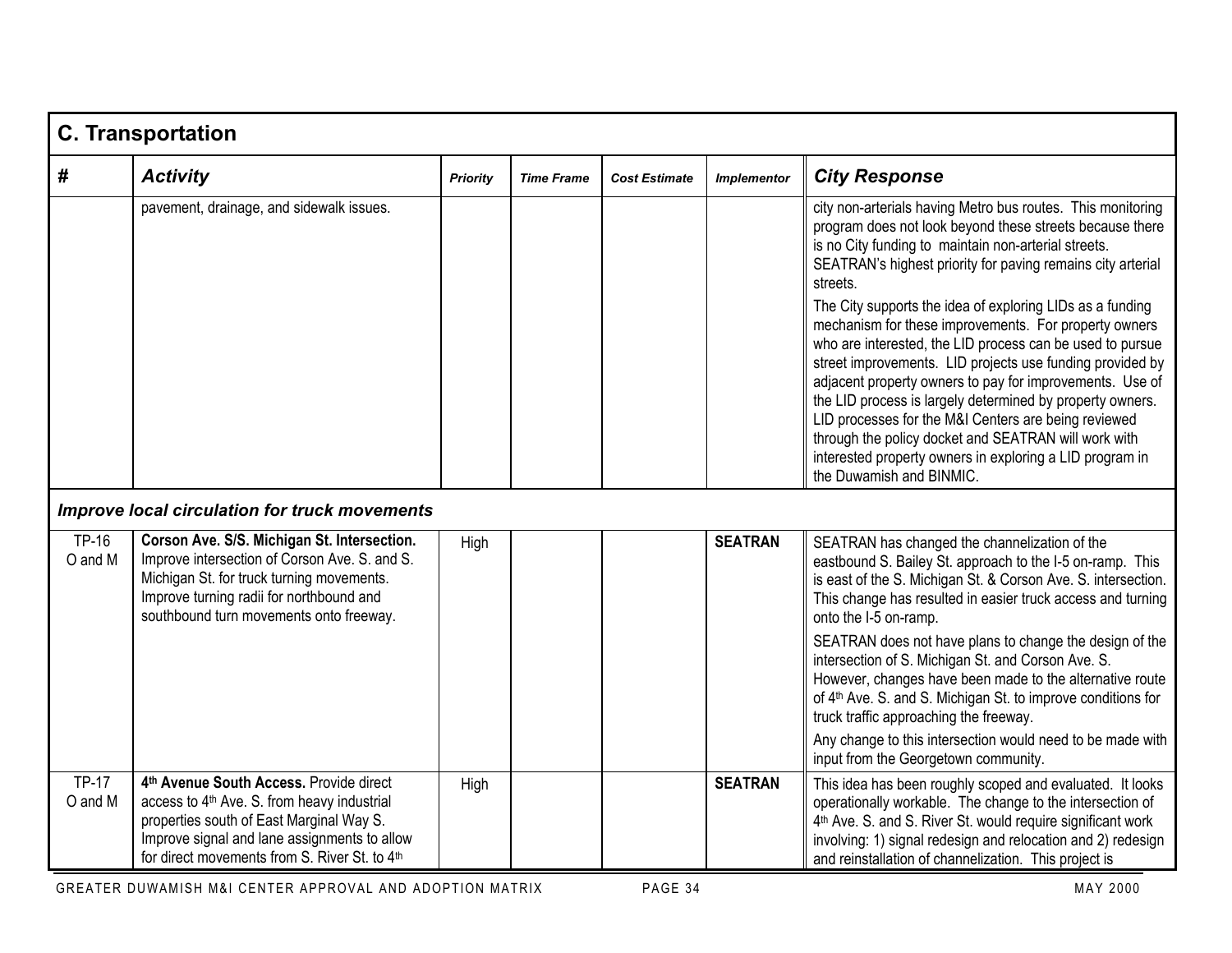|                         | <b>C. Transportation</b>                                                                                                                                                                                                                                                                                                                                                                                                                                                                                                                                                                                                       |          |                   |                      |                        |                                                                                                                                                                                                                                                                                                                                                                                                                                                                                                                                                                                                                                                                                                      |  |  |  |
|-------------------------|--------------------------------------------------------------------------------------------------------------------------------------------------------------------------------------------------------------------------------------------------------------------------------------------------------------------------------------------------------------------------------------------------------------------------------------------------------------------------------------------------------------------------------------------------------------------------------------------------------------------------------|----------|-------------------|----------------------|------------------------|------------------------------------------------------------------------------------------------------------------------------------------------------------------------------------------------------------------------------------------------------------------------------------------------------------------------------------------------------------------------------------------------------------------------------------------------------------------------------------------------------------------------------------------------------------------------------------------------------------------------------------------------------------------------------------------------------|--|--|--|
| #                       | <b>Activity</b>                                                                                                                                                                                                                                                                                                                                                                                                                                                                                                                                                                                                                | Priority | <b>Time Frame</b> | <b>Cost Estimate</b> | <b>Implementor</b>     | <b>City Response</b>                                                                                                                                                                                                                                                                                                                                                                                                                                                                                                                                                                                                                                                                                 |  |  |  |
|                         | Ave. S. across East Marginal Way S. to reduce<br>circuitous routing.                                                                                                                                                                                                                                                                                                                                                                                                                                                                                                                                                           |          |                   |                      |                        | currently unfunded and SEATRAN will consider funding for<br>this project in context of transportation needs citywide.                                                                                                                                                                                                                                                                                                                                                                                                                                                                                                                                                                                |  |  |  |
|                         | Improve access between local industrial districts and regional freeway/arterial systems for truck movements                                                                                                                                                                                                                                                                                                                                                                                                                                                                                                                    |          |                   |                      |                        |                                                                                                                                                                                                                                                                                                                                                                                                                                                                                                                                                                                                                                                                                                      |  |  |  |
| <b>TP-18</b><br>O and M | Develop truck corridor through the Riverside<br>Industrial District in South Park between SR<br>99 and 14th Avenue South/South Park Bridge.<br>Acquire right-of-way, and improve streets to<br>truck/commercial street standards for cross-<br>section, pavement structure, and drainage on<br>the following route segments:<br>S. Holden St. - from SR 509 to 5th Ave. S<br>S. Holden St. alignment east of 5th Ave. S.<br>to S. Riverside Dr./8th Ave. S.<br>Dallas Ave. S/10th Ave. S. from 14th Ave.<br>S. to S. Kenyon St.<br>If this route is not feasible, improve S. Kenyon<br>St. between 7th Ave. S. and 8th Ave. S. | High     |                   |                      | <b>SEATRAN,</b><br>SPU | This proposal appears to be a very complex project and<br>may raise issues about placement of a truck route in a<br>residential neighborhood. It appears to conflict with the<br>goals of TP-30 which is intended to remove truck traffic<br>around the South Park residential area. SEATRAN will<br>provide additional feedback on this idea if specifics about<br>the proposed alignment are provided showing how this<br>route would run.<br>SPU will fund drainage improvements in conjunction with<br>SEATRAN street improvements in areas with existing<br>drainage problems.<br>The City will need to work with both the Duwamish and<br>South Park communities as it works on this activity. |  |  |  |
|                         | <b>Truck Mobility: Improve local circulation for truck movements</b>                                                                                                                                                                                                                                                                                                                                                                                                                                                                                                                                                           |          |                   |                      |                        |                                                                                                                                                                                                                                                                                                                                                                                                                                                                                                                                                                                                                                                                                                      |  |  |  |
| <b>TP-19</b><br>O and M | <b>Intersection Turning Radius Improvements.</b><br>The community recommends improvements to<br>intersections where truck turning movements are<br>impeded due to insufficient turning radii.<br>Georgetown<br>Make turning radii improvements at S.<br>Michigan St./S. Bailey St. and East Marginal<br>Way S. along Corson Ave. S. for trucks<br>through channelization improvements and<br>minor ROW acquisitions.<br><b>South Park</b><br>Improve the intersection of Dallas Ave. S. and<br>14th Ave. S.; signalize, re-channelize<br>intersection, consider turning restrictions, and                                      | High     |                   |                      | <b>SEATRAN</b>         | Georgetown<br>SEATRAN has changed the channelization of the<br>eastbound S. Bailey St. approach to the I-5 on-ramp.<br>This change was made to allow for easier truck<br>access/turning onto the I-5 on-ramp.<br>Radius improvements are currently being explored for<br>the northeast corner of the East Marginal Way S. and<br>Corson Ave. S. intersection. These improvements would<br>require purchasing a part of the parcel on the<br>intersection's northeast corner. SEATRAN will pursue<br>making this improvement as opportunities arise and<br>funding is identified. The best opportunity for such a<br>purchase would be in the future as the parcel is sold or<br>redeveloped.         |  |  |  |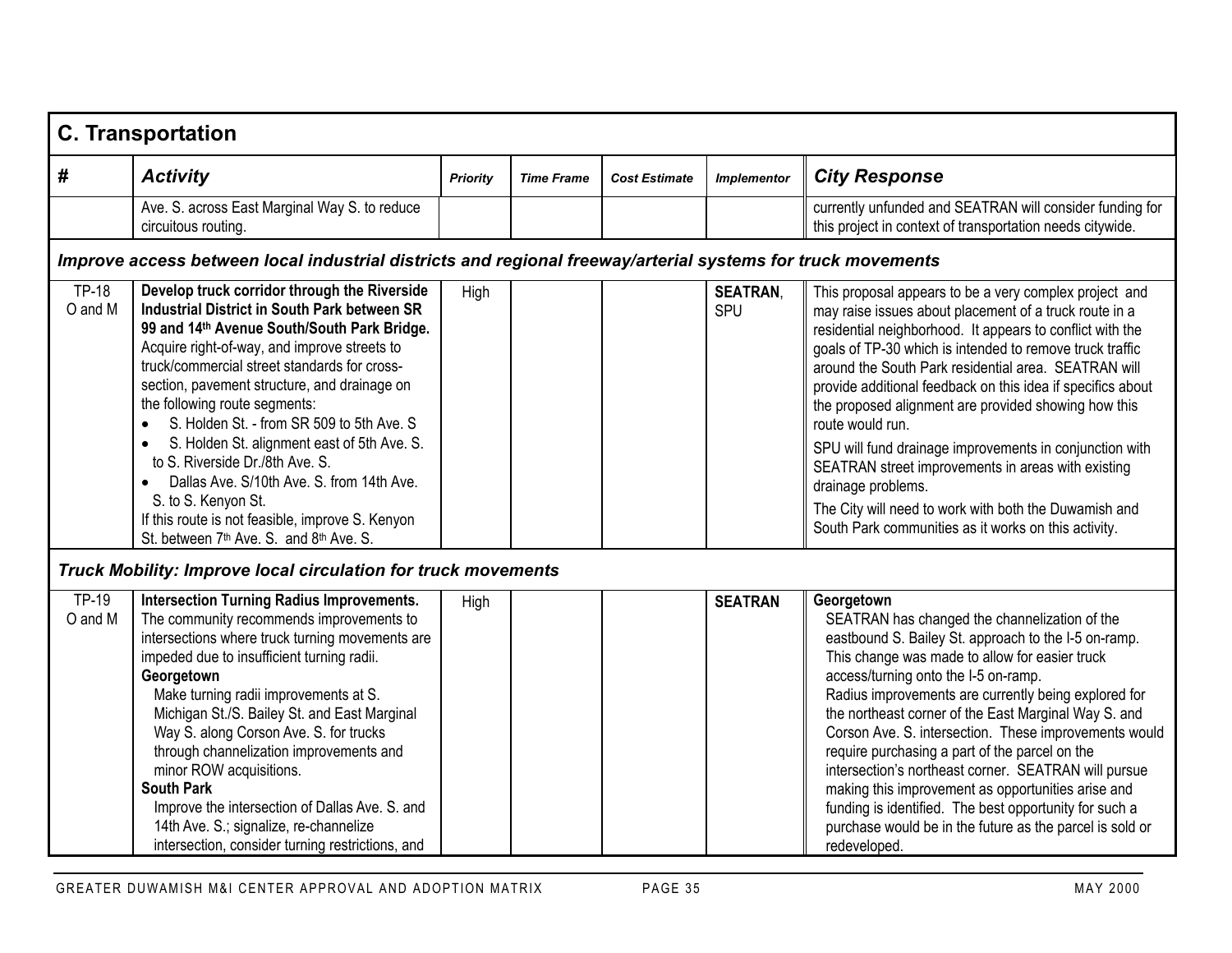|                         | <b>C. Transportation</b>                                                                                                                                                                                                                                                                                                                                                                                                                                                                                                                                                                                                                                                                                                                                          |          |                   |                      |                    |                                                                                                                                                                                                                                                                                                                                                                                                                                                                                                                                                                                                                                                                                                                                                                                                                                                                                                                                 |  |  |  |
|-------------------------|-------------------------------------------------------------------------------------------------------------------------------------------------------------------------------------------------------------------------------------------------------------------------------------------------------------------------------------------------------------------------------------------------------------------------------------------------------------------------------------------------------------------------------------------------------------------------------------------------------------------------------------------------------------------------------------------------------------------------------------------------------------------|----------|-------------------|----------------------|--------------------|---------------------------------------------------------------------------------------------------------------------------------------------------------------------------------------------------------------------------------------------------------------------------------------------------------------------------------------------------------------------------------------------------------------------------------------------------------------------------------------------------------------------------------------------------------------------------------------------------------------------------------------------------------------------------------------------------------------------------------------------------------------------------------------------------------------------------------------------------------------------------------------------------------------------------------|--|--|--|
| #                       | <b>Activity</b>                                                                                                                                                                                                                                                                                                                                                                                                                                                                                                                                                                                                                                                                                                                                                   | Priority | <b>Time Frame</b> | <b>Cost Estimate</b> | <b>Implementor</b> | <b>City Response</b>                                                                                                                                                                                                                                                                                                                                                                                                                                                                                                                                                                                                                                                                                                                                                                                                                                                                                                            |  |  |  |
|                         | improve turning radii at intersection, time<br>progressive movements in 14th Ave. S.<br>corridor with bridge openings, and signals to<br>the south.                                                                                                                                                                                                                                                                                                                                                                                                                                                                                                                                                                                                               |          |                   |                      |                    | The City will need to work with both the Duwamish and<br>Georgetown communities as it works on this activity.<br><b>South Park</b><br>The operation of 14 <sup>th</sup> Ave. S., between the bridge and S.<br>Cloverdale St. is high-volume and complex. To give<br>more feedback about this concept, it would need to be<br>developed in more detail. Any changes to the<br>intersection should be coordinated with potential plans to<br>improve the 14 <sup>th</sup> Ave. S. bridge (see activity TP-6).<br>The South Park industrial community should work with<br>businesses and property owners along 14th Ave. S. and<br>with South Park residents to develop a plan for this area.<br>A Neighborhood Matching Fund grant could be used to<br>plan for transportation improvements along this corridor.<br>The City will need to work with both the Duwamish and<br>South Park communities as it works on this activity. |  |  |  |
|                         | Local Circulation: Improve east-west and north-south mobility for vehicles, freight, and goods movement                                                                                                                                                                                                                                                                                                                                                                                                                                                                                                                                                                                                                                                           |          |                   |                      |                    |                                                                                                                                                                                                                                                                                                                                                                                                                                                                                                                                                                                                                                                                                                                                                                                                                                                                                                                                 |  |  |  |
| <b>TP-20</b><br>O and M | Upgrades to Airport Way. TSM measures to<br>increase efficiency and traffic volume capacity<br>on Airport Way S. Most importantly,<br>improvements are needed to access Airport Way<br>S. from 4th Ave. S.; significant enhancement to<br>left turning movements from 4th Ave. S. onto<br>Airport Way S. with signage is a key element to<br>success of future use of the Airport Way S.<br>corridor. Other TSM measures could include<br>parking configuration/management, shoulder<br>improvements, channelization improvements,<br>integrating traffic signals into railroad crossing<br>signals system, coordinating/ interconnecting<br>east-west traffic signals on major arterials such<br>as S. Holgate St., S. Lander St., and S. Royal<br>Brougham Way. | High     |                   |                      | <b>SEATRAN</b>     | From SEATRAN's experience, the street has capacity to<br>accommodate the levels of traffic currently using it and<br>could accommodate additional traffic.<br>The left turn movements/phasing at intersections such as<br>4th and Lander have been improved - enabling better east-<br>west access between 4th Ave. S. and Airport Way S. and<br>new left turn phases were installed at 4 <sup>th</sup> Ave. S. and S.<br>Holgate St. in 1998, allowing better access to Airport Way<br>S. from 4th Ave. S. SEATRAN currently does not have any<br>plans for radius or sign improvements along Airport Way S.<br>but can explore additional methods to direct traffic from 4th<br>Ave. S. to Airport Way S. (including signage).<br>The proposed east-west signal coordination is planned as<br>part of the Royal Brougham/SR-519 project (see activity<br>$TP-1$ ).<br>SEATRAN is seeking a grant that may help in identifying |  |  |  |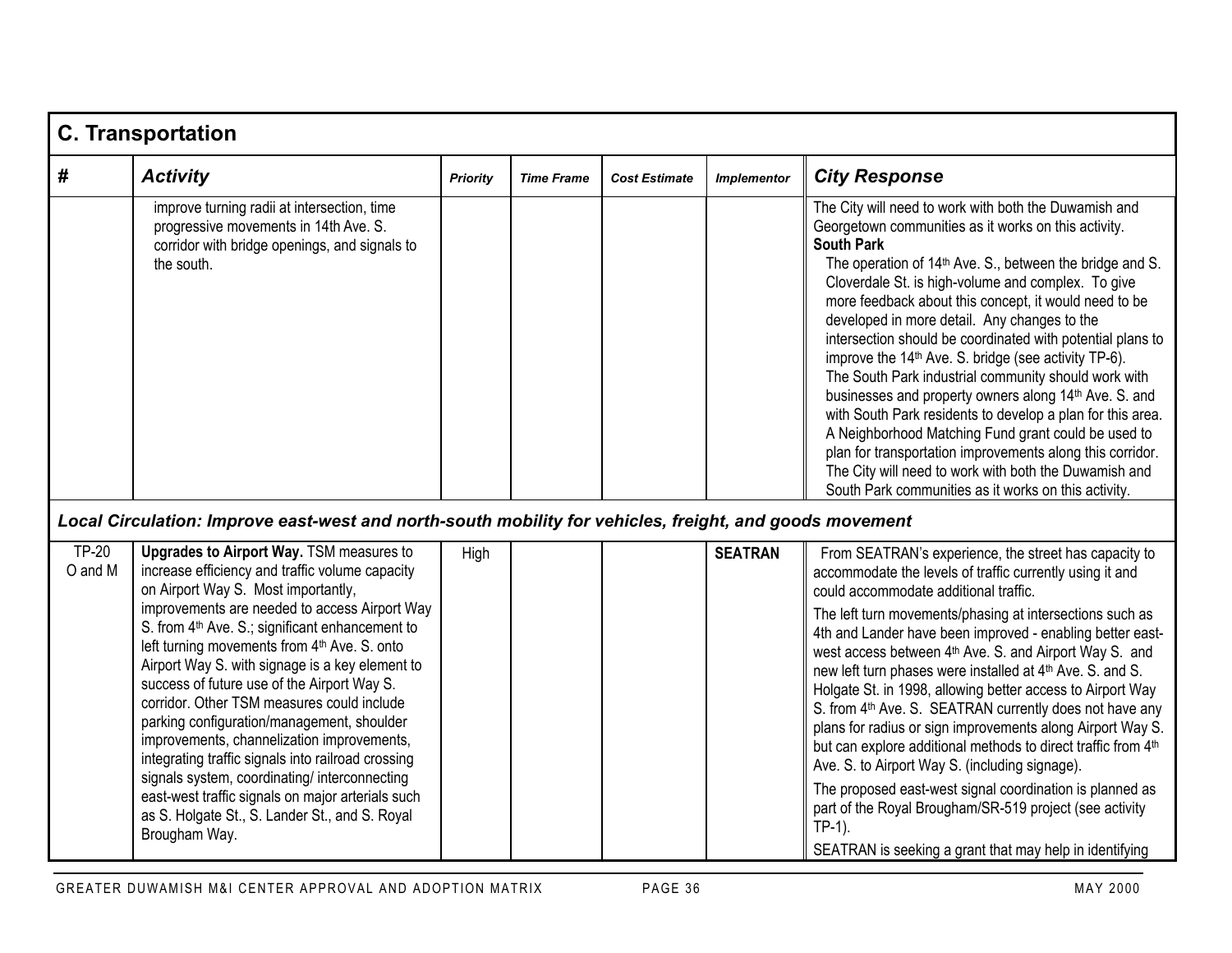| <b>C. Transportation</b> |                                                                                                                                                                                                                                                                                                                                                                                                                                                                                                                                                                               |                 |                   |                      |                                                 |                                                                                                                                                                                                                                                                                                                                                                                                                                                                                                                                                                                                                                                                 |  |  |
|--------------------------|-------------------------------------------------------------------------------------------------------------------------------------------------------------------------------------------------------------------------------------------------------------------------------------------------------------------------------------------------------------------------------------------------------------------------------------------------------------------------------------------------------------------------------------------------------------------------------|-----------------|-------------------|----------------------|-------------------------------------------------|-----------------------------------------------------------------------------------------------------------------------------------------------------------------------------------------------------------------------------------------------------------------------------------------------------------------------------------------------------------------------------------------------------------------------------------------------------------------------------------------------------------------------------------------------------------------------------------------------------------------------------------------------------------------|--|--|
| #                        | <b>Activity</b>                                                                                                                                                                                                                                                                                                                                                                                                                                                                                                                                                               | <b>Priority</b> | <b>Time Frame</b> | <b>Cost Estimate</b> | <b>Implementor</b>                              | <b>City Response</b>                                                                                                                                                                                                                                                                                                                                                                                                                                                                                                                                                                                                                                            |  |  |
|                          |                                                                                                                                                                                                                                                                                                                                                                                                                                                                                                                                                                               |                 |                   |                      |                                                 | ways to integrate street and signal operations with train<br>activity. See response to TP-23.                                                                                                                                                                                                                                                                                                                                                                                                                                                                                                                                                                   |  |  |
|                          |                                                                                                                                                                                                                                                                                                                                                                                                                                                                                                                                                                               |                 |                   |                      |                                                 | If there are specific locations and ideas community<br>members have identified for improvements to Airport Way<br>S. - for safety or for capacity-SEATRAN will review those<br>locations and ideas. SEATRAN responds best when it is<br>given specific locations, descriptions of specific problems<br>or opportunities for improvement seen, and is provided with<br>a contact person with a phone number.                                                                                                                                                                                                                                                     |  |  |
|                          | <b>Safety issues or high collision locations</b>                                                                                                                                                                                                                                                                                                                                                                                                                                                                                                                              |                 |                   |                      |                                                 |                                                                                                                                                                                                                                                                                                                                                                                                                                                                                                                                                                                                                                                                 |  |  |
| TP-21<br>O and M         | Review and evaluate vehicular and<br>pedestrian safety at critical intersections and<br>substandard streets within the M&I Center.<br>Conduct a detailed review along 4 <sup>th</sup> Ave. S. and<br>6th Ave. S. and evaluate access management,<br>parking management and organization,<br>channelization and other safety issues to<br>address safety, access to/from 4th Ave. S. and<br>parking.                                                                                                                                                                           | Medium          |                   |                      | <b>SEATRAN</b>                                  | If community members have immediate safety concerns<br>about specific locations, they should be forwarded directly<br>to SEATRAN for review and response.<br>SEATRAN is not presently funded to conduct the type of<br>comprehensive review that is described. The<br>Neighborhood Matching Fund is a good source of funds for<br>this type of study.                                                                                                                                                                                                                                                                                                           |  |  |
|                          | <b>Local Access to Regional Transportation Facilities</b>                                                                                                                                                                                                                                                                                                                                                                                                                                                                                                                     |                 |                   |                      |                                                 |                                                                                                                                                                                                                                                                                                                                                                                                                                                                                                                                                                                                                                                                 |  |  |
| <b>TP-22</b><br>O and M  | Local Access to Regional Facilities. At critical<br>locations throughout the M&I Center, implement<br>operational, minor capital, and safety measures<br>to improve local accessibility to regional<br>transportation facilities.<br>a. In North Duwamish sub-area, convert<br>existing protected left turn signals on major<br>east-west arterials to protected plus permitted<br>signals with flashing yellow to maintain<br>mobility and access via Holgate and other<br>major arterials onto 1st Ave. S., 4th Ave. S.<br>8th Avenue S/S. Cloverdale Street<br>$h_{\cdot}$ | Medium          |                   |                      | <b>SEATRAN,</b><br>WSDOT,<br><b>King County</b> | The east-west approach to the 4 <sup>th</sup> Ave. S. and S.<br>a.<br>Holgate St. intersection has both protected (left turn<br>signal) and permitted (flashing yellow light) phases in<br>place. At 4 <sup>th</sup> Ave. S. and S. Lander St., the permitted<br>phase on the east-west approach to the intersection was<br>removed for pedestrian safety reasons. SEATRAN will<br>review this intersection in 2000. Last year, the<br>intersection of 4 <sup>th</sup> and Holgate had left turn phases<br>installed on the north-south bound phases at community<br>request.<br>SEATRAN will look at this signal in 2000 and report to<br>b.<br>the community. |  |  |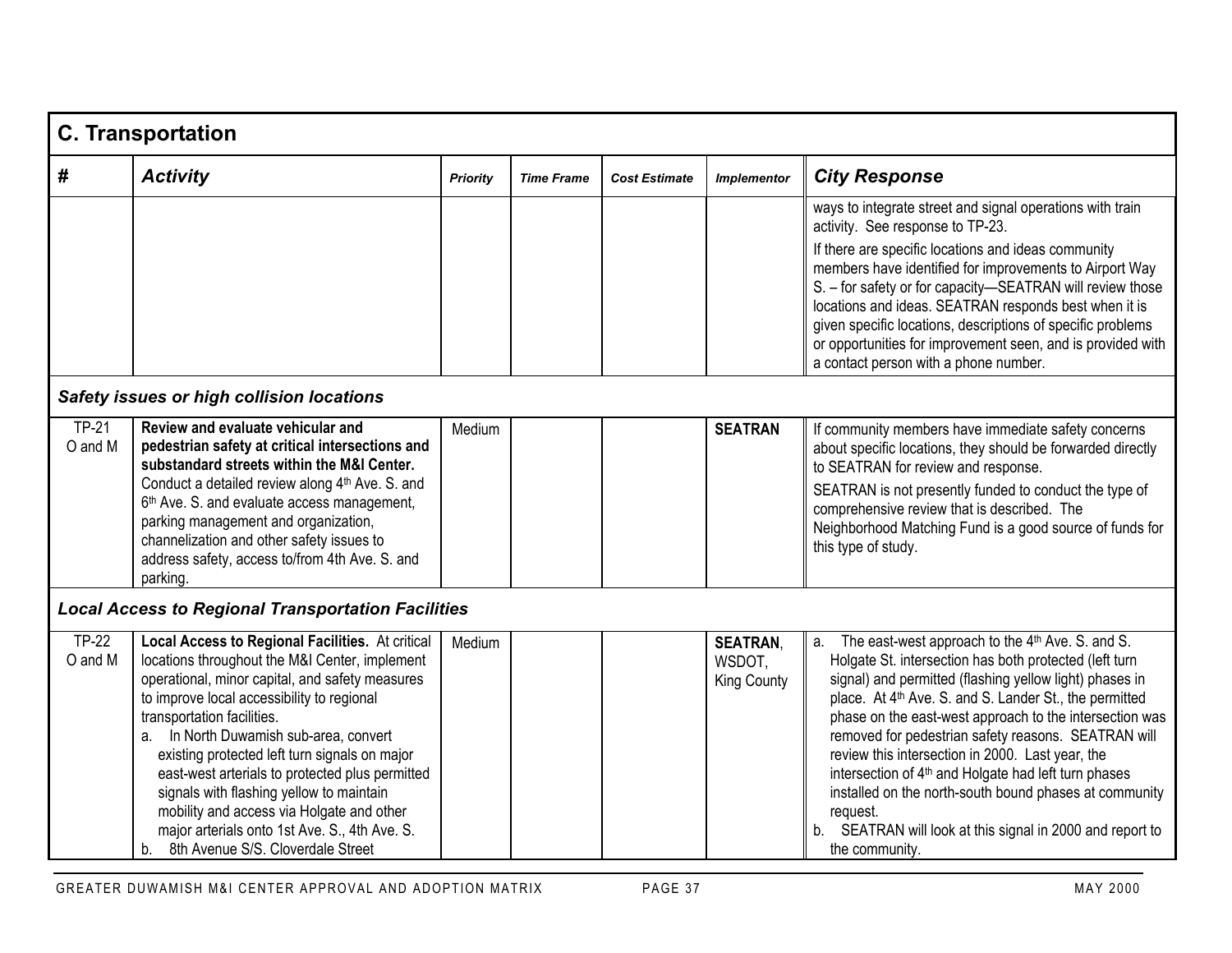| <b>C. Transportation</b> |                                                                                                                                                                                                                                                                                                                                                                                                                                                                                                                                                                                                                                                                                                                                                                                                                                                                                                                                                                                |                 |                   |                      |                    |                                                                                                                                                                                                                                                                                                                                                                                                                                                                                                                                                                                                                                                                                                                                                                                              |  |  |
|--------------------------|--------------------------------------------------------------------------------------------------------------------------------------------------------------------------------------------------------------------------------------------------------------------------------------------------------------------------------------------------------------------------------------------------------------------------------------------------------------------------------------------------------------------------------------------------------------------------------------------------------------------------------------------------------------------------------------------------------------------------------------------------------------------------------------------------------------------------------------------------------------------------------------------------------------------------------------------------------------------------------|-----------------|-------------------|----------------------|--------------------|----------------------------------------------------------------------------------------------------------------------------------------------------------------------------------------------------------------------------------------------------------------------------------------------------------------------------------------------------------------------------------------------------------------------------------------------------------------------------------------------------------------------------------------------------------------------------------------------------------------------------------------------------------------------------------------------------------------------------------------------------------------------------------------------|--|--|
| #                        | <b>Activity</b>                                                                                                                                                                                                                                                                                                                                                                                                                                                                                                                                                                                                                                                                                                                                                                                                                                                                                                                                                                | <b>Priority</b> | <b>Time Frame</b> | <b>Cost Estimate</b> | <b>Implementor</b> | <b>City Response</b>                                                                                                                                                                                                                                                                                                                                                                                                                                                                                                                                                                                                                                                                                                                                                                         |  |  |
|                          | intersection. Convert to fully actuated signal<br>or semi-actuated during off-peak travel<br>periods.<br>S. Cloverdale Street and SR 99 northbound<br>C.<br>on-ramp. Improve signage, lighting, turning<br>radius, and acceleration length at this regional<br>freeway access ramp.<br>Intersection improvements to enhance<br>d.<br>capacity and operation of 16th Avenue S. and<br>East Marginal Way S. Through intersection<br>approach widening, signal improvements or<br>other treatments, enhance intersection<br>capacity and improve truck turning radii.<br>Address improvements in conjunction with<br>South Park Bridge (14th/16th Ave. S)<br>preservation.<br>S. 96th Street from SR 509 to SR 99. Widen<br>e.<br>this street segment to truck/commercial street<br>standards for cross-section, pavement<br>structure, and drainage, accommodate for<br>large turning movements to enhance truck<br>route mobility in northern industrial area of<br>South Park. |                 |                   |                      |                    | This ramp is a State facility. SEATRAN will relay the<br>community's interest in these improvements to WSDOT.<br>d. SEATRAN supports this idea. Changes to the 16th<br>Ave. S. and East Marginal Way S. intersection should be<br>coordinated with changes to the bridge (see activity TP-<br>6). This intersection is already fairly wide. If community<br>members have specific changes they would like to<br>suggest to the intersection's radius and signal designs,<br>SEATRAN will review those.<br>S. 96th St. is just outside of Seattle, in King County.<br>е.<br>SEATRAN will relay the community's interest in<br>upgrading the street's standards to King County,<br>although SEATRAN understands that the County has<br>just completed a major project to upgrade this roadway. |  |  |
|                          | Install Intelligent Transportation Systems and Real-Time Traveler Information for Major Through Corridors in Greater Duwamish                                                                                                                                                                                                                                                                                                                                                                                                                                                                                                                                                                                                                                                                                                                                                                                                                                                  |                 |                   |                      |                    |                                                                                                                                                                                                                                                                                                                                                                                                                                                                                                                                                                                                                                                                                                                                                                                              |  |  |

| <b>TP-23</b><br>O and M | Automated travel signs and VMS technology<br>at key points in arterial and freeway system.<br>Install and link with the WSDOT VMS current<br>systems to provide traveler information on<br>alternative routes and possible delays to traffic<br>between the Alaskan Way viaduct and I-5<br>alternative freeway corridors.<br>Interconnection of area traffic signals. | Medium | <b>SEATRAN,</b><br><b>WSDOT</b> | SEATRAN recently interconnected many of the traffic<br>signals in the M&I Center through its 1 <sup>st</sup> Ave. S. signal<br>connection project including: 1 <sup>st</sup> Ave. S. and 4 <sup>th</sup> Ave. S.<br>from East Marginal Way S. to S. Spokane St.; S. Michigan<br>St. from 6th Ave. S. to East Marginal Way S.; East Marginal<br>Way S., from the 1 <sup>st</sup> Ave. S. Bridge to Alaskan Way.<br>In addition, SEATRAN is working on installing variable<br>message signing (VMS) in conjunction with traffic |
|-------------------------|-----------------------------------------------------------------------------------------------------------------------------------------------------------------------------------------------------------------------------------------------------------------------------------------------------------------------------------------------------------------------|--------|---------------------------------|-------------------------------------------------------------------------------------------------------------------------------------------------------------------------------------------------------------------------------------------------------------------------------------------------------------------------------------------------------------------------------------------------------------------------------------------------------------------------------------------------------------------------------|
|                         | Upgrading of traffic signal systems and                                                                                                                                                                                                                                                                                                                               |        |                                 | operations around the new baseball stadium.                                                                                                                                                                                                                                                                                                                                                                                                                                                                                   |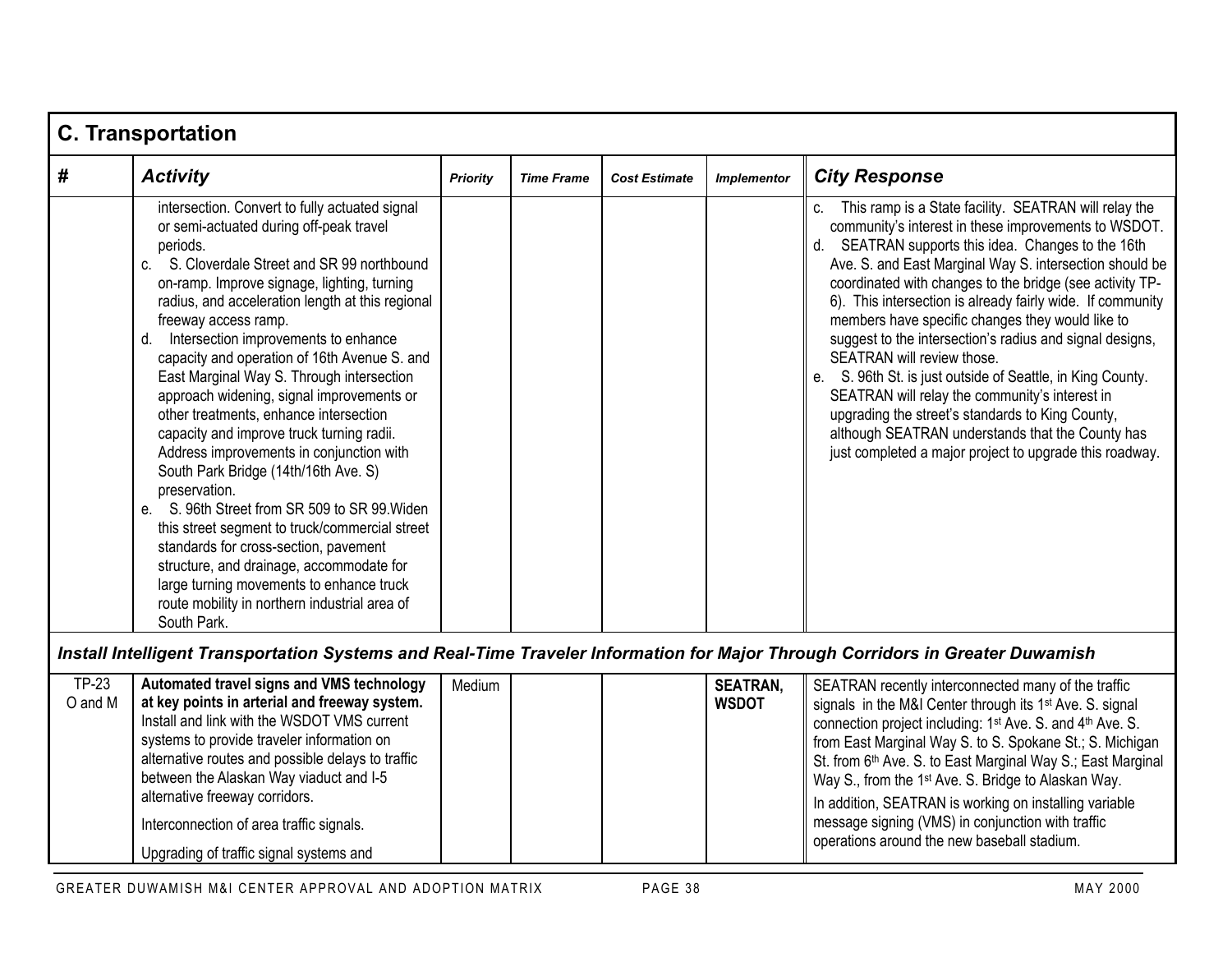| <b>C. Transportation</b> |                                                                                                                                                                                                                                                                                      |                 |                   |                      |                              |                                                                                                                                                                                                                                                                                                                                                                |  |  |
|--------------------------|--------------------------------------------------------------------------------------------------------------------------------------------------------------------------------------------------------------------------------------------------------------------------------------|-----------------|-------------------|----------------------|------------------------------|----------------------------------------------------------------------------------------------------------------------------------------------------------------------------------------------------------------------------------------------------------------------------------------------------------------------------------------------------------------|--|--|
| #                        | <b>Activity</b>                                                                                                                                                                                                                                                                      | <b>Priority</b> | <b>Time Frame</b> | <b>Cost Estimate</b> | <b>Implementor</b>           | <b>City Response</b>                                                                                                                                                                                                                                                                                                                                           |  |  |
|                          | controllers.                                                                                                                                                                                                                                                                         |                 |                   |                      |                              | SEATRAN understands that WSDOT plans to install                                                                                                                                                                                                                                                                                                                |  |  |
|                          | Potential establishment of advanced warning<br>and information control systems from railroad<br>control centers for notification of long freight train<br>movements, predicted arrival and duration of<br>grade crossing closures.                                                   |                 |                   |                      |                              | closed-circuit TV (CCTV) on the 1 <sup>st</sup> Ave. S. Bridge.<br>SEATRAN is exploring other opportunities to implement<br>this activity, for example, SEATRAN has recently received<br>an Intelligent Systems grant from the Federal Government.<br>The grant's purpose is to enhance signal system<br>coordination in the industrial area, including signal |  |  |
|                          | Automated traffic signal systems that respond to<br>traffic pattern fluctuations and closures of at-<br>grade rail crossings, bridge raisings, and other<br>occurrences.                                                                                                             |                 |                   |                      |                              | coordination at rail and street crossings. Elements<br>included in this grant project will include:<br>• furthering interconnection of signals and signal<br>equipment upgrade in the industrial area;                                                                                                                                                         |  |  |
|                          | Improved system surveillance including CCTV,<br>video detection and other detection sensors for<br>traffic management purposes.                                                                                                                                                      |                 |                   |                      |                              | • exploring additional VMS and CCTV opportunities for the<br>area;<br>• development and implementation of traffic control                                                                                                                                                                                                                                      |  |  |
|                          | Development of mechanisms to disseminate<br>real-time traffic condition information.                                                                                                                                                                                                 |                 |                   |                      |                              | strategies to reduce delays caused by trains moving at-<br>grade through the industrial corridor; and<br>developing ways to share traffic information, including ways                                                                                                                                                                                          |  |  |
|                          | Joint industry/City program to educate area<br>businesses, shippers, dispatchers, and drivers<br>on how to use advanced traveler information to<br>reduce overall traffic congestion.                                                                                                |                 |                   |                      |                              | to provide advanced notice of train movements in the<br>corridor. The grant project is expected to begin in April,<br>2000.                                                                                                                                                                                                                                    |  |  |
|                          | Participation in the Washington State led effort to<br>implement a commercial vehicle information<br>system and network (CVISN) to improve the<br>efficiency and effectiveness of commercial<br>vehicle regulation and enforcement for both<br>government and the trucking industry. |                 |                   |                      |                              |                                                                                                                                                                                                                                                                                                                                                                |  |  |
|                          | Parking Management Plan in Vicinity of Stadiums and other Event Centers                                                                                                                                                                                                              |                 |                   |                      |                              |                                                                                                                                                                                                                                                                                                                                                                |  |  |
| <b>TP-24</b><br>O and M  | <b>On-Street Parking Management.</b><br>Implement on-street parking management<br>а.                                                                                                                                                                                                 | Medium          |                   |                      | <b>SEATRAN.</b><br>SPO, PFD, | SEATRAN, working in conjunction with the Mariners,<br>а.<br>Metro, SPD, FGI, and area businesses has put together                                                                                                                                                                                                                                              |  |  |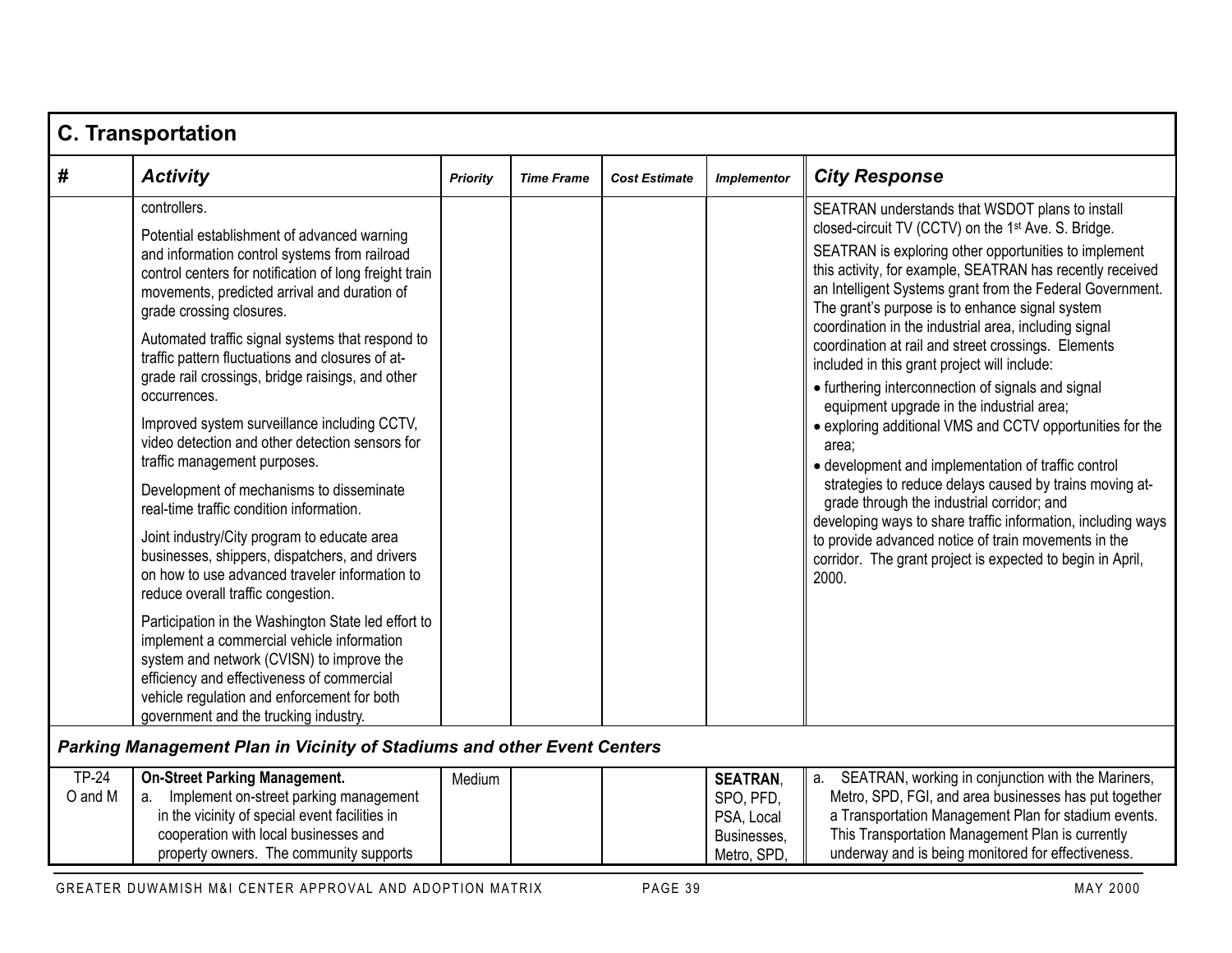|                         | <b>C. Transportation</b>                                                                                                                                                                                                                                                                                                                                                                                                |                 |                   |                      |                                |                                                                                                                                                                                                                                                                                                                                                                                                                                                                                                                                                                                                                                                                                                                                                                                                                                                                                                                                                                                                                                                                                                                                                                                                                                               |  |  |  |
|-------------------------|-------------------------------------------------------------------------------------------------------------------------------------------------------------------------------------------------------------------------------------------------------------------------------------------------------------------------------------------------------------------------------------------------------------------------|-----------------|-------------------|----------------------|--------------------------------|-----------------------------------------------------------------------------------------------------------------------------------------------------------------------------------------------------------------------------------------------------------------------------------------------------------------------------------------------------------------------------------------------------------------------------------------------------------------------------------------------------------------------------------------------------------------------------------------------------------------------------------------------------------------------------------------------------------------------------------------------------------------------------------------------------------------------------------------------------------------------------------------------------------------------------------------------------------------------------------------------------------------------------------------------------------------------------------------------------------------------------------------------------------------------------------------------------------------------------------------------|--|--|--|
| #                       | <b>Activity</b>                                                                                                                                                                                                                                                                                                                                                                                                         | <b>Priority</b> | <b>Time Frame</b> | <b>Cost Estimate</b> | <b>Implementor</b>             | <b>City Response</b>                                                                                                                                                                                                                                                                                                                                                                                                                                                                                                                                                                                                                                                                                                                                                                                                                                                                                                                                                                                                                                                                                                                                                                                                                          |  |  |  |
|                         | initiating a new parking management plan for<br>on-street parking in coordination with the<br>Stadium plans and new exhibition center.<br>b. An inadequate parking supply, illegal and<br>unsafe parking within public ROW creates<br>conflicts on-street and off-street in the vicinity<br>of the Seattle Design/Gift Center. Address<br>the interaction between moving vehicles,<br>parked vehicles, and pedestrians. |                 |                   |                      | FGI,<br><b>Mariners</b>        | If community members have immediate safety<br>concerns about specific locations, these can be<br>forwarded directly to SEATRAN for review and<br>response.<br>Parking restrictions are installed on a block-by-block<br>basis. If a coalition of property owners in the Seattle<br>Design Center area comes together to discuss changes<br>to parking, SEATRAN will work with the abutting<br>property owners to determine the most appropriate<br>restrictions.<br>Increasing parking enforcement on an ongoing basis in<br>the Seattle Design Center area can only be<br>accomplished in two ways: 1) by reducing parking<br>enforcement efforts in other areas; or 2) by increasing<br>the numbers of Parking Enforcement Officers authorized<br>in the budget. There are currently no plans to increase<br>the number of Parking Enforcement Officers. Issues<br>related to parking enforcement have been raised in a<br>number of neighborhood plans and have been placed on<br>the neighborhood planning policy docket for review of<br>citywide issues. SPD, with the assistance of CBO and<br>SEATRAN, will review issues related to parking<br>enforcement and provide a report with recommendations<br>to the Council by June 2000. |  |  |  |
| <b>General Transit</b>  |                                                                                                                                                                                                                                                                                                                                                                                                                         |                 |                   |                      |                                |                                                                                                                                                                                                                                                                                                                                                                                                                                                                                                                                                                                                                                                                                                                                                                                                                                                                                                                                                                                                                                                                                                                                                                                                                                               |  |  |  |
| <b>TP-25</b><br>O and M | <b>Local Transit Service in M&amp;I Center.</b><br>Local transit service/operational improvements<br>include:<br>• Develop local circulation route to serve the north<br>Duwamish area connecting the SODO Area,<br>stadiums and Pioneer Square to regional<br>transportation systems.<br>• Develop a fixed route or flexible circulator shuttle                                                                        | Medium          |                   |                      | Metro,<br>SEATRAN.<br>SPO, DON | The Executive will forward these and related transit<br>requests to King County Metro on the community's behalf.<br>SPO, SEATRAN and DON will review the transit service<br>requests and transit stop improvements identified in the<br>neighborhood plans and integrate those requested<br>improvements into the work being done under Strategy T4<br>"Establish and Implement Transit Service Priorities" in the<br>City's Transportation Strategic Plan (TSP). The Executive<br>will report to the City Council Transportation Committee on                                                                                                                                                                                                                                                                                                                                                                                                                                                                                                                                                                                                                                                                                                |  |  |  |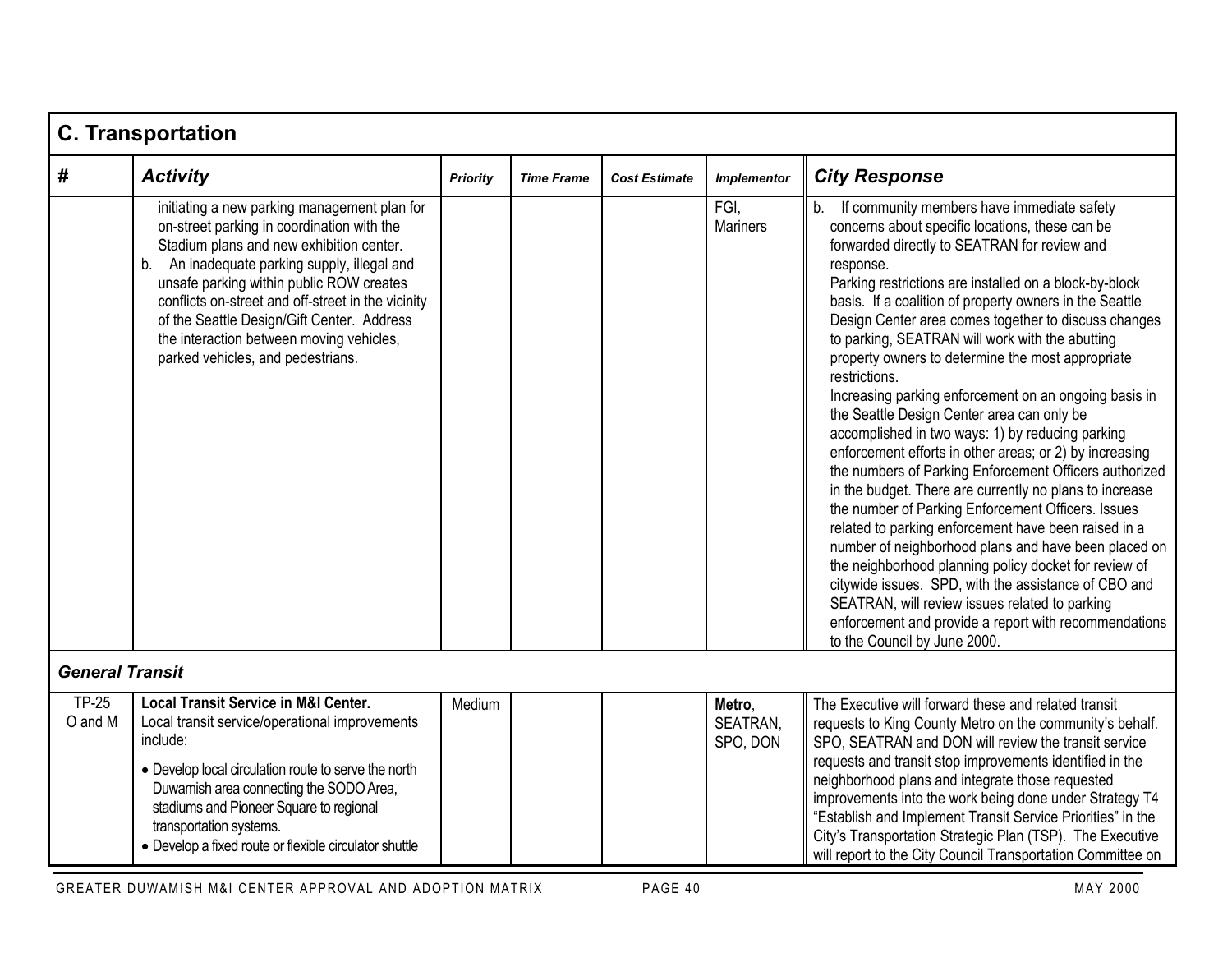|                         | <b>C. Transportation</b>                                                                                                                                                                                                                                                                                                                                                                                                                                                                                                                                                                                     |                 |                   |                      |                                                |                                                                                                                                                                                                                                                                                                                                                                                                                                                                                                                                                                                                                                                                                                                                                                                                              |
|-------------------------|--------------------------------------------------------------------------------------------------------------------------------------------------------------------------------------------------------------------------------------------------------------------------------------------------------------------------------------------------------------------------------------------------------------------------------------------------------------------------------------------------------------------------------------------------------------------------------------------------------------|-----------------|-------------------|----------------------|------------------------------------------------|--------------------------------------------------------------------------------------------------------------------------------------------------------------------------------------------------------------------------------------------------------------------------------------------------------------------------------------------------------------------------------------------------------------------------------------------------------------------------------------------------------------------------------------------------------------------------------------------------------------------------------------------------------------------------------------------------------------------------------------------------------------------------------------------------------------|
| #                       | <b>Activity</b>                                                                                                                                                                                                                                                                                                                                                                                                                                                                                                                                                                                              | <b>Priority</b> | <b>Time Frame</b> | <b>Cost Estimate</b> | <b>Implementor</b>                             | <b>City Response</b>                                                                                                                                                                                                                                                                                                                                                                                                                                                                                                                                                                                                                                                                                                                                                                                         |
|                         | between M&I Center and the Beacon Hill<br>neighborhood.<br>• Implement an employee shuttle from the future<br>Boeing Access Intermodal terminal to the<br>South Park industrial area.<br>• Implement use of smaller 25-foot shuttle buses<br>to serve transit needs in South Park.<br>• As part of 14th Ave. S. corridor urban<br>accessibility treatments, provide a sheltered<br>passenger transfer/waiting area for transit<br>patrons, off-street parking, and bus pullouts.                                                                                                                             |                 |                   |                      |                                                | its progress on Strategy T4 as part of its ongoing reporting<br>requirements on the TSP and to the Neighborhoods,<br>Sustainability and Civic Engagement Committee.                                                                                                                                                                                                                                                                                                                                                                                                                                                                                                                                                                                                                                          |
|                         | Enhance rail infrastructure to maintain efficient operation                                                                                                                                                                                                                                                                                                                                                                                                                                                                                                                                                  |                 |                   |                      |                                                |                                                                                                                                                                                                                                                                                                                                                                                                                                                                                                                                                                                                                                                                                                                                                                                                              |
| <b>TP-26</b><br>O and M | Minimize conflicts between rail/roadway at S.<br>Lucile Street and Airport Way. Explore the<br>feasibility of signals on Airport Way S. and 4th<br>Ave. S. that alert vehicles that a train is blocking<br>the S. Lucile St. crossing.                                                                                                                                                                                                                                                                                                                                                                       | Low             |                   |                      | <b>SEATRAN,</b><br><b>Railroads</b>            | SEATRAN has begun discussions with the railroad to find a<br>solution to the problems at this intersection.                                                                                                                                                                                                                                                                                                                                                                                                                                                                                                                                                                                                                                                                                                  |
|                         | Support the Designation of District Identities and Route Signage to Focal Business and Industrial Areas                                                                                                                                                                                                                                                                                                                                                                                                                                                                                                      |                 |                   |                      |                                                |                                                                                                                                                                                                                                                                                                                                                                                                                                                                                                                                                                                                                                                                                                                                                                                                              |
| <b>TP-27</b><br>O and M | Signage and Identification Program. Support<br>the development of district/industrial/business<br>activity centers within the M&I area through<br>signage and/or urban design treatments for<br>identification, circulatory routes, or parking<br>areas. Implement signage on I-5, SR 99, SR<br>509, Alaskan Way Viaduct, Spokane Street<br>Bridge, and other regional freeway systems for<br>exit directions. Implement signage on local<br>arterials from freeway ramps and install<br>directional signage in combination with the<br>'district' identifiers.<br>SODO Business Center: Provide directional | Low             |                   |                      | SEATRAN,<br>Community,<br>DON,<br><b>WSDOT</b> | Communities are welcome to place "gateway"<br>neighborhood marker signs. Many communities have been<br>able to successfully arrange for the installation of these<br>signs through the NMF program. This work is reviewed by<br>SEATRAN and coordinated with SEATRAN's sign shop<br>and crews. Each sign costs approximately \$350, including<br>custom design, fabrication and installation.<br>Gateway signs are often placed at locations along a<br>neighborhood's edge/boundary. SEATRAN is often also<br>asked for the placement of directional signs to<br>neighborhoods along city streets. As a matter of practice<br>and policy, SEATRAN does not support the placement of<br>these kinds of signs except to direct traffic toward key<br>public facilities-e.g., hospitals that provide emergency |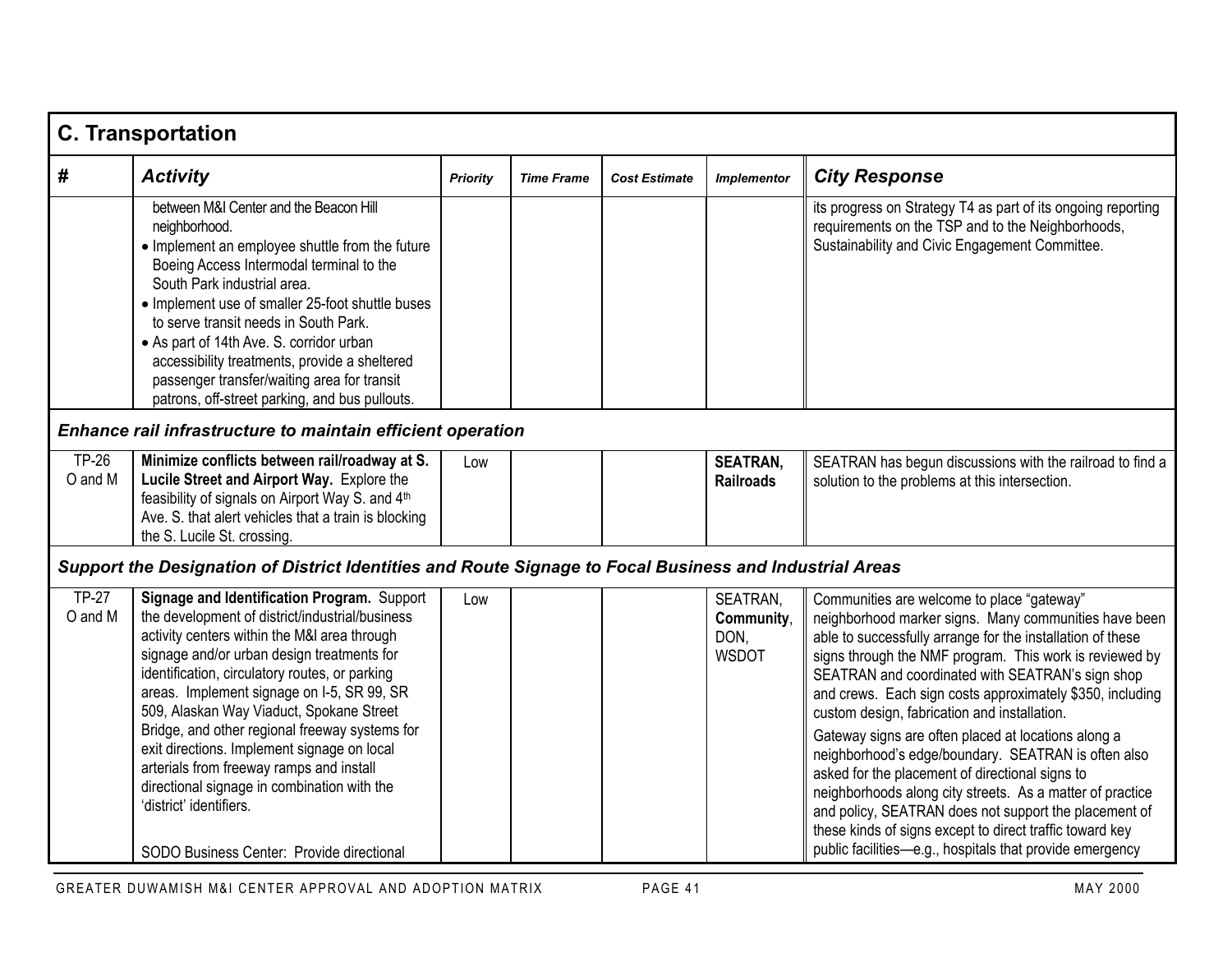|                         | <b>C. Transportation</b>                                                                                                                                                                                                                                                                                                                                                                                                                                                                                                                                                       |          |                   |                      |                    |                                                                                                                                                                                                                                                                                                                                                                                                                                                                                                                               |  |  |  |  |
|-------------------------|--------------------------------------------------------------------------------------------------------------------------------------------------------------------------------------------------------------------------------------------------------------------------------------------------------------------------------------------------------------------------------------------------------------------------------------------------------------------------------------------------------------------------------------------------------------------------------|----------|-------------------|----------------------|--------------------|-------------------------------------------------------------------------------------------------------------------------------------------------------------------------------------------------------------------------------------------------------------------------------------------------------------------------------------------------------------------------------------------------------------------------------------------------------------------------------------------------------------------------------|--|--|--|--|
| #                       | <b>Activity</b>                                                                                                                                                                                                                                                                                                                                                                                                                                                                                                                                                                | Priority | <b>Time Frame</b> | <b>Cost Estimate</b> | <b>Implementor</b> | <b>City Response</b>                                                                                                                                                                                                                                                                                                                                                                                                                                                                                                          |  |  |  |  |
|                         | signs to this facility.<br>Design District in Georgetown:<br>Review and implement improvements consisting<br>of sidewalk enhancements, marked crossing<br>locations, signage, and other visibility<br>enhancement for pedestrian circulation.<br>Implement signage on I-5 for exit directions and<br>on local arterials from the freeway ramps. Install                                                                                                                                                                                                                        |          |                   |                      |                    | services and major schools/universities.<br>The City has forwarded the community's recommendations<br>related to signs on State Highways and the Interstate to<br>WSDOT.                                                                                                                                                                                                                                                                                                                                                      |  |  |  |  |
|                         | directional signage in combination with the<br>district identifiers.<br>South Park Industrial Districts:<br>Create an identity for local business and outside<br>patrons to industrial businesses within South<br>Park through directional signage and boundary<br>identification of business/industrial districts.<br>District areas include Riverside, Marine,<br>Boulevard, Cloverdale, and Hillside.                                                                                                                                                                       |          |                   |                      |                    |                                                                                                                                                                                                                                                                                                                                                                                                                                                                                                                               |  |  |  |  |
| <b>TP-28</b><br>O and M | <b>Improve non-motorized facilities</b><br>Bicycle Improvements. Identify improvements<br>to bike facilities throughout the M&I Center that<br>separate truck and vehicular traffic from bike<br>travel. Replace the existing separated bike trail<br>along East Marginal Way through construction of<br>a new facility on the east side of this roadway.<br>Complete West Marginal Way trail to West<br>Seattle.<br>Completion of the Mountains to Sound trail<br>should be implemented in the S. Royal<br>Brougham Way corridor only in conjunction with<br>SR 519 Phase II. | Low      |                   |                      | <b>SEATRAN</b>     | SEATRAN supports the concept of separating the bike trail<br>along East Marginal Way through construction of a new<br>facility on the east side of the roadway. This concept is not<br>presently funded.<br>Present plans are to have the Mountains to Sound bike<br>connection completed as part of Phase II of the SR-519<br>project. See activity TP-1.<br>If community members have immediate concerns about<br>bike safety at specific locations, these can be forwarded<br>directly to SEATRAN for review and response. |  |  |  |  |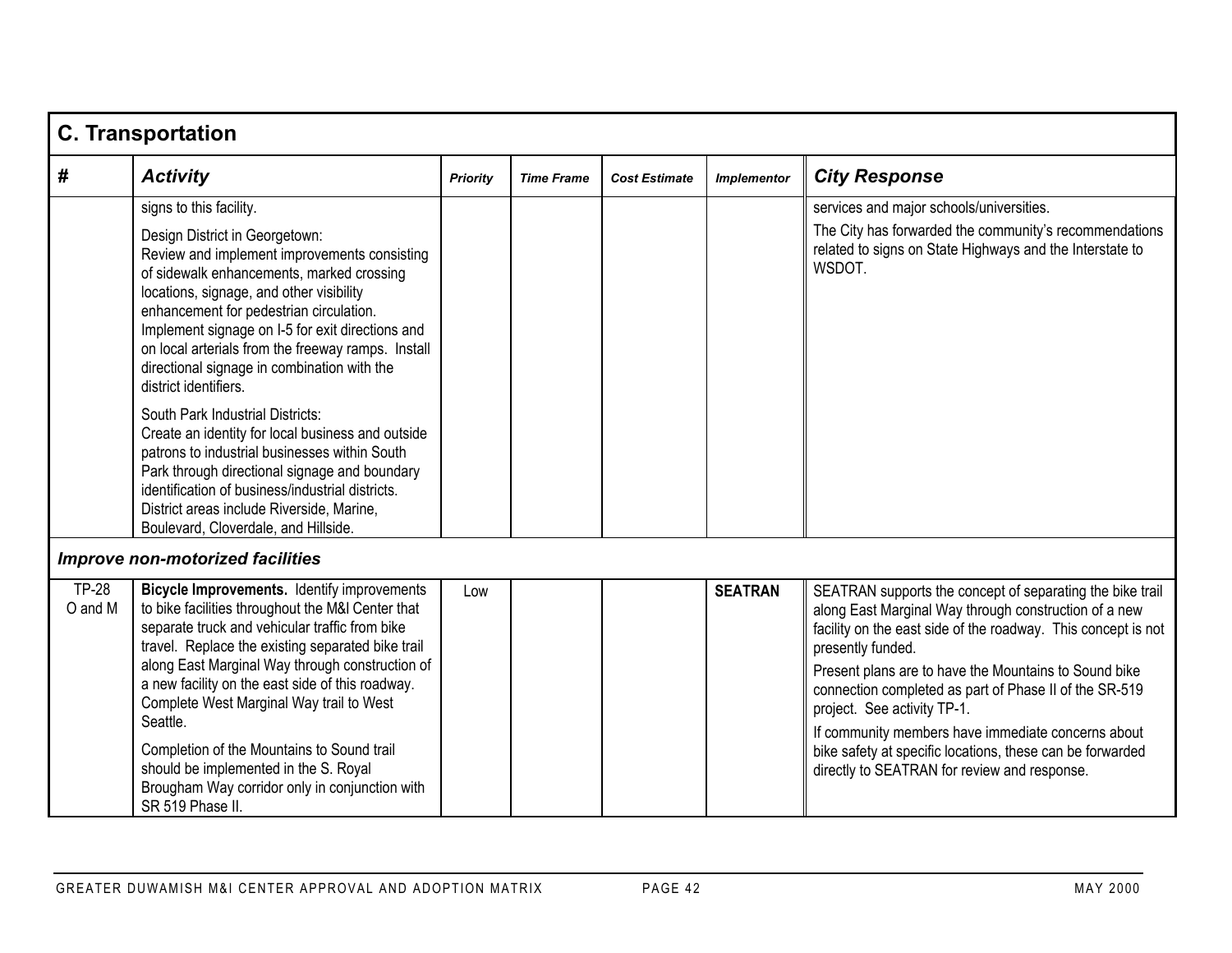|                         | <b>C. Transportation</b>                                                                                                                                                                                                                                                                                                                                                                                                                                                                                                                                                                                                                                                                                              |          |                   |                      |                                                                            |                                                                                                                                                                                                                                                                                                                                                                                                                                                                                                                                                                                                                                                                                                                                                                                                                                                                                                                                                                                                                                                                                                                                                                                                                            |  |  |  |  |  |
|-------------------------|-----------------------------------------------------------------------------------------------------------------------------------------------------------------------------------------------------------------------------------------------------------------------------------------------------------------------------------------------------------------------------------------------------------------------------------------------------------------------------------------------------------------------------------------------------------------------------------------------------------------------------------------------------------------------------------------------------------------------|----------|-------------------|----------------------|----------------------------------------------------------------------------|----------------------------------------------------------------------------------------------------------------------------------------------------------------------------------------------------------------------------------------------------------------------------------------------------------------------------------------------------------------------------------------------------------------------------------------------------------------------------------------------------------------------------------------------------------------------------------------------------------------------------------------------------------------------------------------------------------------------------------------------------------------------------------------------------------------------------------------------------------------------------------------------------------------------------------------------------------------------------------------------------------------------------------------------------------------------------------------------------------------------------------------------------------------------------------------------------------------------------|--|--|--|--|--|
| #                       | <b>Activity</b>                                                                                                                                                                                                                                                                                                                                                                                                                                                                                                                                                                                                                                                                                                       | Priority | <b>Time Frame</b> | <b>Cost Estimate</b> | <b>Implementor</b>                                                         | <b>City Response</b>                                                                                                                                                                                                                                                                                                                                                                                                                                                                                                                                                                                                                                                                                                                                                                                                                                                                                                                                                                                                                                                                                                                                                                                                       |  |  |  |  |  |
|                         | Pedestrian Access and Circulation in Vicinity of Special Event Facilities                                                                                                                                                                                                                                                                                                                                                                                                                                                                                                                                                                                                                                             |          |                   |                      |                                                                            |                                                                                                                                                                                                                                                                                                                                                                                                                                                                                                                                                                                                                                                                                                                                                                                                                                                                                                                                                                                                                                                                                                                                                                                                                            |  |  |  |  |  |
| <b>TP-29</b><br>O and M | <b>Pedestrian Crossing Treatments. Implement</b><br>and prioritize pedestrian crossing treatments in<br>the M&I Center to reduce or eliminate conflicts<br>with vehicular traffic and goods mobility.<br>Construct pedestrian improvements along<br>$\bullet$<br>Occidental Ave. S., designate as pedestrian<br>corridor for ballpark and stadium pedestrian<br>traffic.<br>Other crossing treatments include:<br>. New signal at S. Fidalgo St./4th Ave. S.<br>• Improved signage/pavement markings of<br>existing crossing facilities.<br>· Pedestrian overpass over railroad tracks<br>between Kingdome and 4th Ave. S.<br>· Pedestrian overpass over railroad tracks<br>between Mariners Ballpark and 4th Ave. S. | Low      |                   |                      | <b>SEATRAN.</b><br>King County,<br>WSDOT,<br>PFD,<br>Mariners,<br>PSA, FGI | SEATRAN in coordination with other agencies has<br>implemented some of these activities. Others may be<br>implemented as funding is identified.<br>Pedestrian improvements were completed in 1999<br>$\bullet$<br>along Occidental Ave. S. as part of the ballpark<br>pedestrian circulation plan.<br>SEATRAN has partial funding for installation of a<br>signal at the intersection of 4 <sup>th</sup> Ave. S. and S. Fidalgo St.<br>The Georgetown Crime Prevention and Community<br>Council has allocated \$40,000 of its Early Implementation<br>Funds toward paving at this intersection to help complete<br>the project.<br>If community members have immediate concerns<br>about pedestrian safety for specific locations they should<br>be forwarded directly to SEATRAN for review and<br>response.<br>The pedestrian overpass over the railroad tracks<br>between the north lot of the Kingdome and 4th Ave. S.<br>(the "Weller Street Pedestrian Bridge") was completed in<br>1999.<br>A pedestrian overpass over the railroad tracks, next to<br>the new ballpark is currently being designed by King<br>County. It is to be constructed as part of phases I and II<br>of the SR-519 project (activity TP-1). |  |  |  |  |  |
|                         | <b>Residential Buffering</b>                                                                                                                                                                                                                                                                                                                                                                                                                                                                                                                                                                                                                                                                                          |          |                   |                      |                                                                            |                                                                                                                                                                                                                                                                                                                                                                                                                                                                                                                                                                                                                                                                                                                                                                                                                                                                                                                                                                                                                                                                                                                                                                                                                            |  |  |  |  |  |
| TP-30<br>O and M        | <b>Traffic Management in Transitional</b><br>Residential / Industrial Areas. Implement<br>traffic management measures in transitional<br>residential/ industrial areas, and through<br>improvements identified in truck circulation and<br>local access to regional facilities, truck impacts                                                                                                                                                                                                                                                                                                                                                                                                                         | Low      |                   |                      | <b>SEATRAN</b>                                                             | At community request, SEATRAN placed truck routing<br>signs on S. Cloverdale St. and 14th Ave. S. in 1998. This<br>was done to direct truck traffic onto S. Cloverdale St. and<br>14 <sup>th</sup> Ave. S. and away from the 8 <sup>th</sup> Ave. S. arterial route,<br>south of S. Cloverdale St.<br>In addition, at community request, SEATRAN has produced                                                                                                                                                                                                                                                                                                                                                                                                                                                                                                                                                                                                                                                                                                                                                                                                                                                              |  |  |  |  |  |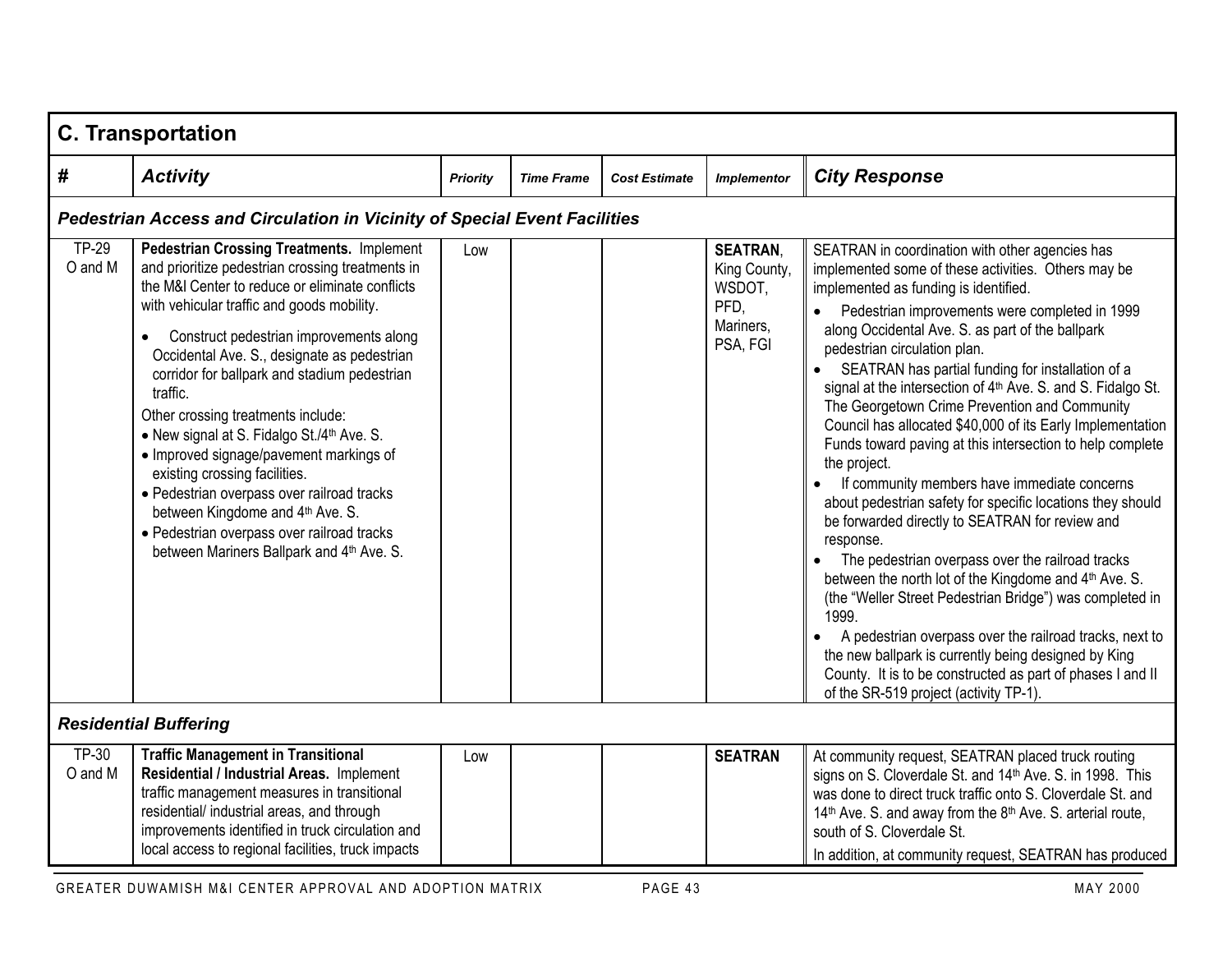| <b>C. Transportation</b> |                                                                                                                                                                                                                                                                                                                            |                 |                   |                      |                    |                                                                                                                                                                                                                                                                                                                                                                                                                                                                       |  |  |  |  |
|--------------------------|----------------------------------------------------------------------------------------------------------------------------------------------------------------------------------------------------------------------------------------------------------------------------------------------------------------------------|-----------------|-------------------|----------------------|--------------------|-----------------------------------------------------------------------------------------------------------------------------------------------------------------------------------------------------------------------------------------------------------------------------------------------------------------------------------------------------------------------------------------------------------------------------------------------------------------------|--|--|--|--|
| #                        | <b>Activity</b>                                                                                                                                                                                                                                                                                                            | <b>Priority</b> | <b>Time Frame</b> | <b>Cost Estimate</b> | <b>Implementor</b> | <b>City Response</b>                                                                                                                                                                                                                                                                                                                                                                                                                                                  |  |  |  |  |
|                          | would be significantly minimized in residential<br>areas. Improve the safety and minimize truck<br>impacts in residential areas immediately<br>adjacent to industrial districts through traffic<br>management treatments at the following<br>locations:<br>• 8th Ave. S., north of S. Director St. to S.<br>Cloverdale St. |                 |                   |                      |                    | a rough design/concept plans for the 8th Ave. S. and S.<br>Director St. intersection that would include installation of<br>curbs and drainage for the intersection. The aim of this<br>work would be to better define the intersection so that<br>trucks turning through the intersection would be more likely<br>to remain on the street as they turn and less likely to<br>damage adjacent property. Construction of these<br>improvements is not currently funded. |  |  |  |  |
|                          | • 8th Ave. S/9th Ave. S., south of S. Cloverdale<br>St. to SR 99                                                                                                                                                                                                                                                           |                 |                   |                      |                    | Finally, in 1997 the County closed the Trenton St. ramp to<br>SR99 which has shifted truck traffic to S. 96 <sup>th</sup> St. and away<br>from the 8 <sup>th</sup> Ave. S/S. Cloverdale St. intersection.                                                                                                                                                                                                                                                             |  |  |  |  |
|                          |                                                                                                                                                                                                                                                                                                                            |                 |                   |                      |                    | The City will need to work with both the Duwamish,<br>Georgetown, South Park, and other affected communities<br>as it works on this activity and related activities.                                                                                                                                                                                                                                                                                                  |  |  |  |  |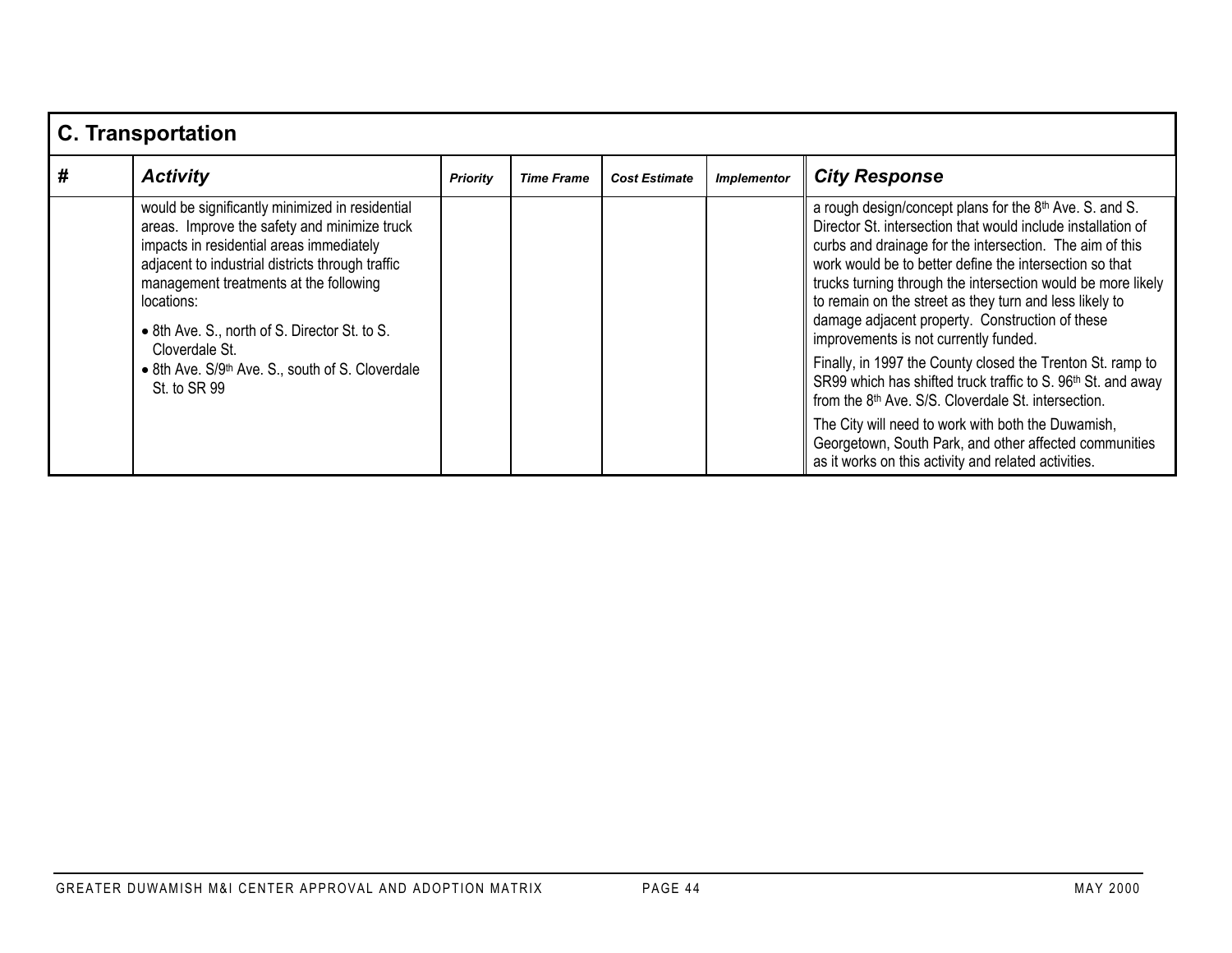# **D. UTILITIES**

# **Description**

The Duwamish Manufacturing/Industrial Center has been in industrial use for nearly 100 years. Changes in technology and the growth of industrial activity require an increased public utility infrastructure to meet the needs of industrial and manufacturing processes. High electrical capacity and low electrical rates have provided an important incentive for industrial firms to remain in or relocate to the Manufacturing/Industrial Center. Policies to ensure an adequate supply of electricity and preferential rates for industry are essential to the viability of the Manufacturing/Industrial Center. Storm water management and drainage issues are significant and continuing problems that must be addressed.

# **Integrated City Response**

This Key Strategy is focused on three sets of recommendations: drainage improvements, use of reclaimed water, and electrical hookup fees. SPU will undertake a drainage study in the South Park drainage basin to identify potential solutions to area-wide drainage problems throughout the drainage basin. This study will include a public outreach process and outreach to King County government , businesses and residents. SPU is also undertaking a drainage policy study which is exploring changes to existing drainage policies regarding where the City's drainage utility can fund improvements. In addition, SPU is investigating opportunities to reclaim water for various uses. SPU will work with interested companies to explore opportunities to use these new technologies. Changing or reducing electric service hook-up fees for a certain customer class in a particular geographic area may adversely impact electric utility rates, including rates charged to industrial consumers. SCL's current policy is that a customer requesting a service connection is responsible and required to pay for that service and the City does not support reducing hook-up fees.

#### **Lead Department: SPU**

### **Participating Departments: SCL**

### *Activities Already Underway*

1. City Light's Commercial Industrial Energy Management Division has programs that offer design assistance and incentives to interested businesses that can

greatly reduce a business' long term electrical operation costs. Individual companies interested in participating in this program should contact SCL.

- 2. SPU continues to investigate the cost-effectiveness, feasibility and environmental benefits of water recycling, using reclaimed water and enhanced water efficiency. SPU provides technical assistance to interested companies and has incentives in place for companies that implement one or more of these water conservation measures. Companies interested in learning more about the use of these technologies should contact SPU.
- 3. SPU is engaged in continuing discussions with King County on the use of reclaimed water.

### *Tasks to be Undertaken in 1999-2000*

- 1. SPU will initiate a detailed hydraulic and hydrologic study of the South Park basin that will include the South Park Industrial Area in 1999. The study will propose alternative solutions to the numerous flooding problems in the area.
- 2. Identify those activities in this Key Strategy that are good candidates for next steps for implementation considering priorities, funding sources, and departmental staffing concerns through the Southwest sector work program.
- 3. Identify next steps for continued implementation.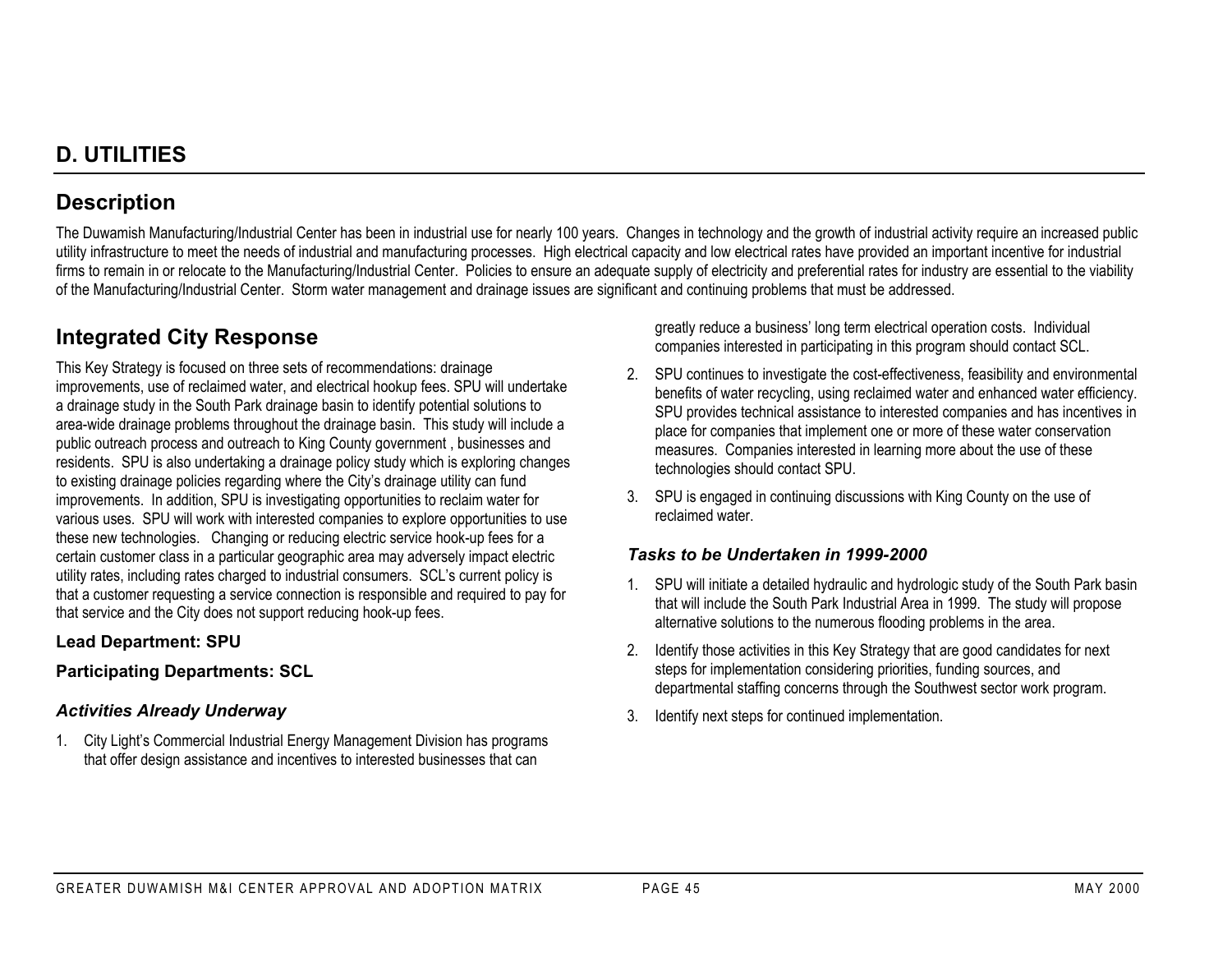|        | <b>D. Utilities</b>                                                                                                                                                                                                                                                                                               |          |                   |                      |                     |                                                                                                                                                                                                                                                                                                                                                                                                                                                                                                                                                                                                                                                                                                                                                                                                                                                   |  |  |  |  |  |
|--------|-------------------------------------------------------------------------------------------------------------------------------------------------------------------------------------------------------------------------------------------------------------------------------------------------------------------|----------|-------------------|----------------------|---------------------|---------------------------------------------------------------------------------------------------------------------------------------------------------------------------------------------------------------------------------------------------------------------------------------------------------------------------------------------------------------------------------------------------------------------------------------------------------------------------------------------------------------------------------------------------------------------------------------------------------------------------------------------------------------------------------------------------------------------------------------------------------------------------------------------------------------------------------------------------|--|--|--|--|--|
| #      | <b>Activity</b>                                                                                                                                                                                                                                                                                                   | Priority | <b>Time Frame</b> | <b>Cost Estimate</b> | <b>Implementor</b>  | <b>City Response</b>                                                                                                                                                                                                                                                                                                                                                                                                                                                                                                                                                                                                                                                                                                                                                                                                                              |  |  |  |  |  |
| $UT-1$ | Reduce Electrical Hookup Fees. Reduce<br>electrical hookup fees to make it easier for<br>industrial companies to expand or locate in the<br>City of Seattle.                                                                                                                                                      | Medium   |                   |                      | <b>SCL</b>          | The Duwamish Manufacturing/Industrial Center Plan identifies<br>low electrical power rates as a positive incentive to locate in<br>Seattle. SCL's rates would increase if connection fees were not<br>charged. Connection fees are based on the actual cost to City<br>Light of the addition of customer loads to the electrical system.<br>The addition of new load or increased and updated services is a<br>customer-initiated event. Current policy is that the customer<br>initiating this event pays this cost.<br>City Light's Commercial Industrial Energy Management Division<br>offers design assistance and incentives to interested businesses<br>that can greatly reduce a business' long term electrical<br>operation costs. Individual companies interested in participating<br>in this program should contact Seattle City Light. |  |  |  |  |  |
| $UT-2$ | <b>Investigate Using Reclaimed Water. Investigate</b><br>the feasibility of using reclaimed water for<br>industrial processes.                                                                                                                                                                                    | Low      |                   |                      | SPU, King<br>County | SPU continues to investigate the cost-effectiveness, feasibility<br>and environmental benefits of water recycling, using reclaimed<br>water and enhanced water efficiency. SPU provides technical<br>assistance to interested companies and has incentives in place<br>for companies that implement one or more of these water<br>conservation measures. Companies interested in learning more<br>about the use of these technologies should contact SPU.<br>In addition, SPU is engaged in continuing discussions with King<br>County on the use of reclaimed water. In 1995, SPU conducted<br>an in-depth study of the feasibility and demand for reclaimed<br>water in the Duwamish corridor that is available to interested<br>community members.                                                                                             |  |  |  |  |  |
| $UT-3$ | Provide Drainage Facilities. Provide drainage<br>facilities in the M&I Center at the following<br>locations (which were identified in this planning<br>process):<br><b>North Duwamish</b><br>• S. Horton St. between 4th Ave. S. and East<br>Marginal Way S.,<br>• S. Lander St. between 1st Ave. S. and 4th Ave. | Medium   |                   |                      | <b>SPU</b>          | North Duwamish: SPU will evaluate the drainage problems at<br>these locations and evaluate the potential solutions for inclusion<br>in the CIP and/or Spot Drainage Improvement Program. SPU<br>can also fund drainage improvements along street rights-of-way<br>in conjunction with street improvements made by SEATRAN.<br>Financing of solutions that are not appropriate for the Spot<br>Drainage Improvement Program (e.g. those originating on<br>private property) will be evaluated in the context of the Drainage<br>Policy Study outcomes.                                                                                                                                                                                                                                                                                             |  |  |  |  |  |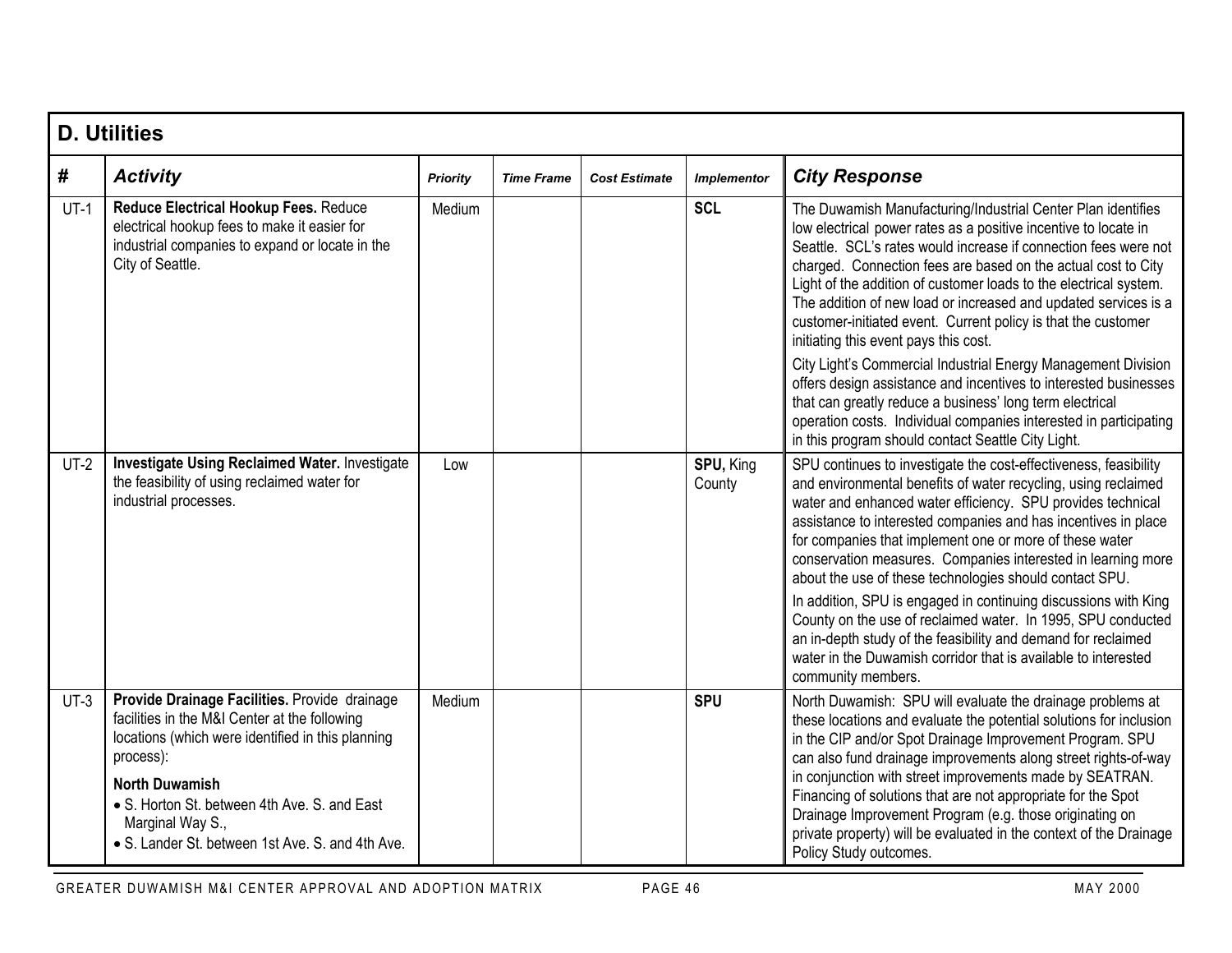|        | <b>D. Utilities</b>                                                                                                                                                                                                                                                                                                                                                                                                                                                                                                                                                          |                 |                   |                      |                     |                                                                                                                                                                                                                                                                                                                                                                                                                                                                                                                                                                                                                      |  |  |  |  |  |
|--------|------------------------------------------------------------------------------------------------------------------------------------------------------------------------------------------------------------------------------------------------------------------------------------------------------------------------------------------------------------------------------------------------------------------------------------------------------------------------------------------------------------------------------------------------------------------------------|-----------------|-------------------|----------------------|---------------------|----------------------------------------------------------------------------------------------------------------------------------------------------------------------------------------------------------------------------------------------------------------------------------------------------------------------------------------------------------------------------------------------------------------------------------------------------------------------------------------------------------------------------------------------------------------------------------------------------------------------|--|--|--|--|--|
| #      | <b>Activity</b>                                                                                                                                                                                                                                                                                                                                                                                                                                                                                                                                                              | <b>Priority</b> | <b>Time Frame</b> | <b>Cost Estimate</b> | <b>Implementor</b>  | <b>City Response</b>                                                                                                                                                                                                                                                                                                                                                                                                                                                                                                                                                                                                 |  |  |  |  |  |
|        | S.,<br>• rail crossings along the entire length of S.<br>Holgate St. and on Occidental Ave. S. and S.<br>Stacy St.,<br>• Occidental Ave. S. from S. Lander St. to S.<br>Horton St.<br>• the entire length of S. Spokane St. to Airport<br>Way S. including rail crossings, and<br>• 6th Ave. S. (shoulders) from S. Massachusetts<br>St. to S. Lander, St.<br>Georgetown<br>• 4th Ave. S. at S. Michigan St.,<br>• 3rd Ave. S. between S. Dawson St. and S.<br>Lucile St.,<br>• S. Fidalgo St. between 1st Ave. S. and 4th Ave.<br>S., and<br>• S. Hudson St. at 1st Ave. S. |                 |                   |                      |                     | Georgetown: In early 2000, SPU will begin a Georgetown<br>Drainage Study. Staff will survey Georgetown community<br>members and businesses to obtain their input into the types of<br>drainage problems existing in the area, conduct preliminary<br>engineering to identify likely causes and solutions, and<br>determine whether the solutions are appropriate for the Spot<br>Drainage Improvement Program or require an extensive<br>hydraulic and hydrologic study. Financing will be evaluated as<br>outlined above.<br>South Park: See LU-3, and financing constraints listed above<br>under "North Duwamish" |  |  |  |  |  |
|        | <b>South Park</b><br>• All streets bounded by 7th Ave. S., SR 99, the<br>Duwamish Waterway, and S. Southern St.                                                                                                                                                                                                                                                                                                                                                                                                                                                              |                 |                   |                      |                     |                                                                                                                                                                                                                                                                                                                                                                                                                                                                                                                                                                                                                      |  |  |  |  |  |
| $UT-4$ | In-depth Community Outreach Process.<br>Conduct an in-depth community outreach process<br>for SPU's South Park storm drainage study that<br>takes direct input from property owners and<br>operating businesses in order to effectively<br>consider additional needs of the area not<br>identified in Activity UT-3. This outreach process<br>could be coordinated with the upcoming storm<br>drainage and public utilities study identified below<br>in Activity UT-5.                                                                                                      | Low             |                   |                      | <b>SPU</b>          | The South Park basin study will include this type of outreach<br>effort (see LU-3).                                                                                                                                                                                                                                                                                                                                                                                                                                                                                                                                  |  |  |  |  |  |
| $UT-5$ | <b>Coordinate Upcoming Storm Drainage and</b><br>Public Utility Study. Coordinate the upcoming<br>storm drainage and public utility study between<br>Seattle Public Utilities and King County to                                                                                                                                                                                                                                                                                                                                                                             | Low             |                   |                      | SPU, King<br>County | SPU's Duwamish-South Park basin study will address the<br>issues listed (see LU-3).                                                                                                                                                                                                                                                                                                                                                                                                                                                                                                                                  |  |  |  |  |  |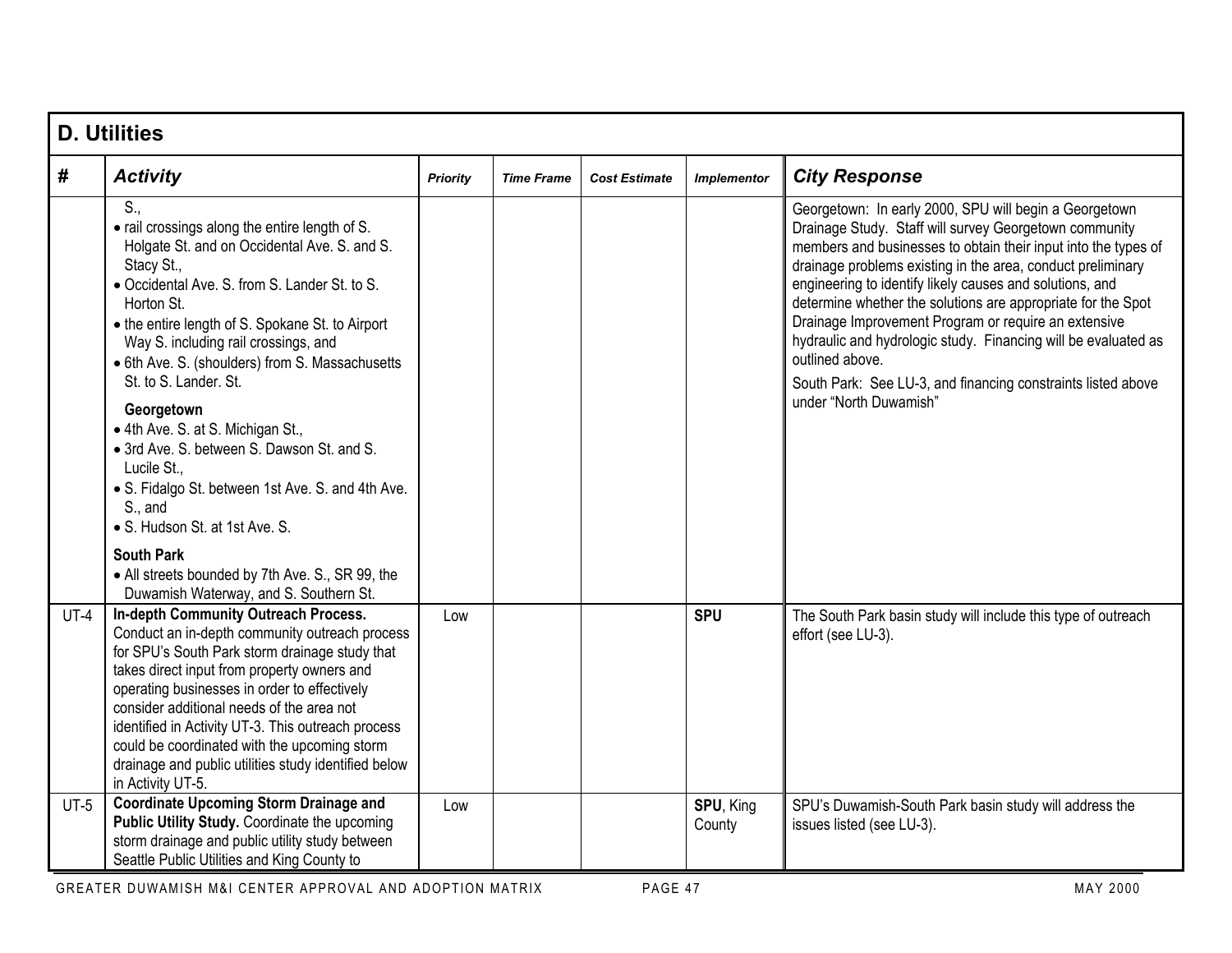|   | <b>D. Utilities</b>                                                                                                                                                                                                                                                                                                                                                 |                 |            |                      |                    |                      |  |  |  |  |  |
|---|---------------------------------------------------------------------------------------------------------------------------------------------------------------------------------------------------------------------------------------------------------------------------------------------------------------------------------------------------------------------|-----------------|------------|----------------------|--------------------|----------------------|--|--|--|--|--|
| # | <b>Activity</b>                                                                                                                                                                                                                                                                                                                                                     | <b>Priority</b> | Time Frame | <b>Cost Estimate</b> | <b>Implementor</b> | <b>City Response</b> |  |  |  |  |  |
|   | facilitate growth and development of the South<br>Park/King County Manufacturing & Industrial<br>Area. Ensure the following issues are analyzed<br>and included in the study:<br>• Relationship of street and drainage functions,<br>• Costs to property owners/businesses,<br>• Strategies for future implementation, and<br>• Discussion of construction impacts. |                 |            |                      |                    |                      |  |  |  |  |  |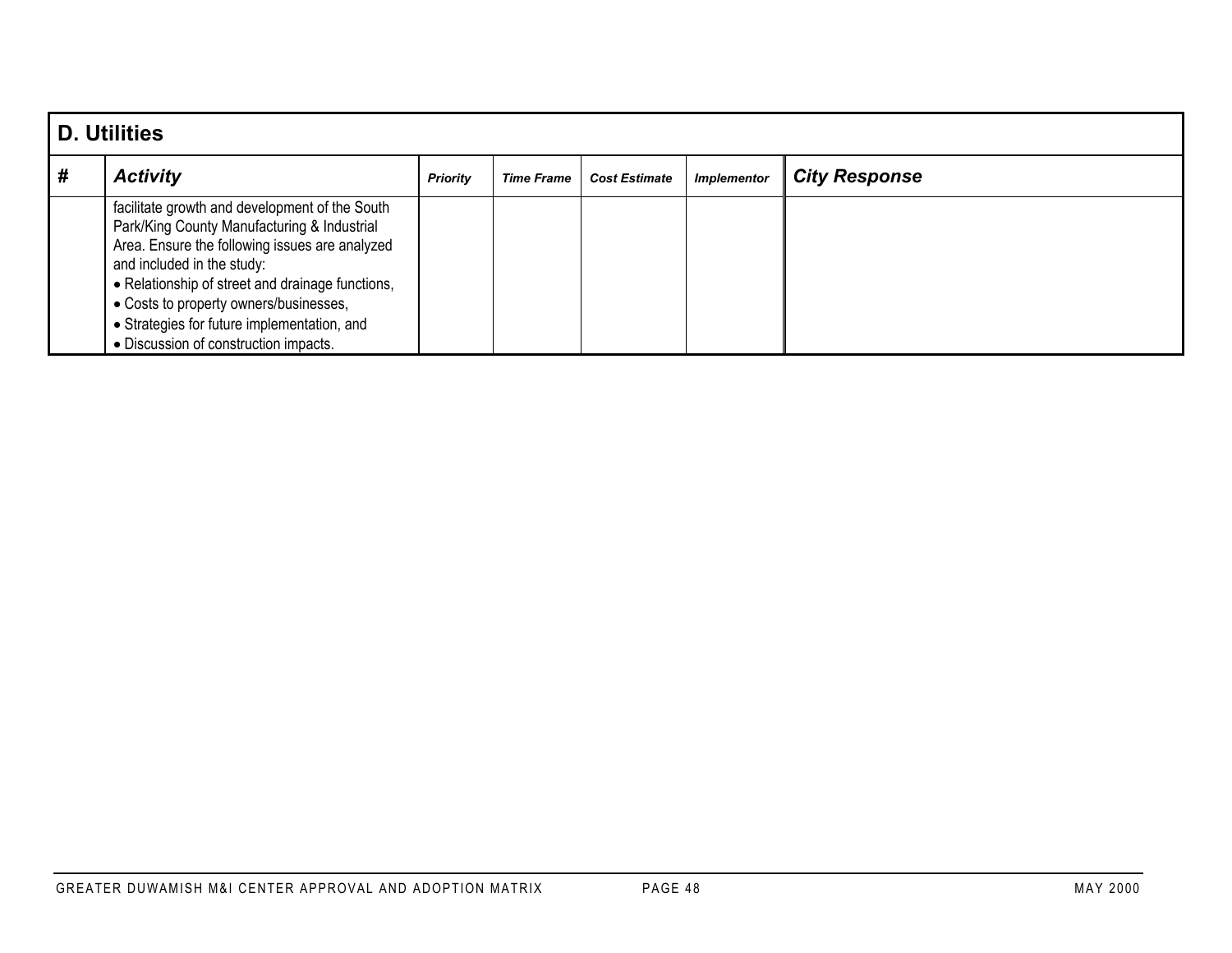# **Description**

The issue of industrial land contamination seriously threatens the viability of many land parcels within the Manufacturing/Industrial Center. According to the King County Assessor's Office, most of the City's industrial land may be considered contaminated under current standards. "Clean-up" and redevelopment of these contaminated sites has proved very costly and can result in the conversion of the land to non-industrial uses to justify the cost of the remediation work.

# **Integrated City Response**

The City's Office of Economic Development has a number of programs that will help to implement the activities listed in this Key Strategy. A number of tools are currently being used, or are being explored with the assistance of regional partners such as King County. Some of the City's tools are Industrial Revenue Bonds, the Environmental Extension Service and Community Capital. Other programs are looking at a potential area-wide study of shallow groundwater in the M&I Center, and a potential revolving loan fund for the assessment and cleanup of some contaminated sites.

#### **Lead Department: OED**

#### **Participating Departments: SPU**

#### *Activities Already Underway*

- 1. OED is actively marketing the City's Industrial Revenue Bond program and is developing a new bond product for financing manufacturing equipment purchases costing less than \$1 million.
- 2. OED and its partners in the Policy Oversight Group (POG) for Total Petroleums Hydrocarbons Project have transmitted recommendations for new cleanup standards and regulatory protocols to the Department of Ecology. The members of the POG will continue to work with Ecology through 1999 on including the

recommendations in Ecology's final rule for implementing the Model Toxics Control Act, Washington State's law governing environmental cleanups.

- 3. OED, in partnership with King County and the Port of Seattle, is continuing to test the feasibility of area-wide agreements such as consent decrees for governing cleanups in the Duwamish. Such area-wide agreements would offer less costly and time consuming regulatory review of cleanups within the area governed by such agreements.
- 4. OED is partnering with King County and the Department of Ecology to implement a trial period for the use of the area-wide study of shallow groundwater in the Duwamish in all cleanups in the area.
- 5. OED and King County are working with a panel of real estate brokers, financial professionals, and officials from local and federal government agencies to explore the development of a revolving loan fund for financing the assessment and cleanup of contaminated sites currently not attracting private sector investment. Results from this exploratory review are expected by the end of 1999.

#### *Tasks to be Undertaken in 1999-2000*

- 1. Identify those activities in this Key Strategy that are good candidates for next steps for implementation considering priorities, funding sources, and departmental staffing concerns through the Southwest sector work program.
- 2.Identify next steps for continued implementation.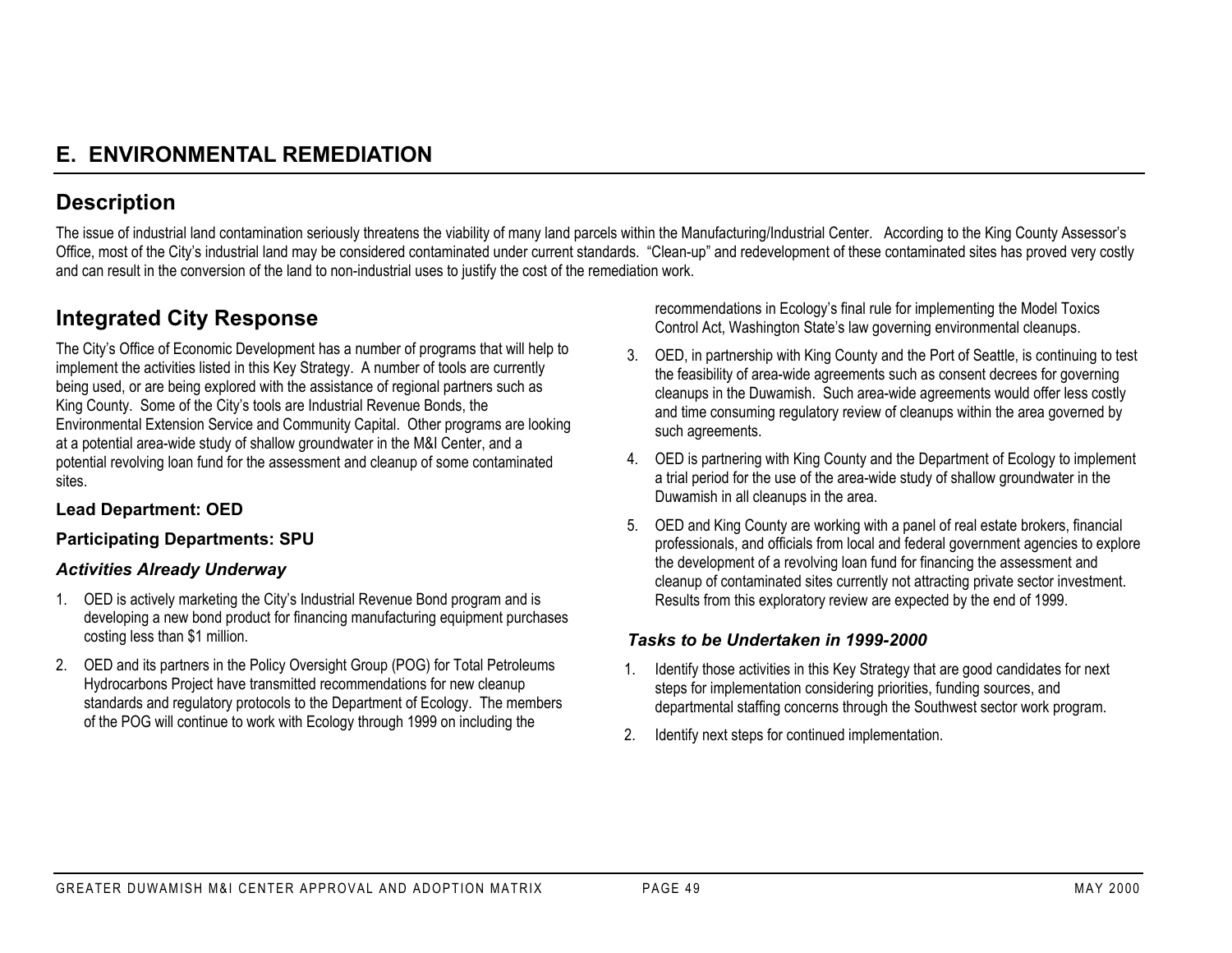|             | <b>E. Environmental Remediation</b>                                                                                                                                                                                                                    |                   |                   |                      |                    |                                                                                                                                                                                                                                                                                                                                                                                                                                                                                                                                                                                                                                                                                                                                                                                                                                                                                                                                                                                                                                                      |  |  |  |  |
|-------------|--------------------------------------------------------------------------------------------------------------------------------------------------------------------------------------------------------------------------------------------------------|-------------------|-------------------|----------------------|--------------------|------------------------------------------------------------------------------------------------------------------------------------------------------------------------------------------------------------------------------------------------------------------------------------------------------------------------------------------------------------------------------------------------------------------------------------------------------------------------------------------------------------------------------------------------------------------------------------------------------------------------------------------------------------------------------------------------------------------------------------------------------------------------------------------------------------------------------------------------------------------------------------------------------------------------------------------------------------------------------------------------------------------------------------------------------|--|--|--|--|
| #           | <b>Activity</b>                                                                                                                                                                                                                                        | <b>Priority</b>   | <b>Time Frame</b> | <b>Cost Estimate</b> | <b>Implementor</b> | <b>City Response</b>                                                                                                                                                                                                                                                                                                                                                                                                                                                                                                                                                                                                                                                                                                                                                                                                                                                                                                                                                                                                                                 |  |  |  |  |
| $ER-1$      | <b>Continue to Fund Programs that Assist Property</b><br>and Business Owners Continue to fund programs<br>that assist property and business owners such as the<br>Environmental Extension Service, Industrial Revenue<br>Bonds, and Community Capital. | Medium<br>to High |                   |                      | <b>OED</b>         | OED is seeking funding to continue the successful<br>Environmental Extension Service through the year 2000.<br>OED is also fully committed to the continuing support of<br>Community Capital. OED is actively marketing the City's<br>Industrial Revenue Bond program and is developing a new<br>bond product for financing manufacturing equipment<br>purchases costing less than \$1 million.                                                                                                                                                                                                                                                                                                                                                                                                                                                                                                                                                                                                                                                      |  |  |  |  |
| <b>ER-2</b> | <b>Complete and Implement Total Hydrocarbons</b><br>Project. Complete and implement the Total<br>Hydrocarbons Project.                                                                                                                                 | Medium            |                   |                      | <b>OED</b>         | The Total Petroleums Hydrocarbons Project is nearing<br>completion. OED and its partners in the Policy Oversight<br>Group (POG) have transmitted recommendations for new<br>cleanup standards and regulatory protocols to the<br>Department of Ecology. The members of the POG will<br>continue to work with Ecology through 1999 on including<br>the recommendations in Ecology's final rule for<br>implementing the Model Toxics Control Act, Washington<br>State's law governing environmental cleanups. Based on<br>the latest scientific research, the POG's recommendations<br>create new ways for Ecology to regulate the assessment<br>and cleanup of petroleum-contaminated properties. These<br>new methods would make cleanup more flexible, less<br>expensive and less time-consuming while still protecting<br>human health and the environment. These benefits would<br>be extremely important to smaller property owners who<br>lack the expertise and financial resources to clean up their<br>properties under current regulations. |  |  |  |  |
| <b>ER-3</b> | Area-wide Consent Decrees. Complete and<br>implement the Duwamish Area-wide Consent Decree<br>model program.                                                                                                                                           | Medium            |                   |                      | <b>OED</b>         | OED, in partnership with King County and the Port of<br>Seattle, is continuing to test the feasibility of area-wide<br>agreements such as consent decrees for governing<br>cleanups in the Duwamish. Such area-wide agreements<br>would offer less costly and time consuming regulatory<br>review of cleanups within the area governed by such<br>agreements. OED is currently pursuing two strategies.<br>First, it is partnering with King County and the Department<br>of Ecology to implement a trial period for the use of the                                                                                                                                                                                                                                                                                                                                                                                                                                                                                                                  |  |  |  |  |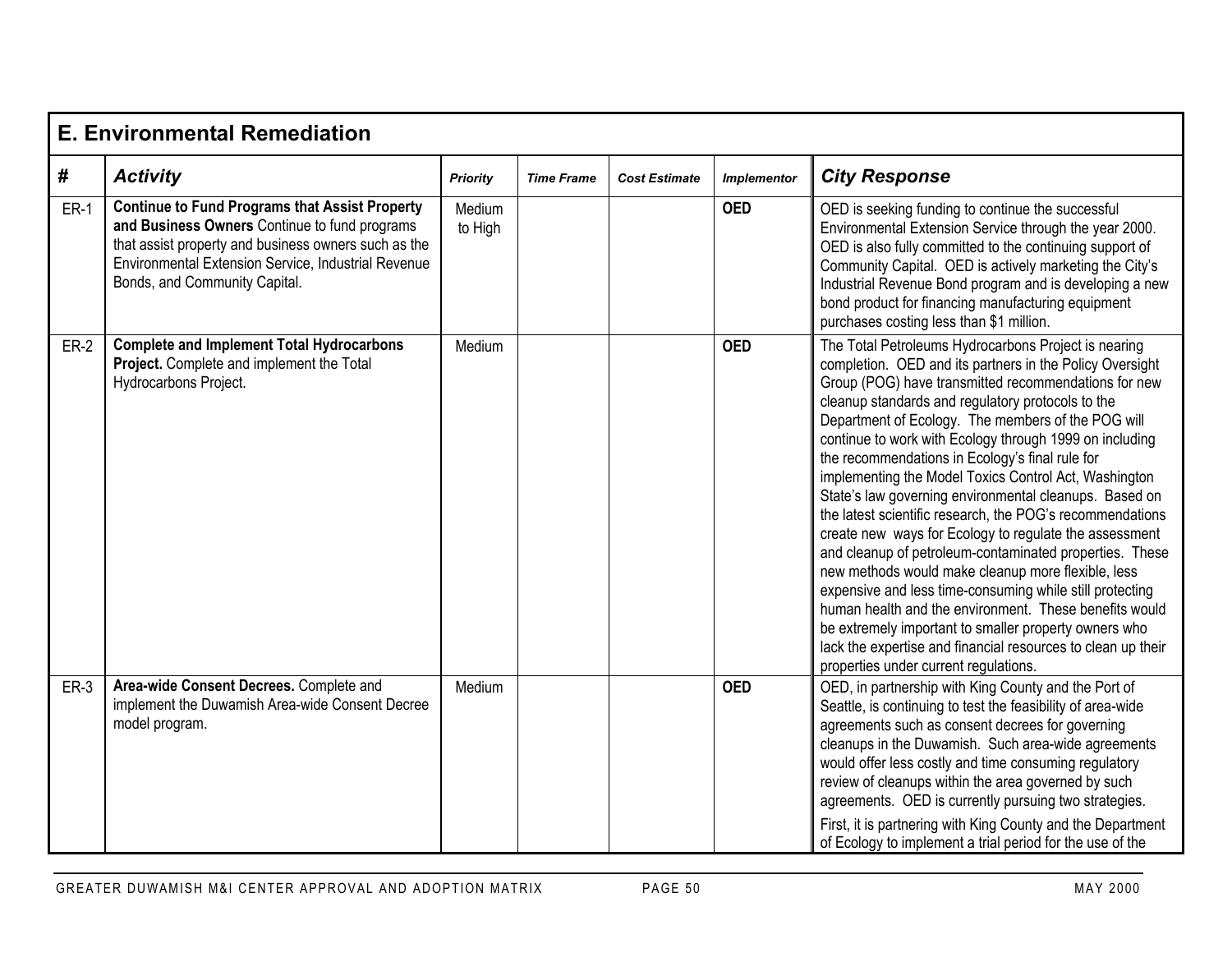|        | <b>E. Environmental Remediation</b>                                                                                                                                                                                                                          |                  |                   |                      |                    |                                                                                                                                                                                                                                                                                                                                                                                                                                                                                                                                                                                                                                                                                                                                                                                                                                                                                                                                                                                                                                                                                                                                                                                                                                 |  |  |  |  |
|--------|--------------------------------------------------------------------------------------------------------------------------------------------------------------------------------------------------------------------------------------------------------------|------------------|-------------------|----------------------|--------------------|---------------------------------------------------------------------------------------------------------------------------------------------------------------------------------------------------------------------------------------------------------------------------------------------------------------------------------------------------------------------------------------------------------------------------------------------------------------------------------------------------------------------------------------------------------------------------------------------------------------------------------------------------------------------------------------------------------------------------------------------------------------------------------------------------------------------------------------------------------------------------------------------------------------------------------------------------------------------------------------------------------------------------------------------------------------------------------------------------------------------------------------------------------------------------------------------------------------------------------|--|--|--|--|
| #      | <b>Activity</b>                                                                                                                                                                                                                                              | <b>Priority</b>  | <b>Time Frame</b> | <b>Cost Estimate</b> | <b>Implementor</b> | <b>City Response</b>                                                                                                                                                                                                                                                                                                                                                                                                                                                                                                                                                                                                                                                                                                                                                                                                                                                                                                                                                                                                                                                                                                                                                                                                            |  |  |  |  |
|        |                                                                                                                                                                                                                                                              |                  |                   |                      |                    | area-wide study of shallow groundwater in the Duwamish in<br>all cleanups in the area. The successful use of the data<br>and models on ground water flow in the Duwamish during<br>the trial period could serve as the basis for an area-wide<br>designation by the Department of Ecology that the highest<br>and best use of groundwater in the Duwamish is for<br>discharge to surface water and not for drinking water. This<br>is already the standard established in all individual<br>cleanups in the Duwamish. The area-wide designation<br>would save the time and expense incurred from<br>establishing this de facto designation on a case by case<br>basis.<br>Second, OED is participating in the Port of Seattle's<br>Brownfields Pilot Project in the Ballard Interbay Northend<br>Manufacturing and Industrial Center. This project will<br>attempt to establish cleanup levels and a menu of pre-<br>approved methods for cleanups in the BINMIC. A<br>successful approach for such area-wide standards that<br>received the approval of the Department of Ecology could<br>serve as a prototype for developing similar area-wide<br>agreements in the larger and more complex Duwamish<br>industrial corridor. |  |  |  |  |
| $ER-4$ | <b>Public-Private Partnerships to Clean Up Industrial</b><br>Sites. Form joint public-private partnerships with<br>business, property owners, and government to<br>identify ways to clean up industrial sites using funds<br>from existing and new programs. | Low to<br>Medium |                   |                      | <b>OED</b>         | As partners in the Duwamish Brownfields Showcase<br>project, OED and King County are working with a panel of<br>real estate brokers, financial professionals, and officials<br>from local and federal government agencies to explore the<br>development of a revolving loan fund for financing the<br>assessment and cleanup of contaminated sites currently<br>not attracting private sector investment. Results from this<br>exploratory review are expected by the end of 1999. The<br>Showcase project is also actively soliciting brownfield sites<br>that would be candidates for existing technical and financial<br>assistance available through existing local and federal<br>programs. Prospective sites responding to the solicitation<br>are being evaluated by staff from OED and King County to                                                                                                                                                                                                                                                                                                                                                                                                                   |  |  |  |  |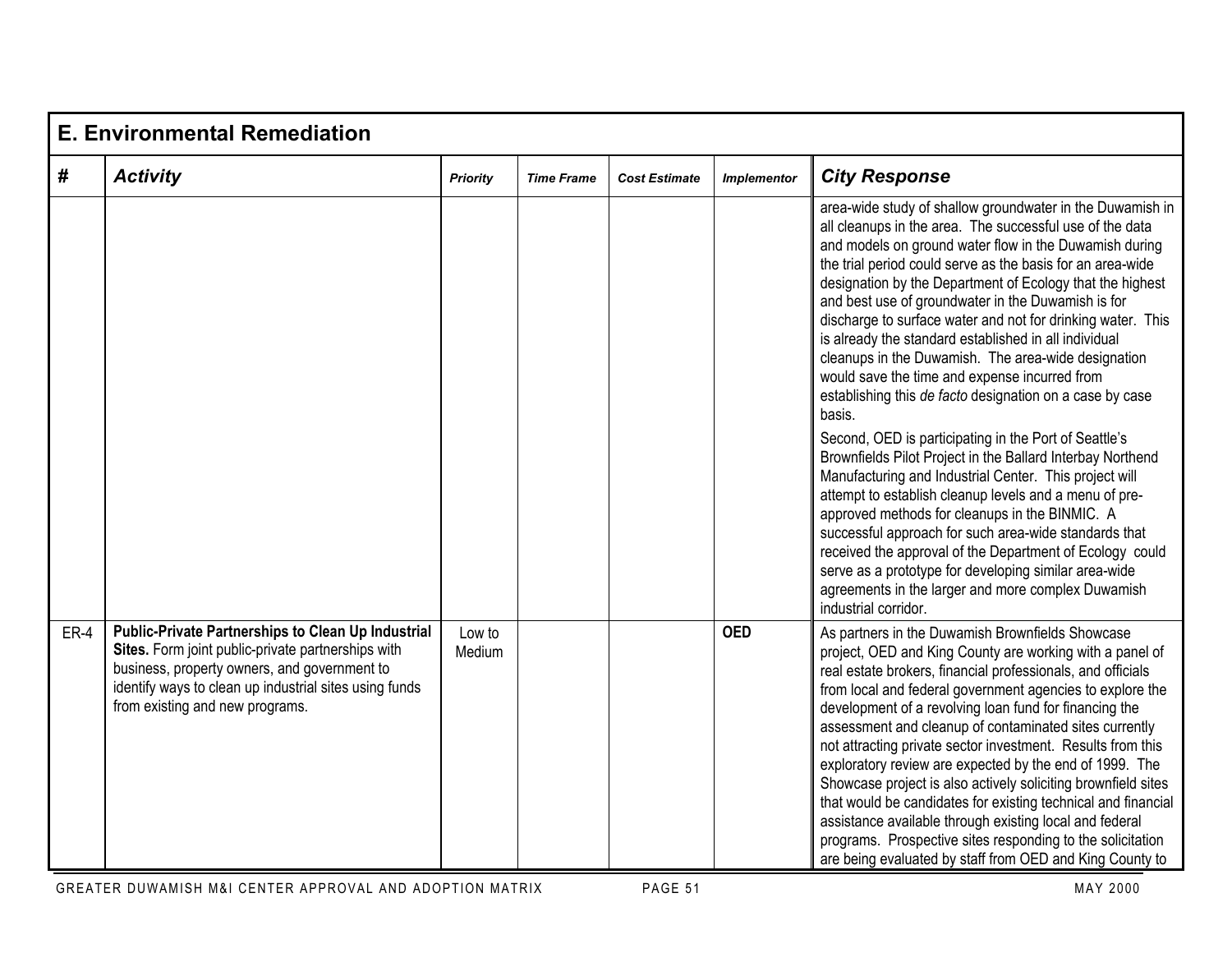|             | <b>E. Environmental Remediation</b>                                                                                                                                                                                                                                                                                        |                  |                   |                      |                          |                                                                                                                                                                                                                                                                                                                                                                                                                                                                                                                                                                                                                                                                     |  |  |  |  |
|-------------|----------------------------------------------------------------------------------------------------------------------------------------------------------------------------------------------------------------------------------------------------------------------------------------------------------------------------|------------------|-------------------|----------------------|--------------------------|---------------------------------------------------------------------------------------------------------------------------------------------------------------------------------------------------------------------------------------------------------------------------------------------------------------------------------------------------------------------------------------------------------------------------------------------------------------------------------------------------------------------------------------------------------------------------------------------------------------------------------------------------------------------|--|--|--|--|
| #           | <b>Activity</b>                                                                                                                                                                                                                                                                                                            | <b>Priority</b>  | <b>Time Frame</b> | <b>Cost Estimate</b> | <b>Implementor</b>       | <b>City Response</b>                                                                                                                                                                                                                                                                                                                                                                                                                                                                                                                                                                                                                                                |  |  |  |  |
|             |                                                                                                                                                                                                                                                                                                                            |                  |                   |                      |                          | determine whether and which existing programs may be<br>able to provide assistance.                                                                                                                                                                                                                                                                                                                                                                                                                                                                                                                                                                                 |  |  |  |  |
| <b>ER-5</b> | Salmon Habitat.<br>The City and Port of Seattle should work together to<br>return Puget Creek, which opens into the estuary<br>from publicly owned land in the vicinity of Terminal<br>107 and which presently runs into the Renton Sewer,<br>to a more natural course for the purpose of<br>enhancing the salmon habitat. | Low to<br>Medium |                   |                      | SPU, Port,<br><b>DPR</b> | SPU's first priority is to fund restoration of existing open<br>creek areas which already constitute 85% of the four major<br>creek systems within Seattle. City policies limit SPU-<br>funded restoration activities to projects on public property.<br>In 2000, SPU staff will begin developing a 10 year plan for<br>Seattle's urban creeks and will evaluate the needs and<br>opportunities to develop creek restoration programs for<br>smaller creeks such as Puget Creek in collaboration with<br>the community. SPU is also developing creek stewardship<br>programs and offers grants for community groups<br>interested in developing a restoration plan. |  |  |  |  |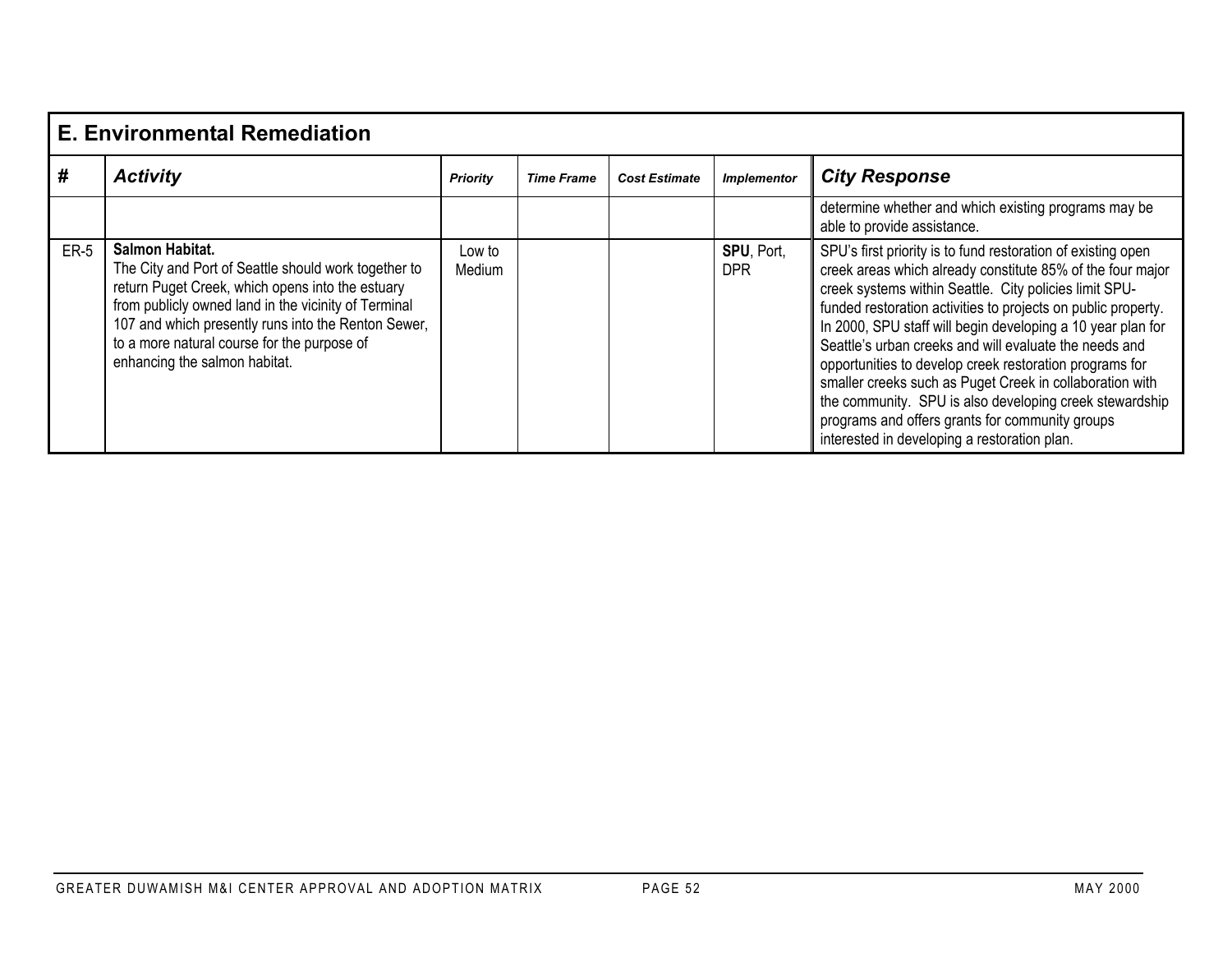### **Description**

Traffic control violations and auto break-ins are the most frequent police incidents reported in the Manufacturing/Industrial Center. Theft of industrial materials, tools and equipment is also a significant issue for many Manufacturing/Industrial Center firms since industrial facilities, by their nature, are more difficult to secure than some other types of businesses.

# **Integrated City Response**

The City generally supports this Key Strategy which is intended to improve communication regarding public safety concerns throughout the Duwamish M&I Center. The City strongly supports these recommendations and is able to provide some staff assistance and outreach assistance. However, the City does not have funding to implement many of these recommendations. The Police and Fire Departments will work with Duwamish stakeholders as they develop such programs as an educational outreach program and a Greater Duwamish Safety Advisory Committee. The Police Department strongly supports the concept of a West Seattle precinct the Executive Services Department is currently in negotiation over a potential site. Seattle City Light will work with business districts and property owners in the Duwamish to identify locations where lighting can be improved.

#### **Participating Departments: SFD, DON, SPO, OED, SEATRAN, SCL**

#### *Activities Already Underway*

1. ESD is beginning work on property acquisition and precinct design issues, and is seeking funding for establishing a Southwest Precinct.

#### *Tasks to be Undertaken in 1999-2000*

- 2. Identify those activities in this Key Strategy that are good candidates for next steps for implementation considering priorities, funding sources, and departmental staffing concerns through the Southwest sector work program.
- 3. Identify next steps for continued implementation.

|             | <b>F. Public Safety</b>                                                                                                                                                                                                                                                                                                                                           |                 |                   |                      |                        |                                                                                                                                                                                                                                                                                                                                                                                       |  |  |  |  |
|-------------|-------------------------------------------------------------------------------------------------------------------------------------------------------------------------------------------------------------------------------------------------------------------------------------------------------------------------------------------------------------------|-----------------|-------------------|----------------------|------------------------|---------------------------------------------------------------------------------------------------------------------------------------------------------------------------------------------------------------------------------------------------------------------------------------------------------------------------------------------------------------------------------------|--|--|--|--|
| #           | <b>Activity</b>                                                                                                                                                                                                                                                                                                                                                   | <b>Priority</b> | <b>Time Frame</b> | <b>Cost Estimate</b> | <b>Implementor</b>     | <b>City Response</b>                                                                                                                                                                                                                                                                                                                                                                  |  |  |  |  |
|             | <b>Create an Educational Outreach Program</b>                                                                                                                                                                                                                                                                                                                     |                 |                   |                      |                        |                                                                                                                                                                                                                                                                                                                                                                                       |  |  |  |  |
| <b>PS-1</b> | Educational Outreach Program. Seek funding for an<br>Education Outreach Campaign to Greater Duwamish<br>businesses in the SODO Business District, South Park,<br>and Georgetown, which would include the following<br>actions:<br>A) Conduct a mass mailing in 1999 to all Greater<br>Duwamish businesses:<br>B) Coordinate with each local business association; | Medium          |                   |                      | SPD, DON,<br>Community | The Seattle Police Department strongly supports<br>these recommendations but does not have resources<br>to implement this type of large-scale educational<br>program. If the community identifies ongoing funding<br>for this activity, SPD can provide technical assistance<br>to a community group. The community is encouraged<br>to explore a Neighborhood Matching Fund grant to |  |  |  |  |

#### **Lead Department: SPD**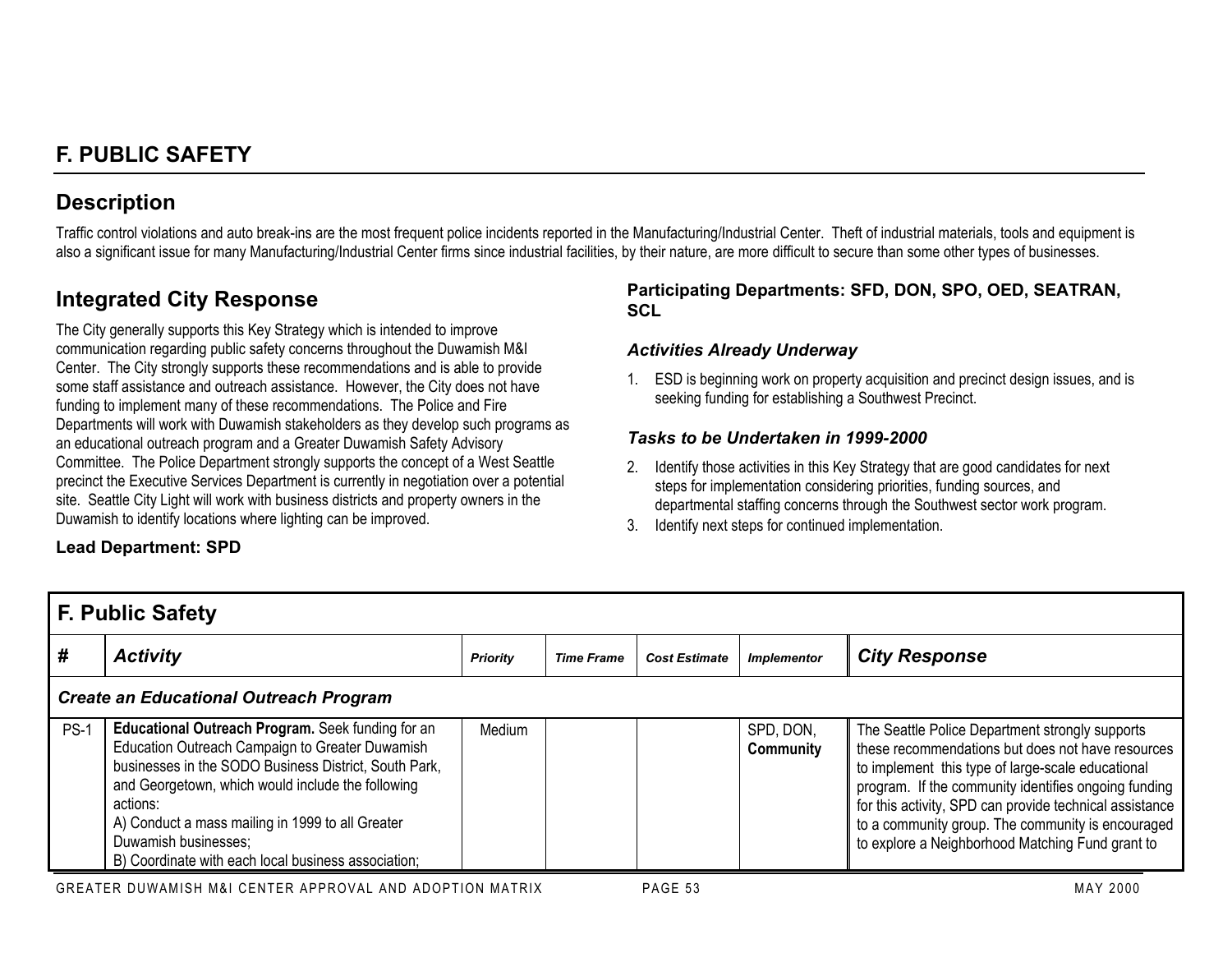| $\#$        | <b>Activity</b>                                                                                                                                                                                                                                                                                                                                                                                                                                                                                                                                                                                                                                                                                                                                                                                                                                                                                                                                                                                                                 |                   |                   |                      |                                |                                                                                                                                                                                                                                                                                                                                      |
|-------------|---------------------------------------------------------------------------------------------------------------------------------------------------------------------------------------------------------------------------------------------------------------------------------------------------------------------------------------------------------------------------------------------------------------------------------------------------------------------------------------------------------------------------------------------------------------------------------------------------------------------------------------------------------------------------------------------------------------------------------------------------------------------------------------------------------------------------------------------------------------------------------------------------------------------------------------------------------------------------------------------------------------------------------|-------------------|-------------------|----------------------|--------------------------------|--------------------------------------------------------------------------------------------------------------------------------------------------------------------------------------------------------------------------------------------------------------------------------------------------------------------------------------|
|             |                                                                                                                                                                                                                                                                                                                                                                                                                                                                                                                                                                                                                                                                                                                                                                                                                                                                                                                                                                                                                                 | <b>Priority</b>   | <b>Time Frame</b> | <b>Cost Estimate</b> | <b>Implementor</b>             | <b>City Response</b>                                                                                                                                                                                                                                                                                                                 |
|             | C) Provide public safety information briefings to business<br>associations;                                                                                                                                                                                                                                                                                                                                                                                                                                                                                                                                                                                                                                                                                                                                                                                                                                                                                                                                                     |                   |                   |                      |                                | help develop these materials and for one-time only<br>outreach efforts.                                                                                                                                                                                                                                                              |
|             | D) Develop a newsletter to update businesses on public<br>safety happenings;<br>E) Publish newsletter half yearly, then move up to<br>quarterly in 2000; and<br>F) Develop a Greater Duwamish Public Safety web site.                                                                                                                                                                                                                                                                                                                                                                                                                                                                                                                                                                                                                                                                                                                                                                                                           |                   |                   |                      |                                | DON will distribute materials and help with outreach<br>for businesses. SPD Crime Prevention has a block<br>watch coordinator for businesses and could distribute<br>these in their normal course of business.                                                                                                                       |
|             |                                                                                                                                                                                                                                                                                                                                                                                                                                                                                                                                                                                                                                                                                                                                                                                                                                                                                                                                                                                                                                 |                   |                   |                      |                                | The SPD block watch coordinator can also work with<br>the community to establish a block watch program.                                                                                                                                                                                                                              |
| <b>PS-2</b> | Establish a Greater Duwamish Public Safety<br>Advisory Committee. Seek funding for staffing and<br>professional services assistance. The committee should<br>include:<br>A) Seattle Police and Fire Chiefs as Honorary Chairs,<br>B) Representative from the Seattle Mayor's Office,<br>C) Chairs from the SODO, South Park, and Georgetown<br><b>Business Associations,</b><br>D) Representatives from South Park and Georgetown<br>Crime Prevention councils.<br>E) Members from Seattle Police Department Community<br>Crime Prevention,<br>F) Representative from King County Metro Transit,<br>G) Representative from the Tukwila Police Department,<br>H) Representative from the Port of Seattle Police,<br>I) Representative from the United States Coast Guard,<br>J) Representative from King County International Airport<br>Security,<br>K) Captains from the Greater Duwamish Fire Stations,<br>L) Member from the Seattle Neighborhood Group, and<br>M) At-large members from the local business<br>associations. | Medium to<br>High |                   |                      | DON, SPD,<br>SFD,<br>Community | The City strongly supports this recommendation but<br>does not have resources for permanent staffing.<br>SPD will provide technical assistance to a<br>coordinator if the community identifies funding for a<br>position. Both SPD and the SFD will send<br>representatives to this committee, and DON will<br>assist with outreach. |
| $PS-3$      | Public Safety Forums. Host a series of Public Safety<br>forums. Seek funding for four initial events, one in each<br>of the business areas and one that focuses on area-wide<br>issues. Steps to begin the forums would include:<br>A) Establish a calendar of events;<br>B) Develop mailer pieces;                                                                                                                                                                                                                                                                                                                                                                                                                                                                                                                                                                                                                                                                                                                             | Medium            |                   |                      | DON, SPD,<br>Community         | The Seattle Police Department strongly supports the<br>development of a series of public safety forums.<br>However, the City does not have funds to put on<br>such a series of forums. The SPD can provide some<br>technical assistance to aid in the planning of these<br>forums if the community identifies funding for            |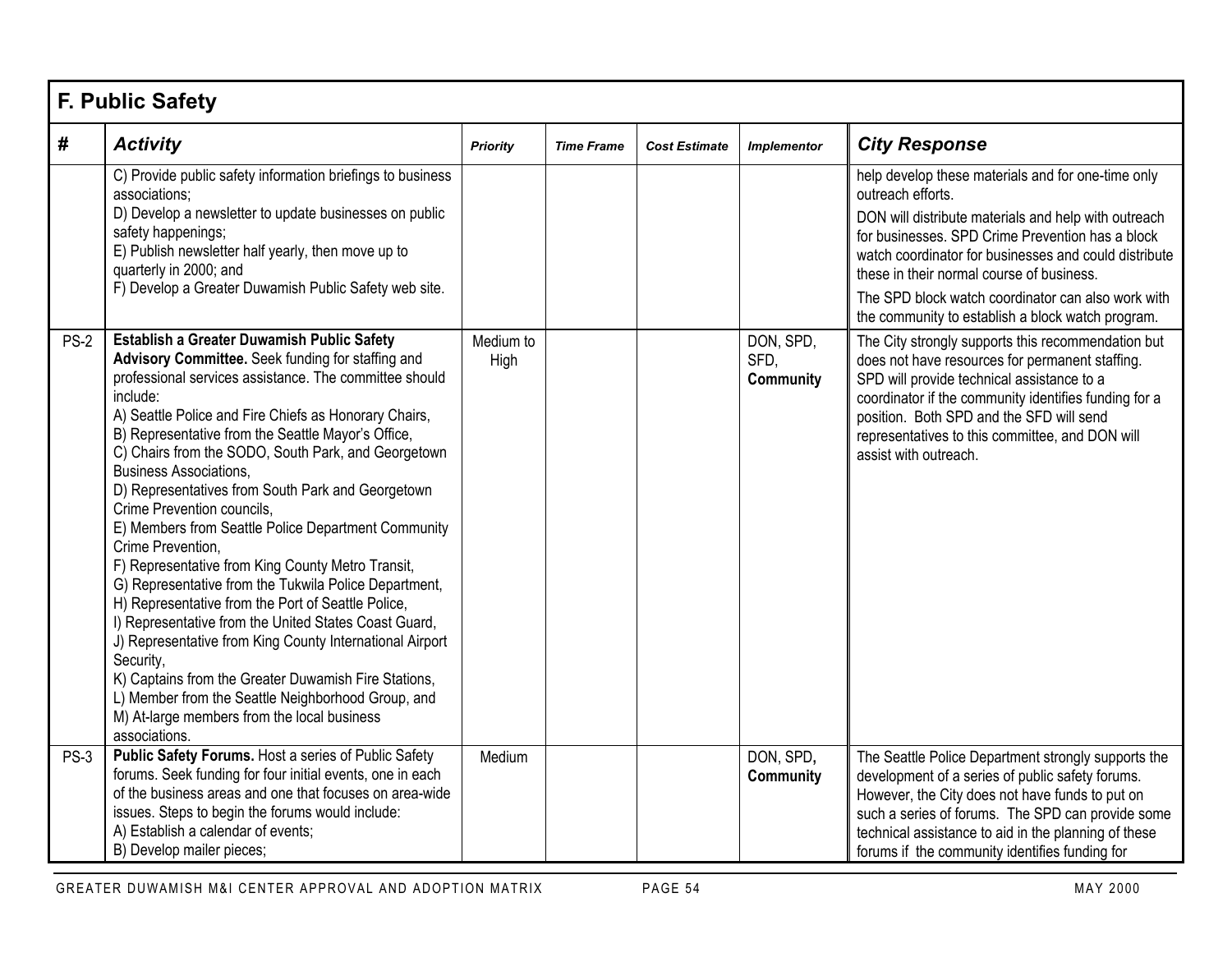| F. Public Safety |                                                                                                                                                                                                                                                                                                                                                                                                                                                                                                                                                             |                 |                   |                      |                                                           |                                                                                                                                                                                                                                                                                                                                                                                                                                           |  |  |  |  |
|------------------|-------------------------------------------------------------------------------------------------------------------------------------------------------------------------------------------------------------------------------------------------------------------------------------------------------------------------------------------------------------------------------------------------------------------------------------------------------------------------------------------------------------------------------------------------------------|-----------------|-------------------|----------------------|-----------------------------------------------------------|-------------------------------------------------------------------------------------------------------------------------------------------------------------------------------------------------------------------------------------------------------------------------------------------------------------------------------------------------------------------------------------------------------------------------------------------|--|--|--|--|
| #                | <b>Activity</b>                                                                                                                                                                                                                                                                                                                                                                                                                                                                                                                                             | <b>Priority</b> | <b>Time Frame</b> | <b>Cost Estimate</b> | <b>Implementor</b>                                        | <b>City Response</b>                                                                                                                                                                                                                                                                                                                                                                                                                      |  |  |  |  |
|                  | C) Secure meeting rooms in each local business district;<br>D) Work with Seattle Police to establish agenda and<br>forum content; and<br>E) Develop and mail a follow-up newsletter on forum<br>findings.                                                                                                                                                                                                                                                                                                                                                   |                 |                   |                      |                                                           | mailers, meeting rooms, and newsletters. DON will<br>provide outreach assistance to the community for<br>these public safety forums.                                                                                                                                                                                                                                                                                                      |  |  |  |  |
|                  | <b>Create Safe Communities with Public Safety Capital Improvements</b>                                                                                                                                                                                                                                                                                                                                                                                                                                                                                      |                 |                   |                      |                                                           |                                                                                                                                                                                                                                                                                                                                                                                                                                           |  |  |  |  |
| $PS-4$           | <b>Create a West Seattle Precinct.</b>                                                                                                                                                                                                                                                                                                                                                                                                                                                                                                                      | Medium          |                   |                      | SPD, ESD                                                  | This is one of the priority goals of not only the<br>Duwamish Neighborhood, but the Police Department<br>as well. SPD recognizes the community's desire for<br>a new police precinct and supports working with the<br>affected communities on this issue. ESD is currently<br>in negotiations over acquisition of a potential site<br>and is beginning work on precinct design issues.                                                    |  |  |  |  |
| <b>PS-5</b>      | Establish Community Policing Storefronts. Work with<br>Seattle Police to establish local community policing<br>storefronts in each of the area business districts,<br>including:<br>A) A SODO storefront perhaps co-located with Seattle<br>School District:<br>B) A South Park storefront along 14th Ave. S. to target<br>hot spots on this street and nearby Cloverdale Street;<br>and<br>C) A Georgetown storefront either in the old commercial<br>core (perhaps as part of Old City Hall renovation) or<br>located in or around Seattle Design Center. | Low             |                   |                      | SPD, DON,<br>Community                                    | If the community is willing to provide these spaces at<br>no expense to SPD, officers working in the area will<br>be encouraged to use these facilities on a 'drop in<br>basis.' SPD does not have funding for these types of<br>"storefronts."                                                                                                                                                                                           |  |  |  |  |
| $PS-6$           | Establish a Wayfinding System. Establish a wayfinding<br>system throughout the Greater Duwamish Valley.<br>Elements which should be included:<br>A) A network of large, visible directional signs,<br>B) Traffic and highway signage,<br>C) Gateway and welcoming signs/banners to denote<br>various districts,<br>D) Kiosks and bulletin boards to assist patrons, and<br>E) Information Centers, perhaps co-located with<br>community policing storefronts.                                                                                               | Low             |                   |                      | SPO, OED,<br><b>SEATRAN,</b><br>Community<br><b>WSDOT</b> | See TP-27.<br>SEATRAN is currently working with local business<br>associations in setting up a prototype pedestrian<br>wayfinding system in the Downtown area. A part of<br>this system would extend into the north end of the<br>Duwamish M&I Center, around the stadiums. Some<br>of this work will begin as early as 2000.<br>Regarding traffic and highway signage, the planning<br>group will need to seek the assistance of SEATRAN |  |  |  |  |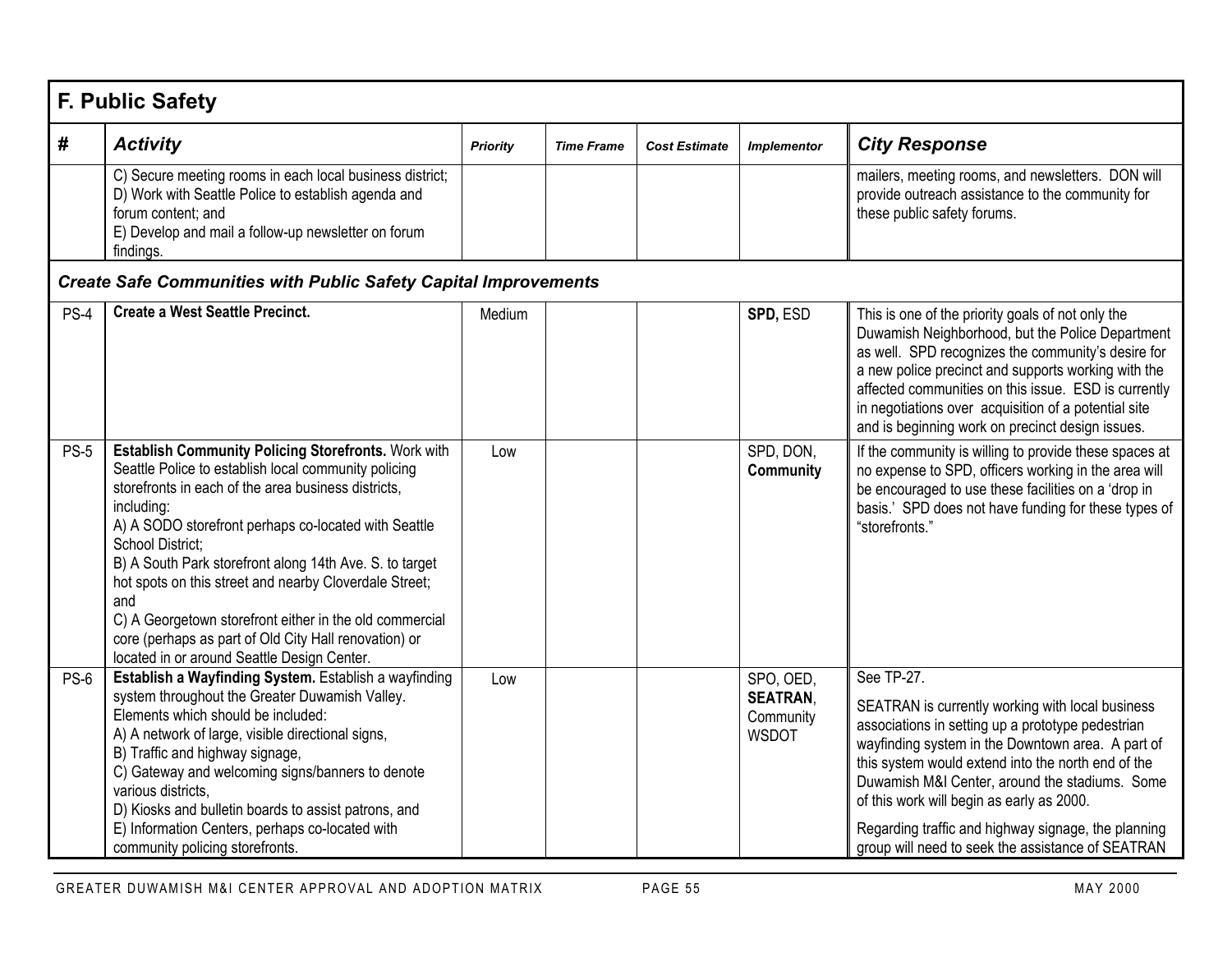| F. Public Safety |                                                                                                                                                                                                                                                                                                                                                                                                                                                                                                                                                                                                                                                                                                            |                 |                   |                      |                                              |                                                                                                                                                                                                                                                                                                                                                                                                                                                                                                                                                                                                                                 |  |
|------------------|------------------------------------------------------------------------------------------------------------------------------------------------------------------------------------------------------------------------------------------------------------------------------------------------------------------------------------------------------------------------------------------------------------------------------------------------------------------------------------------------------------------------------------------------------------------------------------------------------------------------------------------------------------------------------------------------------------|-----------------|-------------------|----------------------|----------------------------------------------|---------------------------------------------------------------------------------------------------------------------------------------------------------------------------------------------------------------------------------------------------------------------------------------------------------------------------------------------------------------------------------------------------------------------------------------------------------------------------------------------------------------------------------------------------------------------------------------------------------------------------------|--|
| #                | <b>Activity</b>                                                                                                                                                                                                                                                                                                                                                                                                                                                                                                                                                                                                                                                                                            | <b>Priority</b> | <b>Time Frame</b> | <b>Cost Estimate</b> | <b>Implementor</b>                           | <b>City Response</b>                                                                                                                                                                                                                                                                                                                                                                                                                                                                                                                                                                                                            |  |
|                  |                                                                                                                                                                                                                                                                                                                                                                                                                                                                                                                                                                                                                                                                                                            |                 |                   |                      |                                              | to work with the Washington State Department of<br>Transportation. SEATRAN will forward this<br>recommendation to WSDOT.                                                                                                                                                                                                                                                                                                                                                                                                                                                                                                        |  |
|                  |                                                                                                                                                                                                                                                                                                                                                                                                                                                                                                                                                                                                                                                                                                            |                 |                   |                      |                                              | Gateway, welcoming signs and banners to denote<br>various districts, represent projects that<br>neighborhoods have previously funded with NMF<br>grants. It is important for the planning group to work<br>with SEATRAN staff.                                                                                                                                                                                                                                                                                                                                                                                                  |  |
|                  |                                                                                                                                                                                                                                                                                                                                                                                                                                                                                                                                                                                                                                                                                                            |                 |                   |                      |                                              | The City Council has convened a kiosk task force<br>whose work will be important in implementing this<br>activity. Interested groups in the Duwamish will need<br>to obtain City approval regarding the siting of<br>informational kiosks and bulletin boards. It is also<br>important for the groups to work with and receive the<br>approval of community constituents (business and<br>property owners) regarding the siting of informational<br>kiosk/bulletin boards.                                                                                                                                                      |  |
| <b>PS-7</b>      | <b>Traffic Control and Directional Mechanisms. Support</b>                                                                                                                                                                                                                                                                                                                                                                                                                                                                                                                                                                                                                                                 | Low             |                   |                      | <b>SEATRAN,</b>                              | On community policing storefronts, see activity PS-5.<br>See the following activities: TP-23, TP-26, TP-27,                                                                                                                                                                                                                                                                                                                                                                                                                                                                                                                     |  |
|                  | traffic control and traffic directing mechanisms promoted<br>in the Greater Duwamish Valley, as suggested in the<br>Duwamish M&I Center Plan.                                                                                                                                                                                                                                                                                                                                                                                                                                                                                                                                                              |                 |                   |                      | Community                                    | PS-6.                                                                                                                                                                                                                                                                                                                                                                                                                                                                                                                                                                                                                           |  |
| PS-8             | Improve Street Lighting. Work with Seattle City Light to<br>identify areas within the business districts that require<br>improved street lighting. Areas which should be closely<br>examined for new capital improvements are:<br>A) South Park: 14th Ave. S., S. Cloverdale Street, and<br>along the arterial route established through the northern<br>segment of the South Park Industrial area,<br>B) South Park: Work with homeowners on alley lighting<br>and installing new lighting on troubled side streets<br>intersecting with Cloverdale;<br>C) Georgetown: Provide for overall lighting improvement<br>in and around the old commercial core;<br>D) Georgetown: Work with homeowners on alley | Low             |                   |                      | SCL,<br>SEATRAN,<br>Community,<br>SPD, Metro | For lighting projects, neighborhoods are encouraged<br>to develop a "lighting plan" which identifies specific<br>location and type of lighting fixtures. This plan will<br>help determine project feasibility and cost estimates.<br>SCL will work with the businesses, community,<br>homeowners, SEATRAN, Metro, Sound Transit and<br>SPD, as appropriate, to identify which areas need<br>improved lighting. Issues regarding lighting have<br>been referred to the Policy Docket for consideration<br>by Council. A review of existing City policies,<br>analysis and recommendations are due to the City<br>Council in 1999 |  |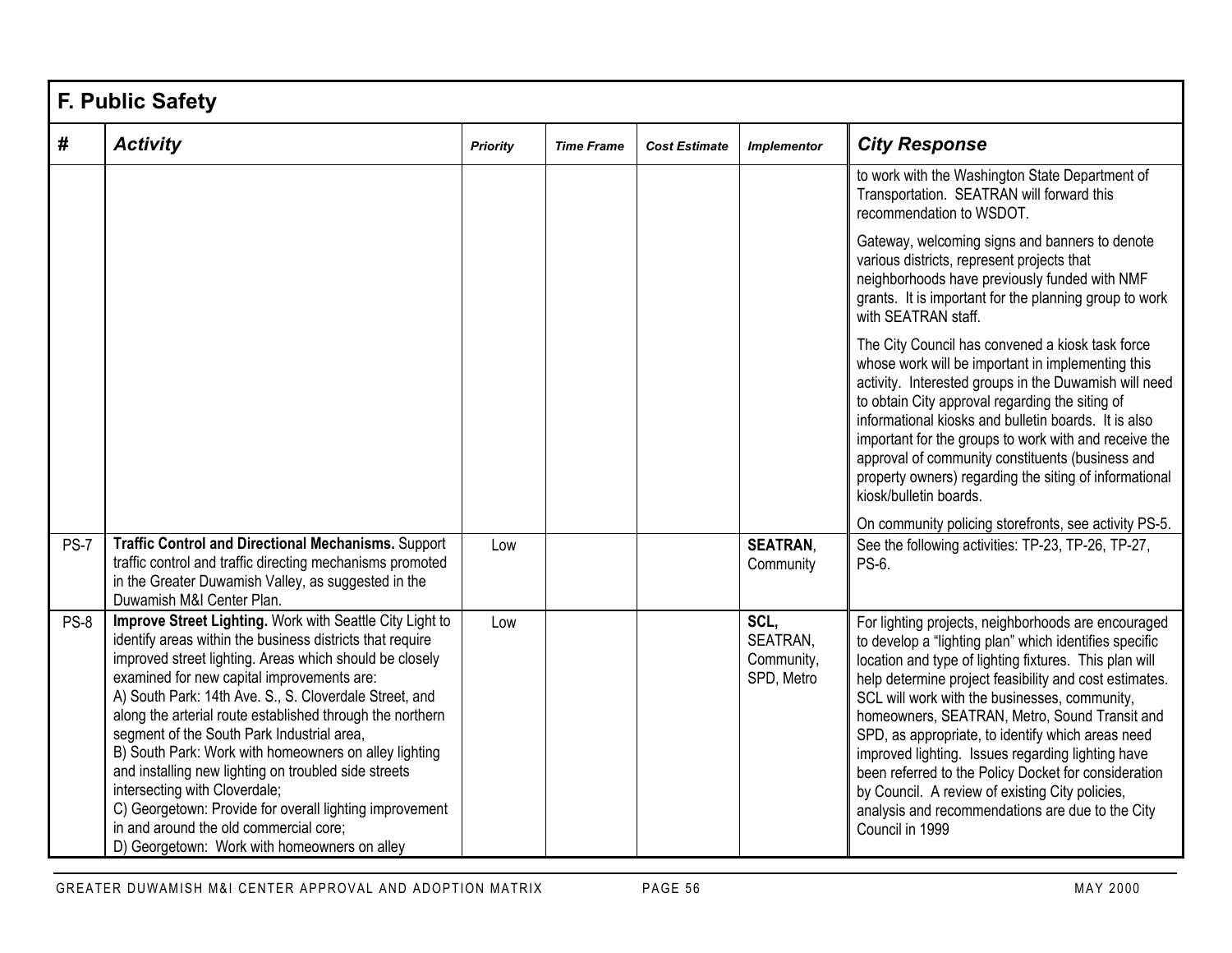| <b>F. Public Safety</b> |                                                                                                                                                                                                                                                                                                                                                                                                                                                                                                                                                                                                                                                                    |                 |                   |                      |                    |                                                                                                                                                              |  |  |  |
|-------------------------|--------------------------------------------------------------------------------------------------------------------------------------------------------------------------------------------------------------------------------------------------------------------------------------------------------------------------------------------------------------------------------------------------------------------------------------------------------------------------------------------------------------------------------------------------------------------------------------------------------------------------------------------------------------------|-----------------|-------------------|----------------------|--------------------|--------------------------------------------------------------------------------------------------------------------------------------------------------------|--|--|--|
| #                       | <b>Activity</b>                                                                                                                                                                                                                                                                                                                                                                                                                                                                                                                                                                                                                                                    | <b>Priority</b> | <b>Time Frame</b> | <b>Cost Estimate</b> | <b>Implementor</b> | <b>City Response</b>                                                                                                                                         |  |  |  |
|                         | lighting, and install improved lighting along East Marginal<br>Way S. on motel row;<br>E) SODO Business District: Provide for new and<br>improved street lighting on all major east-west streets<br>north of Spokane Street. Should a light rail station be<br>developed at the Metro Busway and Lander Street,<br>provide enhanced pedestrian lighting from Airport Way<br>S. to 1st Ave. S.; and<br>F) In all areas, work with King County Metro to improve<br>lighting around bus stops, particular routes along Airport<br>Way S., 4 <sup>th</sup> Ave. S., the old commercial core in<br>Georgetown, and 14th Ave. S. and Cloverdale Street in<br>South Park. |                 |                   |                      |                    |                                                                                                                                                              |  |  |  |
| PS-9                    | Fire Department Resources. Retain all of the available<br>Fire Department resources at each of the station<br>locations. Ensure that Station 14 retains both its ladder<br>company and aid unit.                                                                                                                                                                                                                                                                                                                                                                                                                                                                   | Medium          |                   |                      | <b>SFD</b>         | The Fire Department has no plans to relocate any<br>fire companies in the area at this time or in the near<br>future, including the companies at Station 14. |  |  |  |